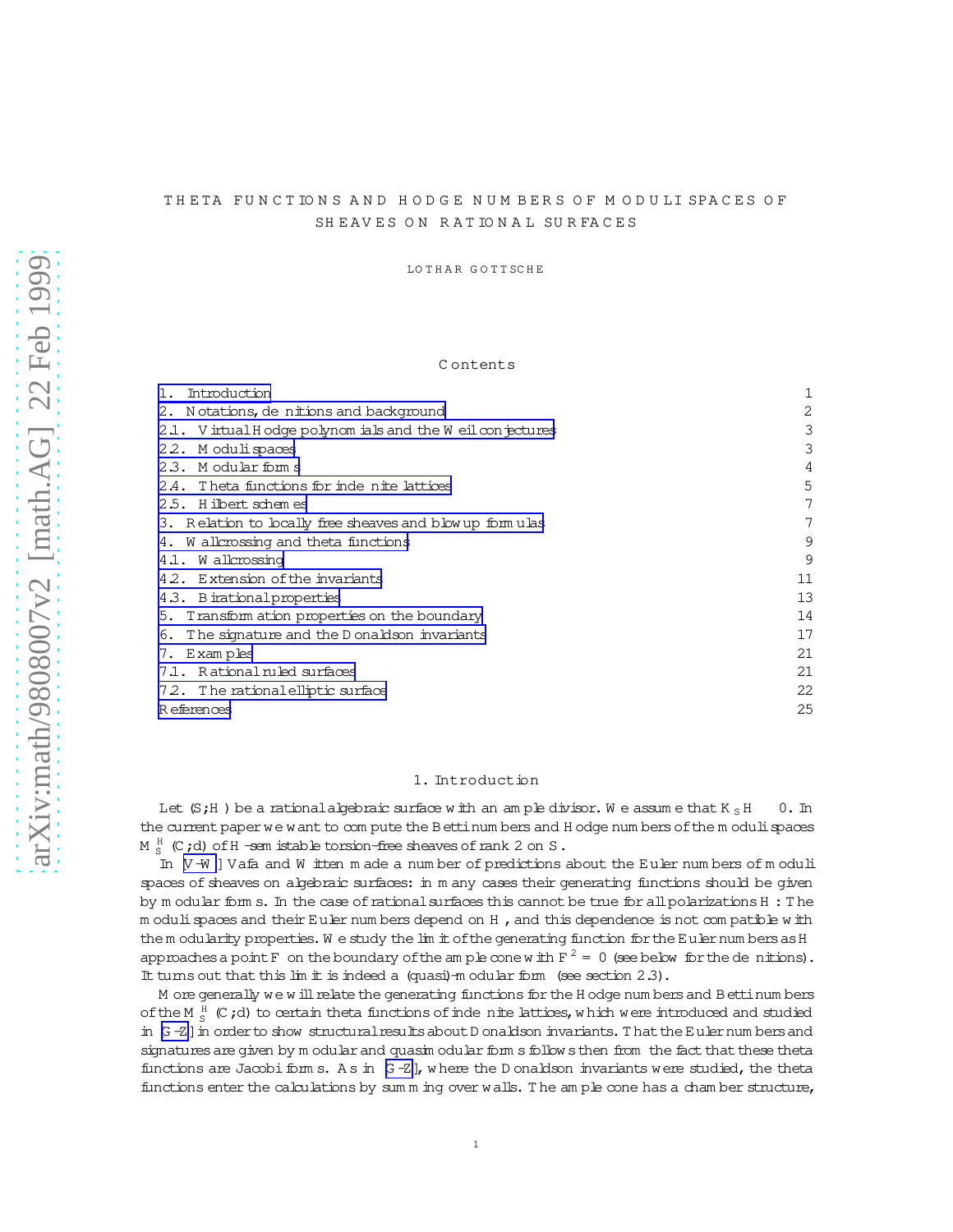<span id="page-1-0"></span>and the modulispaces M  $^{\text{H}}_{\text{S}}$  (C;d) only change when H crosses a wall. The structure of the walls for the m oduli spaces is precisely the sam e as for the D onaldson invariants. Therefore we can use again the same theta functions as in  $G - Z$ ]. We write our results for the  $v$ -genera instead of for the H odge num bers, w hich is equivalent as all the cohom ology is of type  $(p;p)$  [\[Be\]](#page-24-0). O ne could also have instead used the Poincare polynom ial, but I believe that in general the  $v$ -genus w ill be better behaved. By specializing the generating functions for the  $v$ -genera of the m oduli spaces, we also obtain that the generating functions for the signatures are given by  $m$  odular form  $s$ , a fact that does not seem to have been predicted by the physics literature. It turns out that the generating function for the signatures is better behaved than that for the Euler num bers. IfF lies on the boundary of the positive cone, then the corresponding generating function for the signatures is a m odular form and not just a quasim odular form.

A surprising and interesting result is that the signatures of the moduli spaces M  $_{{\rm S}}^{{\rm H}}$  (C ; d) are closely related to the corresponding D onaldson invariants  $\int_{C}^{S,H}$ . For any point H in the ample cone, the generating function for the signatures is also the generating function for the D onaldson invariants  $_\mathrm{C}^\mathrm{S,H}$  (p<sup>r</sup>) evaluated on all powers of the point class p 2 H  $_0$  (S;Z). The signatures of the moduli spaces are just the coe cients of the Fourier developm ent of this generating function, w hereas the D onaldson invariants are (up to som e elem entary factors) the coe cients of the developm ent of this function into powers of a m odular function  $\overline{u}$  () for (2). In particular know ing all the signatures of the modulispaces M  $^H_S$  (C;d) is equivalent to know ing all the D onaldson invariants  $\int_c^{S,H}$  (p<sup>r</sup>). This relation also persists under our extension of the generating functions and, together w ith the form ulas for the K 3 surfaces, suggests a sim ilar result for any algebraic surface. The proof of this result uses the conjecture of K otschick and M organ  $[K - M]$ . Feehan and Leness  $[F - L1]$ ,  $[F - L2]$ ,  $[F - L3]$ ,  $[F - L4]$  are working tow ards the proof of this conjecture.

This paper grew out of discussions with Jun Lion some aspects of  $[V + W]$ . I would like to thank K .Yoshioka for severalvery usefulcom m ents,G .T hom pson for usefuldiscussions and the referee form any usefulcomm ents and improvem ents.

W hile preparing thism anuscript I learned about related work. In [\[M -N -V -W \]](#page-25-0) new predictions are m ade about the Euler num bers of M  $_{{\rm S}}^{{\rm F}}$  (C;d),w here S is an rational elliptic surface, F is the class of a bre and CF even. Yoshioka [\[Y 4\]](#page-26-0) has shown these predictions. Liand Q in ( $[L+Q1]$ ,  $[L+Q2]$ ) have show n blow up form ulas for the Euler num bers and virtual Hodge polynom ials of M  $_{\rm S}^{\rm H}$  (C ;d) for arbitrary S. A fter this paper was subm itted Baranovsky [\[Ba](#page-24-0)] displayed an action of the oscilator algebra on the cohom ology of the modulispaces M  $^F_S$  (r;C;d) and gave a simple relation between the Bettinum bers of the G ieseker and U hlenbeck com pacti cations.

### 2. Notations, definitions and background

In this paper S usually denotes a sm ooth algebraic surface over C . O ften we will assum e S to be also rational. For a variety Y over C , we denote by upper case letters the classes in H  $^2$  (Y ; C ) , unless they appear as walls (see below), when we denote them by G reek letters. For A; B 2 H  $^2$  (Y; C) the intersection product on H  $^2$  (Y;C) is just denoted by AB. Later we will also need the negative of the intersection product, which we denote by  $h$ ,  $B$  i. For a sm ooth com pact variety Y of complex dim ension d let X

$$
h(Y; x; y) = \sum_{p \nmid q} (1)^{p+q} h^{pq} (Y) x^p y^q
$$

be the H odge polynom ial (note the signs), and let

$$
H (Y) = H (Y : x; y) = (xy) \stackrel{d}{\geq} h (Y; x; y)
$$

The advantage of this (Laurent) polynom ial in  $x^{1=2}$ ;  $y^{1=2}$  is that it is symmetric around degree 0. In a similar way let P (Y ) = P (Y : y) =  $\int_{i}^{1} (1)^{i}b^{i}(Y)y^{i} dy = H(Y : Y;Y)$  be the (shifted) Poincare polynom ial (again note the signs) and let  $X_y(Y) = H(Y : 1:y)$  be the (shifted)  $y$ -genus. Then the Euler num ber of Y is  $e(Y) = X_1(Y) = P(Y;1)$ , and the signature is  $(Y) = (1)^{\frac{d}{2}}X_1(Y)$ .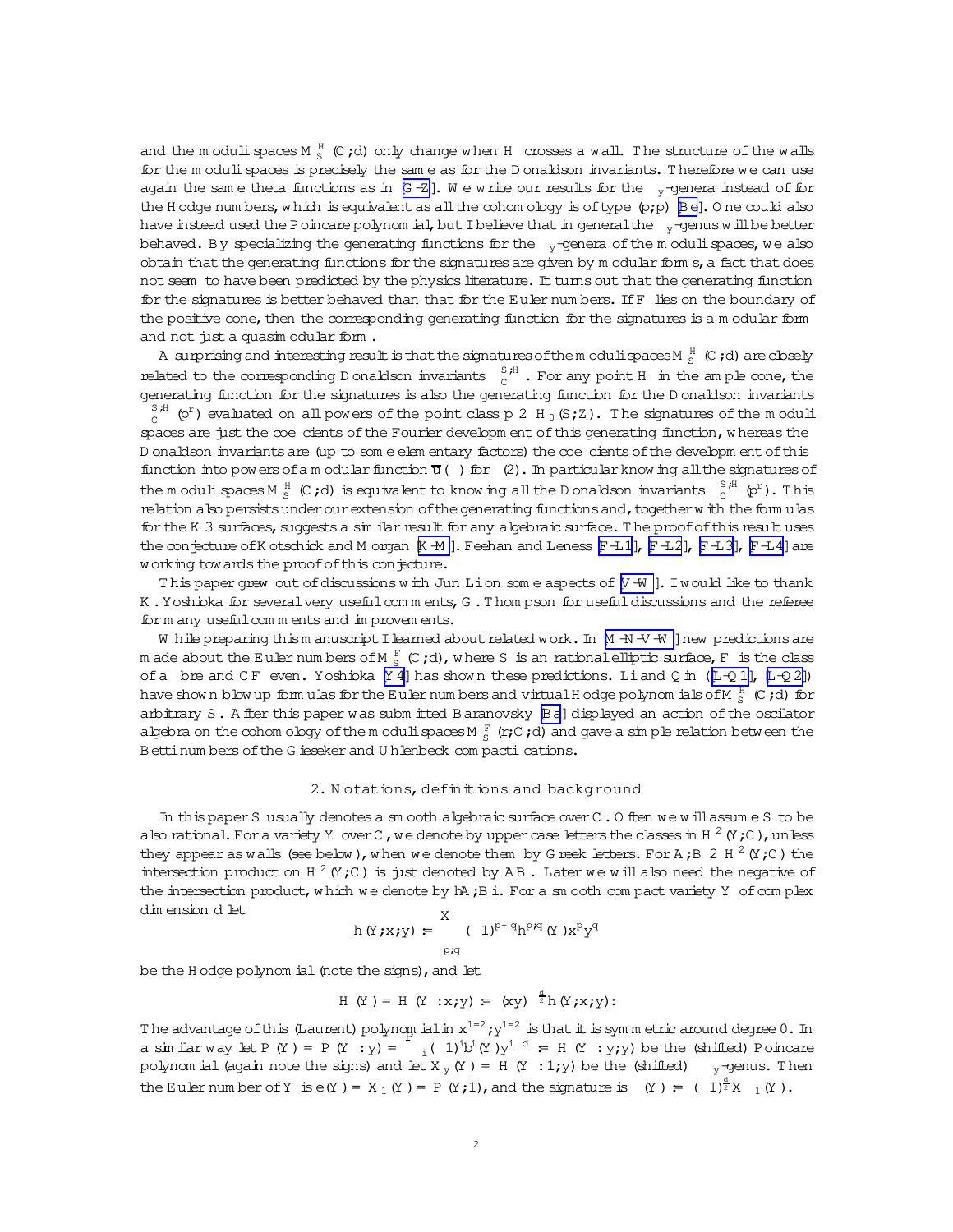<span id="page-2-0"></span>2.1. V irtual H odge polynom ials and the W eil conjectures. V irtual H odge polynom ials were introduced in  $[D-K]$ . For Y a com plex variety the cohom ology H  $_c^k$  (Y;Q) with com pact support carries a naturalm ixed H odge structure. If Y is sm ooth and projective, this H odge structure coincides w ith the classical one. Following [Ch], we put

$$
h_v(Y : x; y) = \sum_{p;q=k}^{X-X} (1)^k h^{p;q} (H_c^k(Y; Q)) x^p y^q;
$$

T hese virtual H odge polynom ials have the follow ing properties (see [\[C h\]](#page-24-0)). If Y is a sm ooth projective variety, then  $h_v(Y : x; y) = h(Y : x; y)$ . For Z Y Zariski-closed we have  $h_v(Y : x; y)$  =  $h_v$  (Y n Z :x;y) +  $h_v$  (Z :x;y). For f: Z ! Y a Zariski-locally trivial bre bundle with bre F, we have h<sub>v</sub>(Z :x;y) = h<sub>v</sub>(Y :x;y)h<sub>v</sub>(F :x;y). Finally e(Y) = h<sub>v</sub>(Y;1;1) for any com plex variety Y. W e denote by

$$
X \quad (1)^{i}b_{v}^{i} (Y)y^{i} = p_{v} (Y : Y) = h_{v} (Y : Y)Y
$$

the virtualPoincare polynom ial. IfY has pure com plex dim ension d (or som etim es w hen Y has expected dimension d), we write  $H_V(Y) = H_V(Y : x; y) = (xy)^{-\frac{d}{2}} h_V(Y : x; y)$ ,  $X_Y^V(Y) = H_V(Y : x; y)$ 1;y) and  $P_v(Y) = P_v(Y : y) = y \frac{d}{dx}y(Y : y)$ . If Y is an ooth and projective of dimension dwe have therefore H<sub>v</sub>(Y ) = H(Y ), X<sub>y</sub><sup>v</sup>(Y ) = X<sub>y</sub>(Y ) = <sub>y</sub>(Y ) and P<sub>v</sub>(Y ) = P(Y ).

Let Y be an arbitrary quasiprojective variety (not necessarily irreducible or sm ooth) over C. W e want to show that the W eilconjectures stillcom pute the virtual Poincare polynom ials. This was pointed out to me by Jun Li, and seem s to be known to the experts.

P roposition 2.1. There is a nitely generated subring  $A = Z[g;...;a_1]$  C and a variety  $Y_A$ over A, such that Y =  $Y_A$  A C, and the following holds: For m a m axim al ideal of A we put  $Y_m$  =  $Y_A$  A  $\equiv$  A  $\equiv$  There is a nonem pty dense open subset U of spec(A), such that if m 2 U is a m axim alidealofA with quotient  $\,$  e.bl  $\rm E_{q}$ , then there exist com plex num bers  $\rm (a_{i,j})_{i,j}$  with  $\rm \dot{a}_{i,j}$  j=  $\rm \,q^{i=2}$  , such that for all n 2  $Z_{> 0}$ 

$$
\text{ } \#\, Y_q\,(\!\!\!\! F_{q^n}\,)\,=\, \frac{X}{\phantom{+} \sum\limits_{j=1}^{k_N^i (Y\,)}} \,(\,\!\!\!\! 1)^i a^n_{i\,j\,j}\,.
$$

Proof. If Y is sm ooth and projective, this is part of the W eilconjectures, proven by D eligne [\[D e](#page-25-0)]. The general case is a simple consequence of this and resolution of singularities in characteristic 0. Let d be the largest dim ension of a component of Y . The proof is by induction on d, the case  $d = 0$ being trivial. W rite Y = Y<sub>0</sub> t W , where Y<sub>0</sub> is the sm ooth locus of Y, and let  $\Upsilon = Y_0 t Z$  be a sm ooth com pacti cation of Y. Then  $p_v(Y; z) = p(Y; z) + p_v(W; z)$   $p_v(Z; z)$ . Let  $A = Z[a_1; ...; a_1]$  C be a nitely generated subring, such that Y, Y, Z, W are already de ned over A. Let U be an open dense subset of spec(A) w here the proposition applies to  $\Upsilon$  (by the usualW eilcon jectures) Z and W (by induction). Let m 2 U be a m axim alideal with quotient eld  $F_q$ . Then  $# Y_m$  ( $F_{q^n}$ ) = #  $\Upsilon_m$  (F<sub>qn</sub>) + # W<sub>m</sub> (F<sub>qn</sub>) +  $Z_m$  (F<sub>qn</sub>), and the result follow s. п

22. M odulispaces. Let again S be an algebraic surface, H a general ample divisor on S, and let C 2 H  $^2$  (X ; Z). Let M  $^H_S$  (r; C; d) denote the modulispace of H -sem istable sheaves E on S (in the sense of Gieseker-M anyam a), with  $c_1(E) = C$  and discriminant  $d = c_2(E)$   $\frac{r-1}{2r}C^2$ . Let M  $\frac{R}{S}$  (r; C; d)<sub>s</sub> denote the open subspace of H -slope stable sheaves and N  $_{\rm S}^{\rm H}$  (r;C ;d) the subspace of H -slope stable bcally free sheaves. If d is suciently large, then M  $\frac{H}{S}$  (r;C;d) is irreducible and generically sm ooth of dimension e= 2rd  $(r^2 \t1)$  (0<sub>S</sub>)(see e.g.  $[H - L]$ ).We put M<sup>H</sup><sub>S</sub> (C;d) = M<sup>H</sup><sub>S</sub> (2;C;d),M<sup>H</sup><sub>S</sub> (C;d)<sub>s</sub> = M  $_S$  (2;C;d)<sub>s</sub> and N  $_S$  (C;d) = N  $_S$  (2;C;d). IfS is a rationalalgebraic surface and H is an am ple divisor with HK<sub>S</sub> 0, then a slope stable sheaf E full ls  $Ext^2(E;E) =$  H om  $(E;E K_S) = 0$ , and therefore  $M_S^H$  (**r**;C;d)<sub>s</sub> is sm ooth of dimension e= 2rd ( $r^2$  1).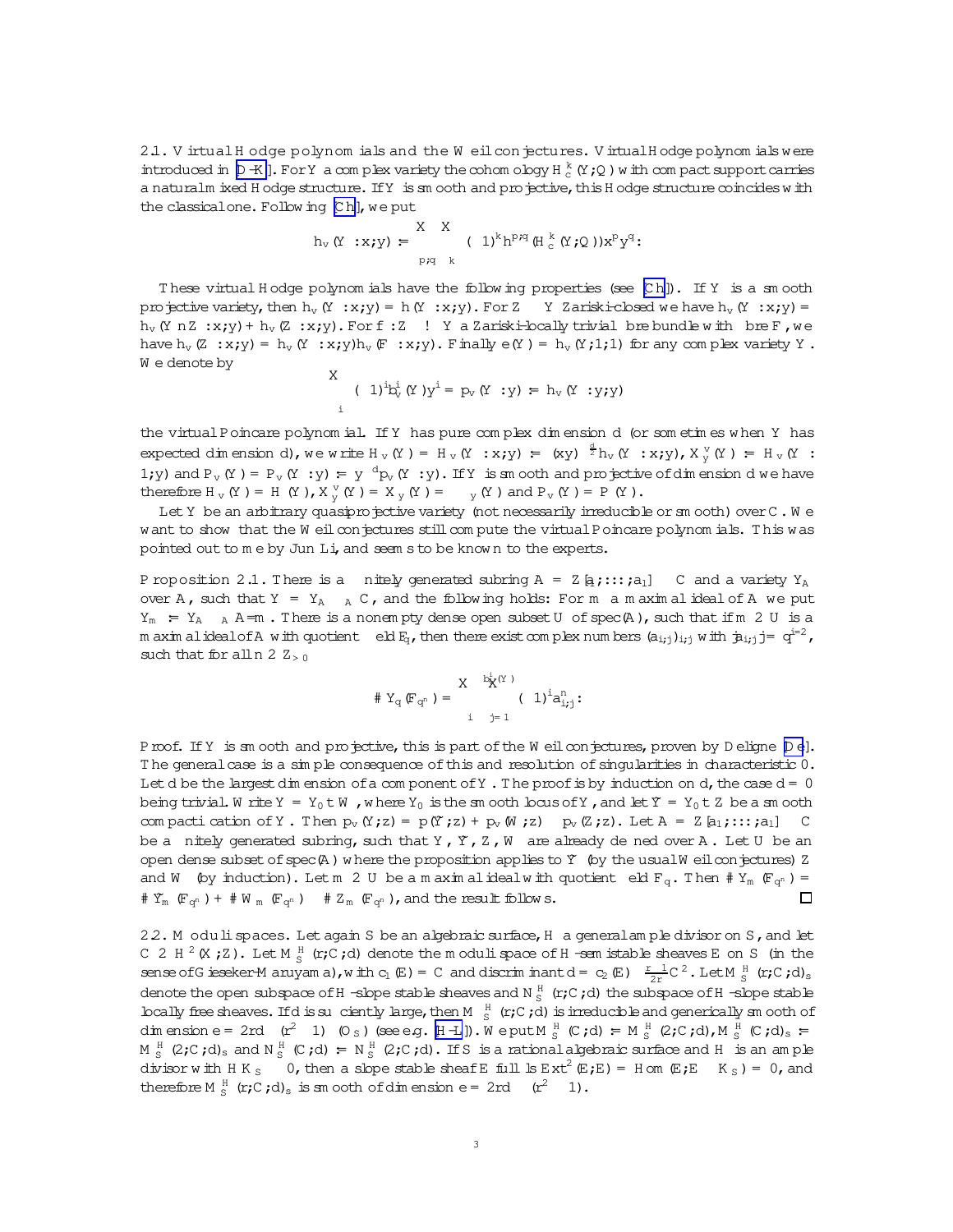<span id="page-3-0"></span>2.3. M odular form s. We give a brief review of the results modular forms that we will need. It m ight be helpfulto also look at  $[G - Z]$  section 2.2. Let  $H = 2 C$  Im ( ) > 0 be the complex upper half-plane. For 2 H let  $q = e^{2i}$  and  $q^{1-n} = e^{2i}$  =n. For a 2 Q we often write ( 1)<sup>a</sup> instead of e  $\frac{1}{2}$ . W e always use the principal branch of the square root (w ith  $\frac{p}{p}$  – 2 H for 2 H and  $\frac{p}{p}$  – 2 = 0.000 m in the square root (w ith  $\frac{p}{p}$  – 2 H for 2 H and  $\frac{p}{p}$  – 0.000 m in the sq  $\overline{a}$  2 R<sub>>0</sub> for a 2 R<sub>>0</sub>). We recall the dentition of quasim odular form  $K-Z$ ]. A m odular form of weight k on a subgroup  $S1(2;Z)$  of nite index is a holom orphic function f on H satisfying

$$
f \frac{a + b}{c + d} = (c + d)^{k} f()
$$
;  $2 H$ ;  $\frac{a}{c} \frac{b}{d}$ 

grow ing at m ost polynom ially in  $1=$  () as = () ! 0. A n alm ost holom orphic m odular form of weightk is a function F on H w ith the sam e transform ation properties and grow th conditions as a weight k is a inficular F on A will the same diam allon properties and grow in conditions as a<br>modular form which is of the form  $F$  ( ) =  $\frac{M}{m} = 0$   $f_m$  ( )  $\in$  ( ))<sup>m</sup> for M 0 and  $f_i$  holom orphic functions. Functions f w hich occur as (the holom orphic part of  $F$ ) f<sub>0</sub>( ) in such an expansion w ill are called quasim odular form s of weight k. W e denote  $_k(n) = \int_{d^2 n} d^k$  and by  $\int_1^{\text{odd}} (n)$  the sum of the odd divisorsofn.For even k 2 let

$$
G_k()
$$
 =  $\frac{B_k}{2k} + \frac{X}{n>0}$   $k \neq 1$  (n)q<sup>n</sup>

be the E isenstein series, where  $B_k$  is the k-th Bernoullinum ber. N ote that  $G_k$  is a m odular form of weight k on SL(2;Z) for k 4, but is only quasim odular for  $k = 2$ , i.e. G<sub>2</sub>( ) + 1=(8 = ( )) is an alm ostholom orphic m odular form of weight 2. Equivalently

$$
G_2 \frac{a + b}{c + d} = (c + d)^2 G_2()
$$
  $\frac{c(c + d)}{4 i}$  (2.1.1)

(see [\[Z2](#page-26-0)] p. 242). Let ( ) =  $\dot{q}^{-24}$   $\Omega_{n>0}$  (1 q<sup>n</sup>) be the D edekind eta function and = <sup>24</sup> the discrim inant. We have the transform ation law s  $r =$ 

$$
( + 1) = ( 1)^{1-12} ( )
$$
;  $( 1= ) = - ( )$  see [C] V III.3. (2.1.2)

We write  $y = e^{2^{i}z}$  for z a complex variable. Recall the classical theta functions

;(;z):= X n2 Z ( 1)nq (n<sup>+</sup> =2)<sup>2</sup> <sup>=</sup><sup>2</sup>y <sup>n</sup><sup>+</sup> =<sup>2</sup> (; 2 f0;1g) (2.1.3)

(see e.g.  $[C]$  Ch. V, w here how ever the notations and conventions are slightly dierent), and the \N ullwerte"

$$
( ) = {}_{0,0} ( ; 0 ) = \frac{ ( \bar{f} )}{ ( -2 \bar{f} ( 2 \bar{f} )}; \quad {}_{0,1}^{0} ( ) = {}_{0,1} ( ; 0 ) = \frac{ ( -2 \bar{f} )}{ ( )}; \quad ( 2.1.4)
$$
  

$$
{}_{1,0}^{0} ( ) = {}_{1,0} ( ; 0 ) = 2 \frac{ ( 2 \bar{f} )}{ ( )}; \quad {}_{1,1} ( ; 0 ) = 0;
$$

We use the same notations also for ; arbitrary in Q. The identities (2.1.4) follow readily from the product form ulas  $\overline{Y}$ 

$$
1,1 \, (\begin{array}{ccc} 1,1 \, (\begin{array}{ccc} 1,2 \end{array}) = \frac{1}{\mathbf{q}^2} \left( \mathbf{y}^{\frac{1}{2}} & \mathbf{y}^{-\frac{1}{2}} \right)^{-1} & \left( 1 - \mathbf{q}^n \right) \left( 1 - \mathbf{q}^n \mathbf{y} \right) \left( 1 - \mathbf{q}^n \mathbf{y}^{-1} \right); \qquad (2.1.5) \\ \n\mathbf{y} & \mathbf{y} & \mathbf{y} & \mathbf{y} \\ \n\mathbf{y} & \mathbf{y} & \mathbf{y} & \mathbf{y} \\ \n\mathbf{y} & \mathbf{y} & \mathbf{y} & \mathbf{y} \end{array} \right) \tag{2.1.5}
$$

and the fact that  $;$   $($ ;z) =  $;0$   $;z$  +  $)$ .  $_{1,1}$  has the transform ation behaviour

$$
r = \frac{r}{1,1} ( + 1, z) = ( 1)^{1-4} 1,1 ( z); \quad 1,1 ( 1 = z = ) = i -e^{iz^{2}} 1,1 ( z); \quad (2.1.6)
$$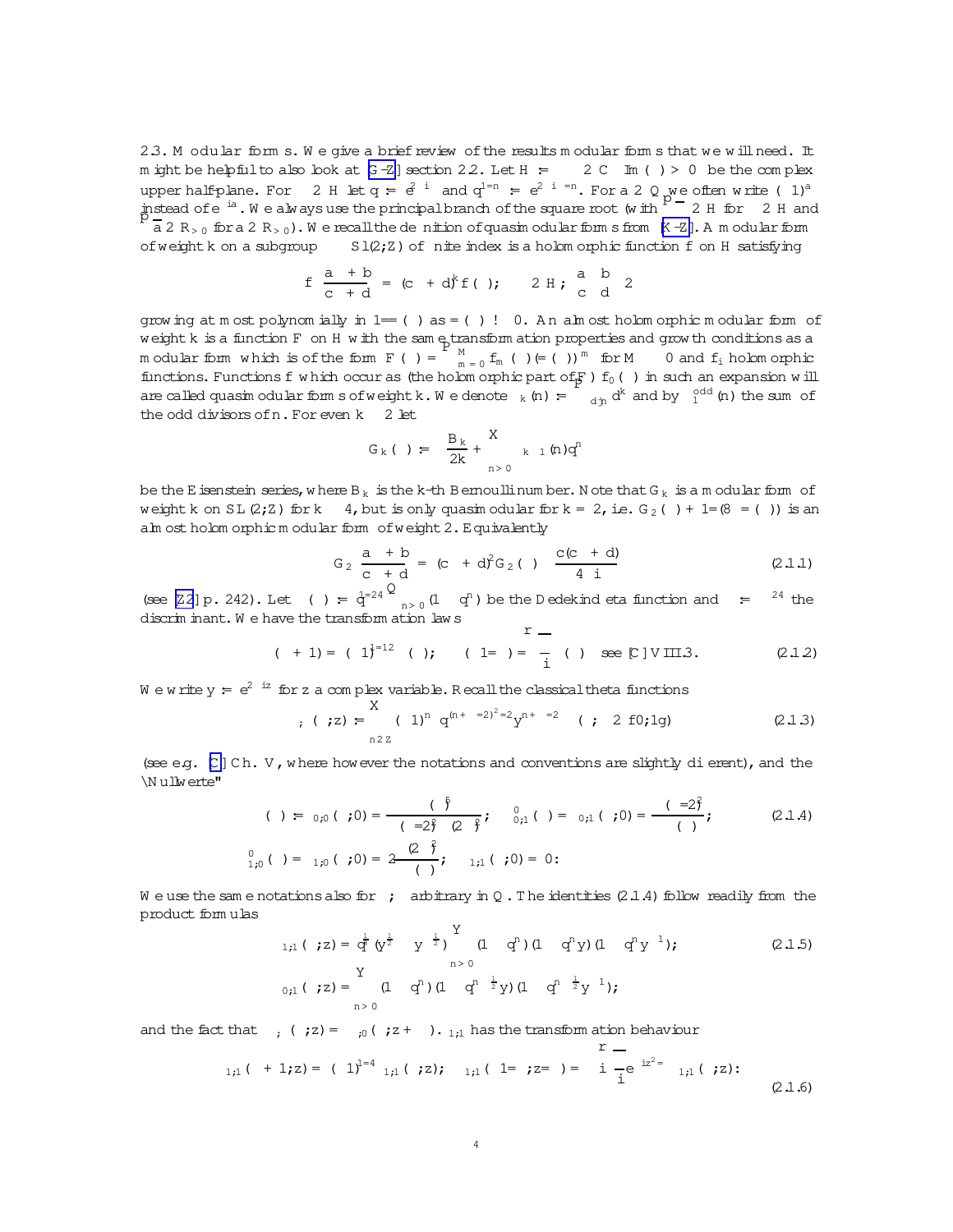<span id="page-4-0"></span>By the product formulas  $(2.1.5)$  we see that

$$
C_{1,1} ( ;z)_{1,1} ( ;z) = \frac{(\overset{\circ}{})}{(-z)}_{1,1} (-z;z); \qquad (2.1.7)
$$

Wewrite

$$
e_{1,1} ( ;z) = \frac{1,1 ( ;z)}{y^{\frac{1}{2}} y^{\frac{1}{2}}}
$$

From the dentions it is straightforw and to see that

$$
+2;0(7z) = 0;0(7z); +2;1(7z) = 0;1(7z); 2Q: (2.1.8)
$$

By  $\frac{(n+1-2)^2}{4} = \frac{(n-1-2)^2}{4} = (n-2+1-2)^2$ , one also checks in mediately that

$$
\int_{1=2\,;0}^{0} (2) \, dz = \int_{\text{m } 2\,;0}^{0} q^{(n+1=4)^2} = \frac{1}{2} \int_{\text{m } 2\,;0}^{0} q^{(n+1=2)^2=4} = \frac{\int_{1\,;0}^{0} (1-2)}{2} = \frac{(\frac{9}{2})}{(-2)}.
$$

Following [Go3], [G-Z], we set f() = (1)  $^{1-4}$   $\frac{(\theta)}{(\theta)}$ : Let e<sub>2</sub> and e<sub>3</sub> be the 2-division values of the W eierstra }-function at =2 and  $(1 + )$ =2 respectively, i.e.

$$
e_2 ( ) = \frac{1}{12} + 2 \int_{n>0}^{x} t^{odd} (n) q^{n=2};
$$
  
\n
$$
e_3 ( ) = \frac{1}{12} + 2 \int_{n>0}^{x} (1)^n t^{odd} (n) q^{n=2};
$$

(see e.g. [H  $\oplus$  -J] p 132). It is easy to see that  $e_3(2 + 1) = e_2(2)$ . We also see that  $(2 + 1) =$  $^{0}_{0:1}$  (2) and f (2 + 1) = (2<sup>4</sup>) = ( $\hat{f}$ . We write

$$
u( ) = \frac{f( )^2}{3e_3( )}; \overline{u}( ) = u(2 + 1) = \frac{(2^{\frac{6}{5}})}{3e_2(2) ( )^{\frac{6}{5}}}.
$$
 (2.1.10)

Rem ark 2.2. Let

$$
T = \begin{pmatrix} 1 & 1 \\ 0 & 1 \end{pmatrix}
$$
;  $V = T^2 = \begin{pmatrix} 1 & 2 \\ 0 & 1 \end{pmatrix}$ ;  $S = \begin{pmatrix} 0 & 1 \\ 1 & 0 \end{pmatrix}$ :

Let  $u = M^2$ ; VS; SV i; this is a subgroup of index 6 of SL (2; Z). u() is a modular function on  $u$ . Let (2) = A 2 S1(2;2) A id mod 2 :Let  $X = \begin{pmatrix} 2 & 1 \\ 0 & 1 \end{pmatrix}$ : It is easy to see that  $X^{-1}$   $_uX = (2)$ . In other words a function  $g( )$  is a modular function on  $_u$ , if and only if h( ) =  $g(2 + 1)$  is a modular function on (2). In particular  $\overline{u}$  () is a modular function on (2).

2.4. Theta functions for inde nite lattices. We review the de nition of theta functions for inde nite lattices from [G-Z]. Let be a lattice, i.e. a free Z m odule together with an Z-valued bilinear form hx; yi on . The extension of the bilinear form to  $\overline{c}$  =  $\overline{c}$  and  $\overline{R}$  = R is denoted in the same way. The type of is the pair  $(r \text{ s}; s)$ , where r is the rank of and s the largest rank of a sublattice of on which  $h$ ; i is negative denite. Let  $M$  be the space of merom orphic

functions on H c. For v 2  $_{Q}$ , A =  $\begin{matrix} a & b \\ c & d \end{matrix}$ , and k 2 Z we put

$$
f y(\cdot; x) = \frac{d}{dx} \exp(2 \sin(x + v)) \tag{2.2.1}
$$

$$
f_{A}(x) = (c + d)^{k} \exp \frac{\ln x}{c + d} f \frac{a + b}{c + d} f
$$
 (222)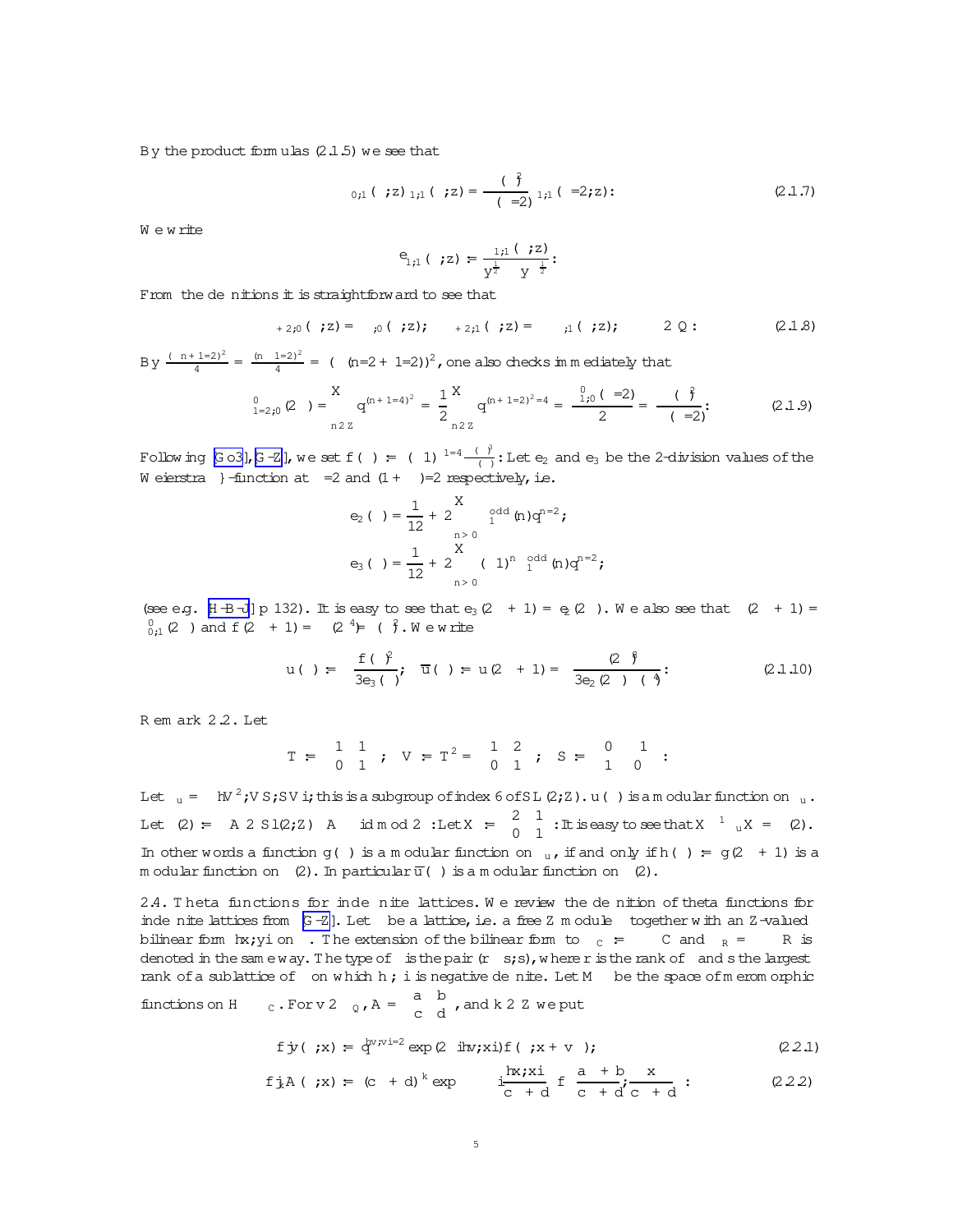<span id="page-5-0"></span>Now assume that is unimodular of type  $(r\ 1,1)$ . We x a vector  $f_0 2_R w$  ith  $h f_0$ ;  $f_0 i < 0$ , and  $let.$ 

> C = f2 R hf;fi< 0; hf;f<sub>0</sub>i< 0; S = f 2 f prim itive;  $hf$ ; fi= 0;  $hf$ ; f<sub>0</sub>i < 0 :

Forf 2 S put

D (f) = ( ;x) 2 H 
$$
c
$$
 0  $<$  = (hf;xi)  $<$  = ( )

and for f 2 C put D (f) = H c. Fort 2 R we put (t) = 1, if t 0 and (t) = 0 otherwise. Let f;  $g$  2 C [S . For c2 and (;x) 2 D (f) \ D (g) we put

$$
f_{\text{rc}}(x) = \sum_{2 + c = 2}^{X} (h_i f_i) \quad (h_i g_i) q^{h_i} = 2e^{2 \text{ ih } \mu x_i}
$$
 (22.3)

and  $f,g = f, g \neq 0$ .

Assume now that f;  $g 2 S$ . Then (see  $[6 - Z]$ ) the function  $\frac{f_{7}g}{f_{7}g_{D}}$  has a meromorphic extension to  $H_{c}$ , which is dened as follows. Let

F : H C<sup>2</sup> ! C; ( ;u;v) T 
$$
\frac{(\beta_{1,1}( ; (u+v)=(2 \ i))}{(1,1 ( ; u=(2 \ i))_{1,1}( ; v=(2 \ i))})
$$

(see [Z1]; note the dierent conventions for  $_{1:1}$  in [Z1]). We have

$$
F(\cdot; u; v) = \begin{cases} X & q^{nm} e^{-nu + mv} & X \\ n & 0 \text{ m} > 0 \end{cases} \qquad \qquad \begin{cases} X & q^{nm} e^{nu + mv} \\ n & > 0 \text{ m} \end{cases}
$$

(see [G-Z] section 3.1). A ssum e hf; gi = N 2  $Z_{<0}$ : W e denote by [f; g] the lattice generated by f and g and by  $[f;g]$ <sup>2</sup> its orthogonal complement. Let L =  $[f;g]$   $[f;g]$ <sup>2</sup>. For (;x) 2 H c, we put  $\overline{z}$ 

$$
f_{\mu}^{f,g}(x) = F M ; 2 \text{ inf}_{j}x i j2 \text{ inf}_{j}x i) \bigg\{ \begin{array}{c} X \\ q^{h} : i = 2e^{2} \text{ in } x i ; \end{array} \qquad (22.4)
$$

Let P be a system of representatives of modulo L. Then, using the notation of  $(2.2.1)$ , the m erom orphic extension is given by

$$
f_{\underset{\text{IC}}{\text{sg}}} = \sum_{\underset{\text{L2P}}{\text{L}}} f_{\underset{\text{I}}{\text{sg}}}(\underset{\text{I}}{\text{g}}) \text{j(t+} \text{c=2}) : \tag{2.2.5}
$$

For f; g 2 S the following is shown in  $G-Z$  : For  $\frac{1}{T}$  (nf; xi)== ()j< 1,  $\frac{1}{T}$  (ng; xi)== ()j< 1 we have

$$
f_{;g}^{f,g}(x) = \frac{1}{1 - e^{2 \inf_{\substack{h \\ \text{inf } g \text{ is } h}} x}} \quad q^{h} : i = 2e^{2 \inf_{\substack{h \\ \text{inf } g \text{ is } h}} x} \quad q^{h} : i = 2e^{2 \inf_{\substack{h \\ \text{inf } g \text{ is } h}} x} \quad q^{h} : i = 2e^{2 \inf_{\substack{h \\ \text{inf } g \text{ is } h}} x} \quad q^{h} : i = 2e^{2 \inf_{\substack{h \\ \text{inf } g \text{ is } h}} x}.
$$

Here the sum is taken over all  $2 + c=2$ . For b; c 2 and any characteristic vector w of we have

$$
(\begin{array}{c} \n f \cdot g = \n \end{array}) \n \mathfrak{F} \n \begin{array}{c} \n \mathfrak{F} \n \mathfrak{F} \n \end{array} \n \begin{array}{c} \n \mathfrak{F} \n \mathfrak{F} \n \end{array} \n \begin{array}{c} \n \mathfrak{F} \n \mathfrak{F} \n \end{array} \n \begin{array}{c} \n \mathfrak{F} \n \mathfrak{F} \n \end{array} \n \begin{array}{c} \n \mathfrak{F} \n \mathfrak{F} \n \end{array} \n \begin{array}{c} \n \mathfrak{F} \n \mathfrak{F} \n \end{array} \n \begin{array}{c} \n \mathfrak{F} \n \mathfrak{F} \n \end{array} \n \begin{array}{c} \n \mathfrak{F} \n \mathfrak{F} \n \end{array} \n \begin{array}{c} \n \mathfrak{F} \n \mathfrak{F} \n \end{array} \n \begin{array}{c} \n \mathfrak{F} \n \mathfrak{F} \n \end{array} \n \begin{array}{c} \n \mathfrak{F} \n \mathfrak{F} \n \end{array} \n \begin{array}{c} \n \mathfrak{F} \n \mathfrak{F} \n \end{array} \n \begin{array}{c} \n \mathfrak{F} \n \mathfrak{F} \n \end{array} \n \begin{array}{c} \n \mathfrak{F} \n \mathfrak{F} \n \end{array} \n \begin{array}{c} \n \mathfrak{F} \n \mathfrak{F} \n \end{array} \n \begin{array}{c} \n \mathfrak{F} \n \mathfrak{F} \n \end{array} \n \begin{array}{c} \n \mathfrak{F} \n \mathfrak{F} \n \end{array} \n \begin{array}{c} \n \mathfrak{F} \n \mathfrak{F} \n \end{array} \n \begin{array}{c} \n \mathfrak{F} \n \mathfrak{F} \n \end{array} \n \begin{array}{c} \n \mathfrak{F} \n \mathfrak{F} \n \end{array} \n \end{array}
$$

The last two formulas are elementary consequences of the de nition  $(2.2.3)$ , which also hold for f; $g2C$  [S.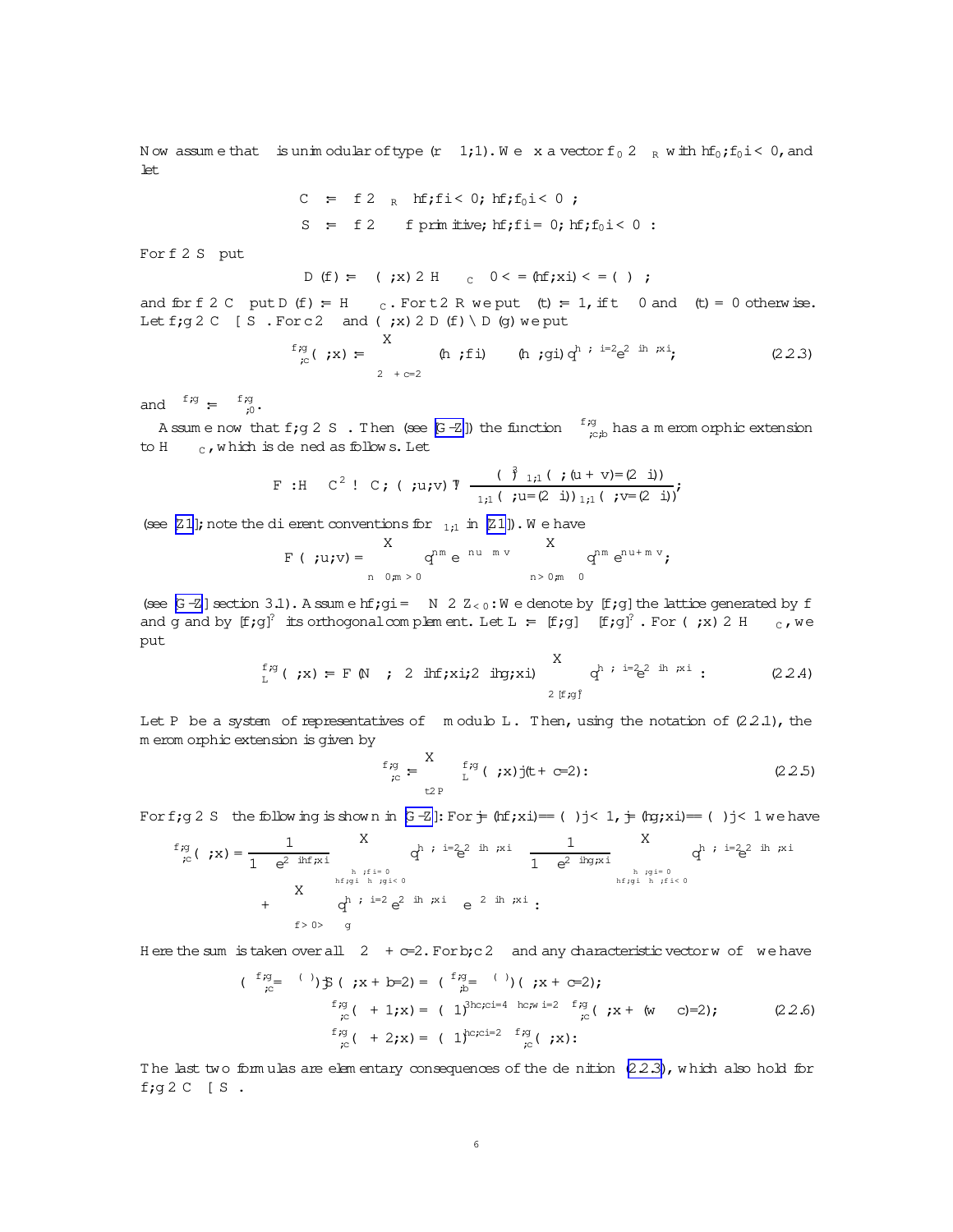<span id="page-6-0"></span>2.5. H ilbert schem es. For a general algebraic surface S, we denote by S<sup>[n]</sup> the H ilbert scheme of subschem es of length n on S . S<sup>[n]</sup> is sm ooth of dim ension 2n  $\mathbb F$  l, and its H odge numbers have been com puted ( $E-5$ ),  $E-6$ ),  $E-5$ ),  $Eh$ ). U sing (2.1.5), the results can be easily translated to

$$
\begin{array}{c}\nX \\
X_{y} (S^{[n]})q^{n} e^{(S)-24} = \frac{(-1)^{(S)} (O_{S})}{\gamma_{1,1} (-7Z)^{(O_{S})}}; \\
\end{array} (2.2.7)
$$

(Recall that we write  $y = e^{2iz}$ ). In particular

$$
\begin{array}{ccc} X & \hspace{0.2cm} e\,(S^{[n]})q^{n-e(S)=24}=\frac{1}{(-\frac{e}{\gamma}(S)\;)}\, , & \hspace{0.2cm} & \hspace{0.2cm} (S^{[n]})\,(-1)^n q^{n-e(S)=24}=\frac{(-)^{(S)}}{(2-\frac{e}{\gamma}(0)_s)}\, ; \\ & n=0 & \end{array}
$$

## 3. Relation to locally free sheaves and blow up formulas

In this section let S be an arbitrary sm ooth projective surface, and let C 2 H  $^2$  (S; Z). Let  $\stackrel{1}{\mathcal{D}}$  be the blow up of S in a point and E the exceptional divisor. Let H be a general ample divisor on S (generalm eans that it does not lie on a wall with respect to  $(r;C)$ , see [Y 3]; in the case  $r = 2$  we will discuss walls and chambers in the next section). We will usually denote the cohom ology classes on S and their pullbacks to  $\frac{1}{2}$  by the same letter. We denote by M  $_{b}^{H}$  (r; C + bE ;d)<sub>s</sub> the space of slope stable sheaves on  $\dot{\mathcal{B}}$  which are stable with respect to (the pullback of) H. It can be identied with M  $_{\&}^{\text{H}}$   $\mathbb{E}$  (r; C + bE;d)<sub>s</sub> for > 0 sm all enough.

We want to relate the virtual Poincare polynomials of M<sub>S</sub> (r;C;d)<sub>s</sub>, N<sub>S</sub> (r;C;d) and M<sub>s</sub> (r;C + bE  $(d)$ <sub>s</sub>. In fact we will see that the generating function for  $\dot{\mathcal{D}}$  is obtained from that for S by multiplying by a suitable theta function and dividing by a power of the eta function. The results are easy consequences of corresponding results of Y oshioka about the counting of points of these moduli spaces over nite elds and of Prop. 2.1. We write

 $P_v \ (\!\!\!\!\! \mathbb{M} \ ^{\mathbb{H}}_{S} \ (\!\!\! \mathbf{r};\! \mathbb{C}\ ;\! \mathbf{d})_s) = \mathbb{Y} \ ^{\mathsf{e}}\! P_v \ (\!\!\!\! \mathbb{M} \ ^{\mathbb{H}}_{S} \ (\!\!\! \mathbf{r};\! \mathbb{C}\ ;\! \mathbf{d})_s\! ;\! \mathbb{y})\! ; \ P_v \ (\!\!\!\! \mathbb{N} \ ^{\mathbb{H}}_{S} \ (\!\!\! \mathbf{r};\! \mathbb{C}\ ;\! \mathbf{d})) = \mathbb{Y} \ ^{\mathsf{e}}\! P_v \ (\!\!\$ where  $e = 2rd$  ( $r^2$  1) (O<sub>S</sub>) is the virtuald in ension, which agrees with the actuald in ension for d su ciently large.

P roposition 3.1. Let S be an abebraic surface and let H be a general ample divisor on S.

1. 0  
\n
$$
P_{v} M_{S}^{H} (r; C; d)_{s}) q^{d} = \frac{q^{Y} Y^{T} Y^{4}}{k I b = 1} \left(1 + \frac{q^{1} 2bq^{k}}{(1 + \frac{q^{1} 2bq^{k}}{(1 + \frac{q^{1} 2bq^{k}}{(1 + \frac{q^{1} 2bq^{k}}{(1 + \frac{q^{1} 2bq^{k}}{(1 + \frac{q^{1} 2bq^{k}}{(1 + \frac{q^{1} 2bq^{k}}{(1 + \frac{q^{1} 2bq^{k}}{(1 + \frac{q^{1} 2bq^{k}}{1 + \frac{q^{1} 2bq^{k}}{(1 + \frac{q^{1} 2bq^{k}}{1 + \frac{q^{1} 2bq^{k}}{(1 + \frac{q^{1} 2bq^{k}}{1 + \frac{q^{1} 2bq^{k}}{(1 + \frac{q^{1} 2bq^{k}}{1 + \frac{q^{1} 2bq^{k}}{1 + \frac{q^{1} 2bq^{k}}{1 + \frac{q^{1} 2bq^{k}}{1 + \frac{q^{1} 2bq^{k}}{1 + \frac{q^{1} 2bq^{k}}{1 + \frac{q^{1} 2bq^{k}}{1 + \frac{q^{1} 2bq^{k}}{1 + \frac{q^{1} 2bq^{k}}{1 + \frac{q^{1} 2bq^{k}}{1 + \frac{q^{1} 2bq^{k}}{1 + \frac{q^{1} 2bq^{k}}{1 + \frac{q^{1} 2bq^{k}}{1 + \frac{q^{1} 2bq^{k}}{1 + \frac{q^{1} 2bq^{k}}{1 + \frac{q^{1} 2bq^{k}}{1 + \frac{q^{1} 2bq^{k}}{1 + \frac{q^{1} 2bq^{k}}{1 + \frac{q^{1} 2bq^{k}}{1 + \frac{q^{1} 2bq^{k}}{1 + \frac{q^{1} 2bq^{k}}{1 + \frac{q^{1} 2bq^{k}}{1 + \frac{q^{1} 2bq^{k}}{1 + \frac{q^{1} 2bq^{k}}{1 + \frac{q^{1} 2bq^{k}}{1 + \frac{q^{1} 2bq^{k}}{1 + \frac{q^{1} 2bq^{k}}{1 + \
$$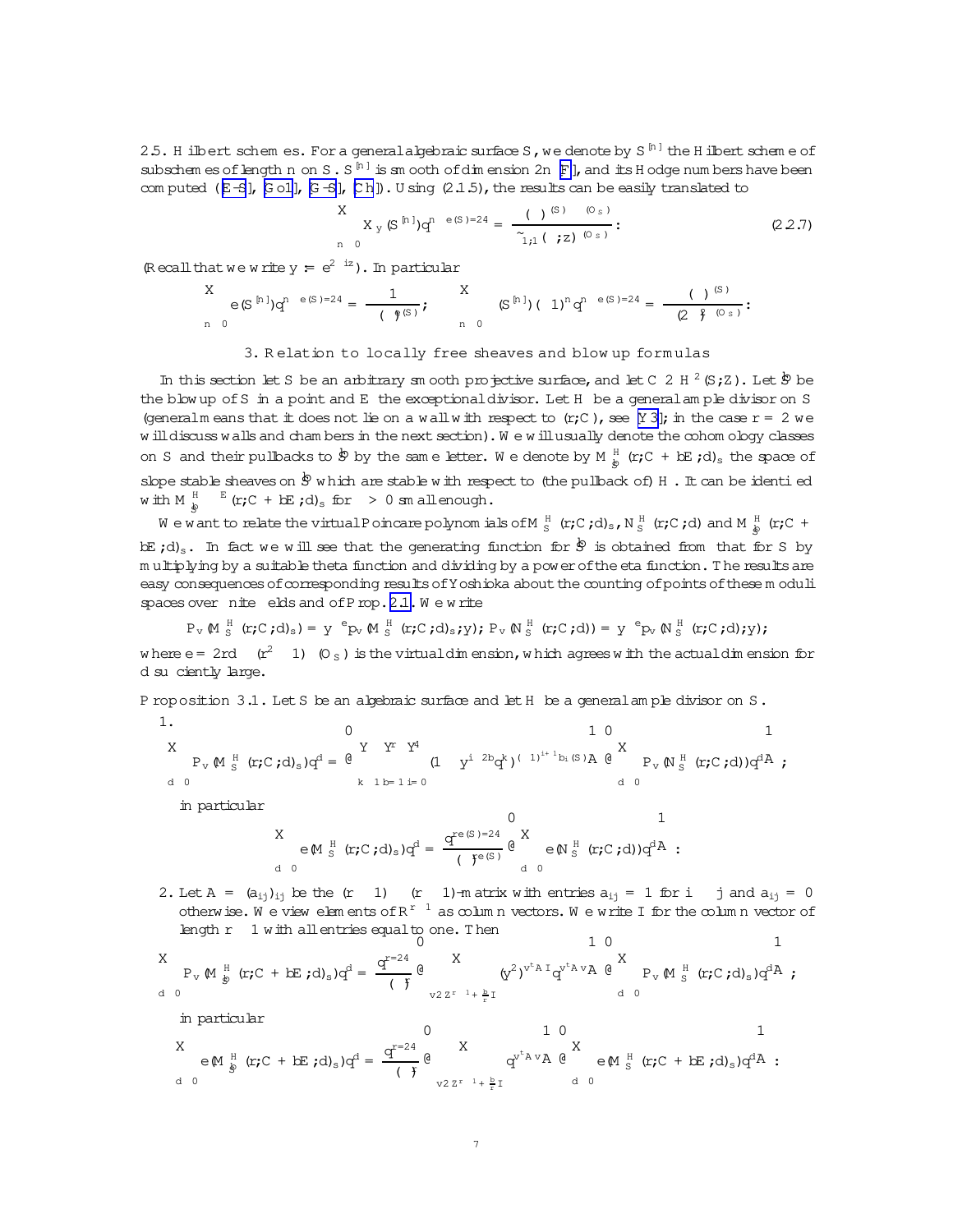Proof. (1) is a consequence of ( $[Y 1]$  $[Y 1]$ , Thm .0.4) and Prop. [2.1](#page-2-0): Let X be a surface over  $F_\sigma$ . For every sheaf E in M  $_X^H$  (r;C;d)<sub>s</sub>( $F_q$ ) there is an exact sequence 0! E ! E--! E--= E ! 0, where  $E$   $-$  2 N  $^{\rm H}_\textrm{S}$  (r;C;d k)<sub>s</sub> (F<sub>q</sub>) and E  $=$  E 2 Q uot $^{\rm k}_{\textrm{E}$   $-$  (F<sub>q</sub>) for a suitable k d. In fact it is easy to see that if E is de ned over  $\overline{F}_q$ , then it is de ned over  $F_q$  if and only if both E-- and E--=E are. For a sheafF over X we denote by Q uot $_{\rm F}^k$  the (G rothendieck) schem e of quotients of length k ofF and by Q uot $_{\mathrm{F},p}^{\mathrm{k}}$  the subschem e (w ith the reduced structure) of quotients w ith support in the point p 2 X  $\,$  . If F is locally free of rank r and p is de ned over  $F_q$ , we get isom orphism sQ uot $F_{p,p}$  'Q uot $_{D_{x}r_{p}}^k$  over  $F_q$ . In particular  $\#\ Q$  uot $_{F|p}^k$  (F<sub>q</sub>) =  $\#\ Q$  uot $_{\bigcirc_x^r p}^k$  (F<sub>q</sub>): Therefore the proof of ([\[Y 1\]](#page-25-0), Thm .0.4) for the num bers # Q uot $^k_{C_v}$  r  $(\mathbb{F}_q)$  can be repeated for # Q uot $^k_{\mathbb{F}}$  (F<sub>q</sub>), the only num bers entering the calculation being the  $\#\ Q$  uot $\bigcup_{\alpha=0}^k\mathbb{F}_{q^{\alpha}}$  ). Therefore  $\#\ Q$  uot $\bigcup_{\alpha=0}^k\mathbb{F}_{q^{\alpha}}= \#\ Q$  uot $\bigcup_{\alpha=1}^k\mathbb{F}_{q^{\alpha}}$  (see also Y 1, p.194). This gives

$$
\# M_X^H \text{ (r; C; d)}_s \text{ (Fq)} = \n\begin{array}{c}\nX \\
\# N_X^H \text{ (r; C; d)} \\
\downarrow k \text{ d}\n\end{array}\n\text{ (k; C; d)}\n\begin{array}{c}\nX \\
\downarrow k \text{ (k; C; d)} \\
\downarrow k \text{ (k; d)}\n\end{array}\n\text{ (k; d)}\n\begin{array}{c}\nX \\
\downarrow k \text{ (k; d)} \\
\downarrow k \text{ (k; d)}\n\end{array}
$$

A pplying Prop. 2.1 to a good reduction X of S m odulo  $q$ , we obtain im m ediately

X d 0 X d 0 pv(M H <sup>S</sup> (r;C ;d)s)q <sup>d</sup> = 0 @ Y k 1 rY b= 1 4Y i= 0 (1 y <sup>2</sup>rk<sup>+</sup> <sup>i</sup> <sup>2</sup><sup>b</sup>q k) ( 1)i+ 1 bi(S ) 1 A 0 @ X d 0 pv(N H <sup>S</sup> (r;C ;d))q d 1 A ;

(recall the signs in the denition of  $p_v$ ). By the denition of  $P_v$  and the formula e = 2rd (r<sup>2</sup> 1)  $(0_s)$ , we see that in order to replace  $p_v$  by  $P_v$  we have to replace the factor  $(1 - y^{2rk + i-2b}q^k)$ by  $(1 + y^i)^{2b} q^k$ .

(2) We apply Prop. [2.1](#page-2-0) to  $(Y 3)$ , Prop. 3.4). Using again e= 2rd  $(r^2 \t1)$   $(0<sub>S</sub>)$  we obtain X

$$
P_{v} M \underset{\delta}{\stackrel{H}{\cancel{b}}} (r; C + bE ; d)_{s}) q^{d}
$$
\n
$$
= \frac{q^{r=24}}{(\gamma_{\delta})^{2}} \underset{(a_{1},...,a_{r})}{\overset{N}{\rightarrow}} (y^{2})^{w} \underset{(a_{1},...,a_{r})}{\overset{N}{\rightarrow}} q \underset{i \leq j}{\overset{P}{\rightarrow}} \underset{a_{1}a_{1}}{\overset{N}{\rightarrow}} A \underset{d}{\overset{N}{\rightarrow}} P_{v} M \underset{s}{\overset{H}{\rightarrow}} (r; C ; d)_{s}) q^{d} A
$$

Here the sum runs through the r-tuples  $(a_1;...;a_r)$  in  $Z + \frac{b}{r}$  with  $\frac{P}{r}_{i=1}$   $a_i = 0$ , and  $\overline{X}$ 

$$
w(a_1; \ldots; a_r) = \begin{cases} x & a_j & a_i \\ & 2 \end{cases} + \begin{cases} x & a_{i\alpha_j}; \\ & x \end{cases}
$$

W e note that equivalently we can let the sum run through the  $(r\quad 1)$ -tuples  $(a_1; \ldots; a_{r-1})$ , and put  $a_r = \begin{cases} a_r = \frac{r}{1} \end{cases}$  $\frac{r}{i=1}$  a<sub>i</sub>. Then

$$
X \n a_i a_j = \n a_i a_j:
$$
\n
$$
x a_i a_j = \n a_i a_j:
$$

Furtherm ore we have

 $\overline{a}$ 

$$
\begin{array}{cc}\nX & (a_j \quad a_i)^2 = 2r & a_i a_j \\
\text{if } r \quad \text{if } r \quad 1\n\end{array}
$$

and

X  
\n
$$
(a_j \ a_i) = 2 \n\begin{array}{ccc}\nX^1 & & \n\text{if } \\
(x - i)a_i & \n\text{if } \\
1 & \n\end{array}
$$

Putting things together, we obtain

$$
w (a_1; \ldots; a_r) = \begin{cases} x^{-1} & \text{if } a_1; \ldots; a_{r-1} \in \mathbb{R}^r \\ x^{-1} & \text{if } a_i = a_1; \ldots; a_{r-1} \in \mathbb{R}^r \end{cases}
$$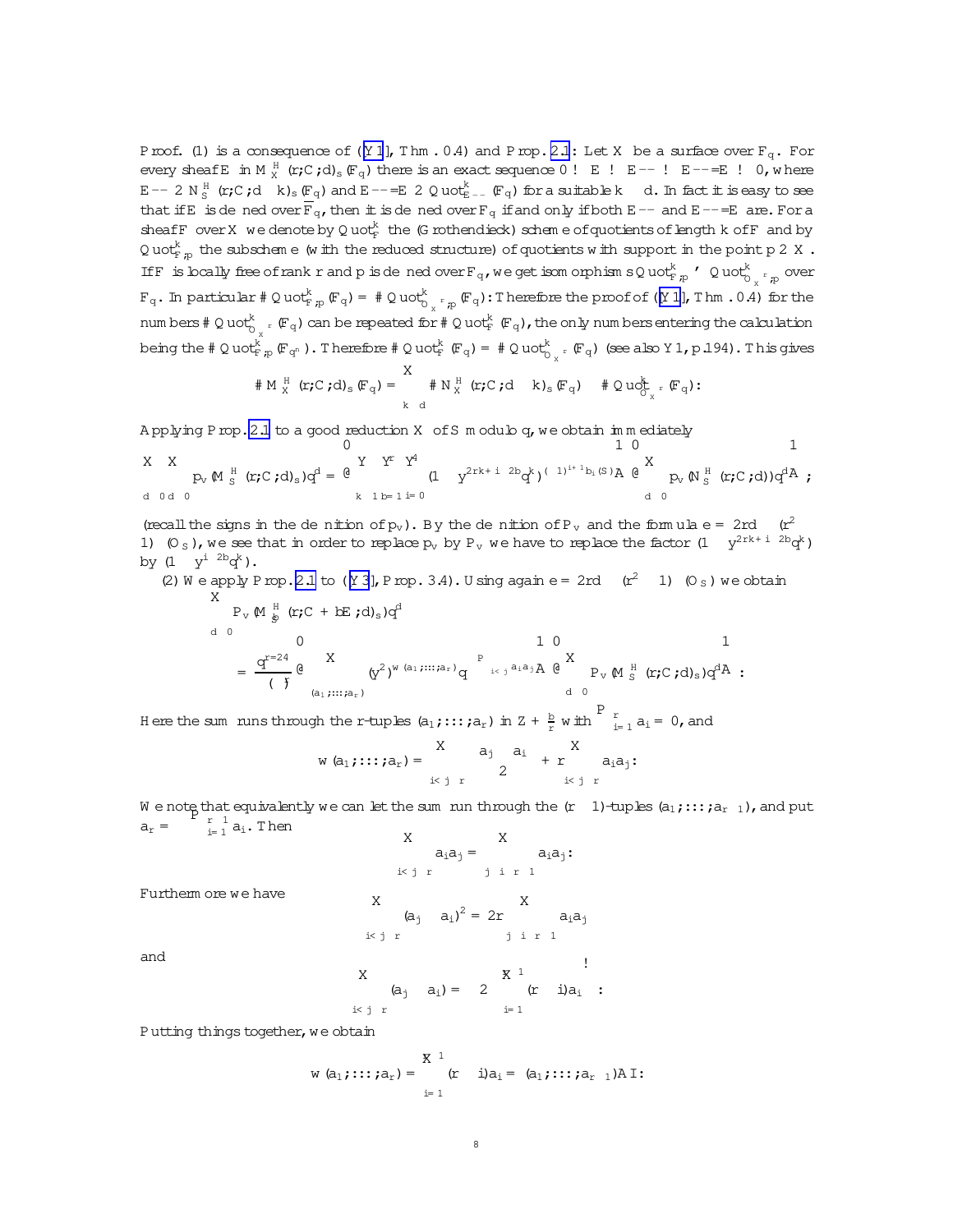<span id="page-8-0"></span>F inally we note that

X  

$$
a_1a_1 = (a_1; \dots; a_{r-1})A (a_1; \dots; a_{r-1})^t:
$$

R em ark  $3.2.$  1. Liand Q in ( $[L-Q 1]$  $[L-Q 1]$ ,  $[L-Q 2]$ ) have show n a blow up form ula for the virtual H odge polynom ials in the case  $r = 2$  using completely dierent methods. In particular they also obtain a blow up form ula for the Euler num bers. T heir m ethod also gives a blow up form ula for the virtual H odge polynom ials of the U hlenbeck compacti cation. We write again  $H_V M_S^H$  ( $r;C;d$ )s) = (xy)  $e^{-2}h_V M_S^H$  ( $r;C;d$ )s) with  $e = 2rd$  ( $r^2$  1) (0s). Then, writing  $x = e^{2^{i}t}$ , their result can be rew ritten as  $\cap$ 

$$
H_{v} M_{\frac{1}{2}}^{H} (C; d)_{s}) q^{d} = \frac{q^{1-12} {}_{0,0} (2 ; u+z)}{(q)} \begin{array}{ccc} & & 1 \\ & H_{v} M_{S}^{H} (C; d)_{s}) q^{d} A \\ & & 0 \\ & & 0 \\ & & 1 \end{array}
$$
  
\n
$$
H_{v} M_{\frac{1}{2}}^{H} (C + E; d)_{s}) q^{d} = \frac{q^{1-12} {}_{1,0} (2 ; u+z)}{(q)} \begin{array}{ccc} & 1 \\ & H_{v} M_{S}^{H} (C; d)_{s}) q^{d} A \\ & & 1 \end{array}
$$
  
\n
$$
H_{v} M_{\frac{1}{2}}^{H} (C; d)_{s}) q^{d} A
$$
  
\n
$$
H_{v} M_{\frac{1}{2}}^{H} (C; d)_{s}) q^{d} A
$$

This is the case  $r = 2$  of the formula  $X$ 

$$
H_{v} M \frac{H}{g} (r; C + bE ; d)_{s}) q^{d}
$$
\n
$$
= \frac{q^{r=24}}{(r)} \frac{X}{(r^{2} + \frac{b}{r})^{r}} \left(\frac{X}{x^{2^{r-1} + \frac{b}{r}}}\right)^{v^{t} A} q^{v^{t} A v} \left(\frac{X}{x^{2^{r}}} \right) + \frac{b}{r^{2}} \left(\frac{Y}{x^{2^{r-1} + \frac{b}{r}}}\right)
$$
\nd

Iexpect that this form ula holds for allr.

2. U sing  $[Y 5]$ , Prop. [3.1](#page-6-0)(2) can also be rew ritten: Let  $A_{r-1} = (x_{1j};...,x_{r})$ P  $i \times i = 0$ be the A<sub>r 1</sub>-lattice and e<sub>1</sub>;::;  $e_{r-1}$  its standard basis. Let a  $=$  $\frac{1}{p}$ ,  $\frac{1}{p+1}$  $\int_{i=1}^{r} i(r - i)e_i$  and =  $(1 \quad 1=r; 1=r; \ldots; 1-r)$ . Then the theta function on the left hand side in Prop. [3.1](#page-6-0) can be  $w$  ritten as  $\frac{1}{x}$ 

$$
\sum_{v2\,A_{r-1}+b}^{h v \text{ai}} q^{hv \text{iv}i=2};
$$

where h; i is the pairing of  $A_{r-1}$ . This was pointed out to me by K.Yoshioka.

## 4. W allcrossing and theta functions

4.1. W allcrossing. Now let S again be a rational algebraic surface. Let be the lattice H  $^2$  (S;Z) w ith the negative of the intersection form as quadratic form, i.e. for  $A$ ; $B$  2 let  $h$ ?,  $B$  i = A B. In this section we want to relate the H odge num bers of the m oduli spaces M  $^{\text{H}}_{\text{S}}$  (C;d) to the theta functions  $F_{c}^{H}$  from  $[G - Z]$ . The dependence of the moduli spaces M  $_{S}^{H}$  (C;d) on the polarization H and the corresponding dependence of the D onaldson invariants has been studied by a num ber of authors  $[Q 1]$  $[Q 1]$ ,  $[Q 2]$  $[Q 2]$ ,  $[F - Q]$ ,  $[G - G]$ ,  $[G - G]$ ,  $[G]$ .  $[L]$  $[L]$ . We follow (w ith some m odi cations) the notations in  $[G \circ 2]$ ,  $E-G$  ].

An am ple divisor H is called good if K<sub>S</sub> H 0. W e denote by G the am ple cone of S and by  $C_S^G$  the subcone of all good am ple divisors. A class 2 H<sup>2</sup> (X;Z) + C=2 is called of type (C;d) if <sup>2</sup> + d 2 Z <sup>0</sup>.In thiscase we callW := ? \ C<sup>S</sup> thewalldened by .If ? \ C<sup>G</sup> <sup>S</sup> 6= ;,we callW a good wall. The cham bers of type  $(C, d)$  are the connected com ponents of the com plem ent of the walls oftype  $(C; d)$  in  $C_S$ . If and H lie in the same chamber of type  $(C; d)$ , then  $M_S^L(C; d) = M_S^H(C; d)$ . We say that L lies on a wall of type C, if L = 0 for some class  $2 H^2(X;Z) + C=2$ .

Theorem  $4.1$ . Let C  $2$  H  $^{2}$  (S;Z). Let H ;L  $2$  C $_{\rm S}^{\rm G}$  noton a wall of type C . Then

 $\Box$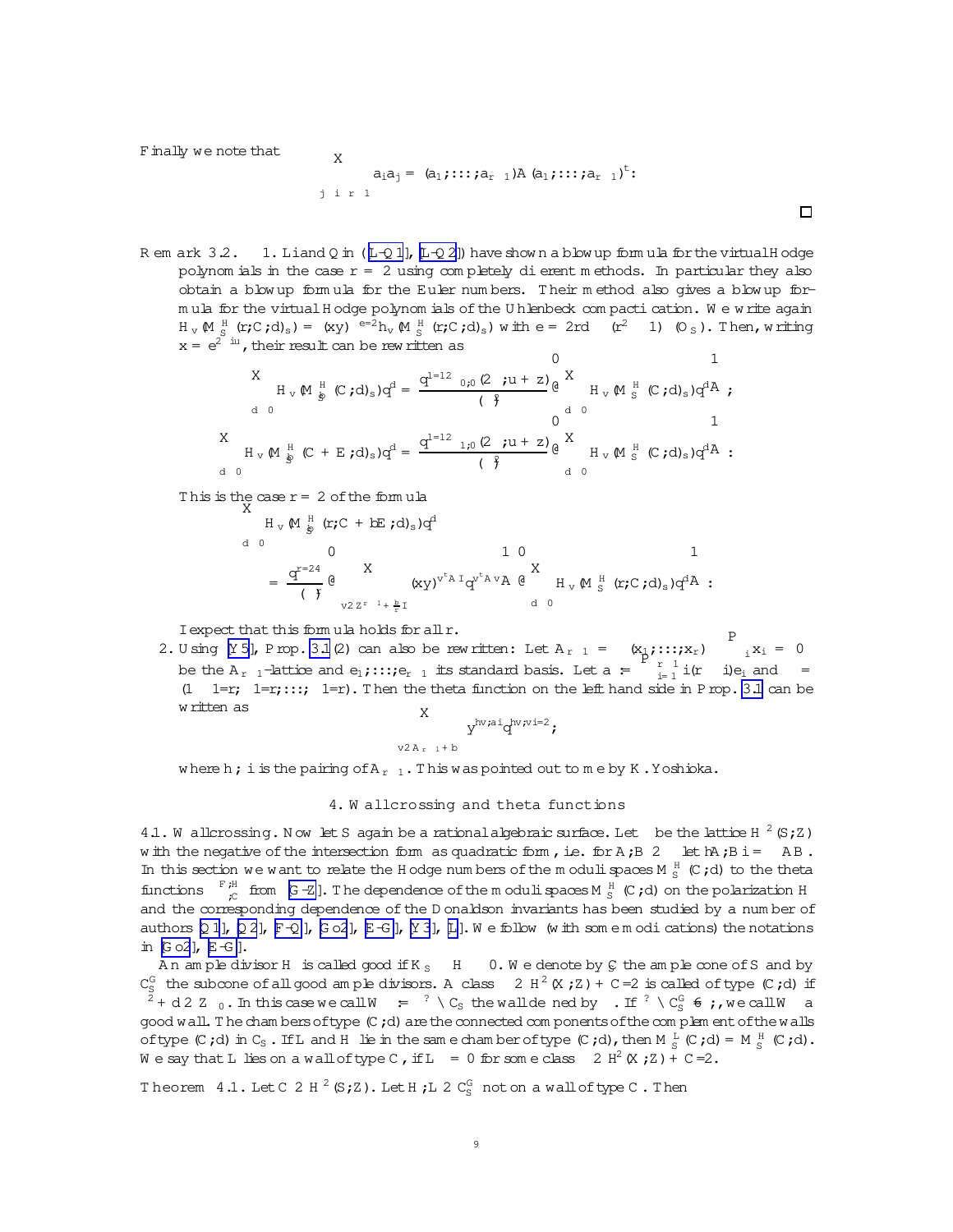<span id="page-9-0"></span>1.  
\n
$$
X_{y}^{V} M_{S}^{H} (C; d) = \frac{(\frac{2}{3} (S^{2} C^{2} C^{2}))}{\frac{1}{1} (S^{2} C^{2} C^{2})} \times \frac{1}{1} (S^{2} C^{2} C^{2} C^{2})}{\frac{1}{1} (S^{2} C^{2} C^{2})} \times \frac{1}{1} (S^{2} C^{2} C^{2})
$$
\n
$$
X_{C} (C^{2} C^{2} C^{2}) = \frac{1}{(S^{2} C^{2} C^{2})} C^{2} C^{2} \times \frac{1}{1} (S^{2} C^{2})
$$
\n
$$
C^{2} C^{2} (S^{2} C^{2}) = \frac{1}{(S^{2} C^{2} C^{2})} C^{2} C^{2} (S^{2} C^{2})
$$
\n
$$
C^{2} C^{2} (S^{2} C^{2}) = \frac{1}{(S^{2} C^{2} C^{2})} C^{2} C^{2} (S^{2} C^{2})
$$

2. A ssum e now that C  $/$   $/$   $/$   $/$   $($   $/$   $/$   $/$   $($   $/$   $\,$   $\,$   $/$   $\,$   $/$   $\,$   $\,$   $/$   $\,$   $/$   $\,$   $/$   $\,$   $/$   $\,$   $/$   $\,$   $/$   $\,$   $/$   $\,$   $/$   $\,$   $/$   $/$   $/$   $\,$   $/$   $\,$   $/$   $\,$   $/$   $\,$   $/$   $\,$ 

X d 0 (e(N H <sup>S</sup> (C ;d)) e(N L <sup>S</sup> (C ;d)))q <sup>d</sup> = C oe<sup>2</sup> iz L ;H ;C (2;K<sup>S</sup> z) X d 0 ( 1)e(d)=<sup>2</sup>( (M H <sup>S</sup> (C ;d)) (M L <sup>S</sup> (C ;d)))q <sup>d</sup> <sup>e</sup>(<sup>S</sup> )=<sup>12</sup> = ( ) 2 (S ) 2i(2 )<sup>4</sup> L ;H ;C (2;K<sup>S</sup> =2):

Here  $e(d) = 4d$  3 is the dim ension of M  $_G^H$  (C;d).

Proof. This is essentially a reform ulation of Thm . 3.4 from [\[G o2](#page-25-0)]. A ssum e that H and L do not lie on a wall of type C. The result of [\[G o2\]](#page-25-0) gives

$$
y^{2d-3=2}\,(X\, {}^{\,v}_{\,y}\,\emptyset\, {}^{\,H}_{\,S}\,\left(\mathbb{C}\, ;d)\,\right)\,-\,X\, {}^{\,v}_{\,y}\,\emptyset\, {}^{\,L}_{\,S}\,\left(\mathbb{C}\, ;d)\,\right))= \begin{array}{c} X \\[1mm] \,Y^{d+2}\, X\, {}_{\,y}\,((S\,\,t\,\,S\,)^{\,[d+2]})Y^{d-2}\, \frac{Y\, {}^{\,K\, {}_{\,S}}\,}{\,Y\,\,Q\,}\, Y} \, ;\\[1mm] \,Y^{2d-3=2}\,\left(X\, {}^{\,v}_{\,y}\,\emptyset\, {}^{\,E}\, {}_{\,S}\, (C\, ;d)\,\right) \end{array}
$$

w here the sum runs through all classes of type  $(C, d)$  with  $H < 0 < L$ . We sum over all d 0. We use  $(2.2.7)$ , noting that P  $_{n}$  0  $X$ <sub>y</sub> ((S t S)<sup>[n]</sup>)q<sup>n</sup> =  $_{\text{n}}$   $_{0}$  X  $_{\text{y}}$  (S  $^{\text{n}}$  ) $\text{q}$ <sup>n  $^2$ </sup> : W e obtain

$$
X \underset{d}{\times} \mathbb{Y} \otimes \mathbb{M} \otimes \mathbb{S} \quad (c,d)
$$

The sum on the right hand side runsthrough all  $2H^2(X;Z)+C=2$  satisfying  $H < 0 < L$ . U sing the de nition [\(2.2.3\)](#page-5-0) of the theta functions  $\frac{q_j f}{r}$ , we obtain.

$$
\frac{1,1 \, (72)^2}{(\frac{2}{7} \, (5)^2 \, (y^{\frac{1}{2}} \, y^{\frac{1}{2}})} \mathbf{e}^{\mathbf{X}} \, \mathbf{X}_y^v \, \mathbf{M}_s^H \, (\mathbf{C}, \mathbf{d}) \, \mathbf{X}_y^v \, \mathbf{M}_s^L \, (\mathbf{C}, \mathbf{d}) \, \mathbf{q}^{\mathbf{d} \, e(S)=12} \mathbf{A}
$$
\n
$$
= \mathbf{X} \qquad \mathbf{q}^2 \, \mathbf{Y}^{K_s} \qquad \mathbf{Y}^{K_s}
$$
\n
$$
= \mathbf{X} \qquad \mathbf{q}^2 \, \mathbf{Y}^{K_s} \qquad \mathbf{Y}^{K_s}
$$
\n
$$
= \mathbf{X} \qquad \mathbf{q}^2 \, \mathbf{Y}^{K_s} \qquad \mathbf{Y}^{K_s}
$$
\n
$$
= \mathbf{Y} \qquad \mathbf{q}^h \, \mathbf{i} \, \mathbf{i} \, \mathbf{y}^h \, \mathbf{j}^k \, \mathbf{k}^i
$$
\n
$$
= \mathbf{Y} \qquad \mathbf{q}^h \, \mathbf{i} \, \mathbf{i} \, \mathbf{y}^h \, \mathbf{j}^k \, \mathbf{k}^i
$$
\n
$$
= \mathbf{Y} \qquad \mathbf{q}^h \, \mathbf{i} \, \mathbf{i} \, (\mathbf{h} \, \mathbf{j} \mathbf{L} \, \mathbf{i}) \qquad (\mathbf{h} \, \mathbf{j} \mathbf{H} \, \mathbf{i}) \} \mathbf{y}^{K_s \, \mathbf{i}}
$$
\n
$$
= \mathbf{Y} \qquad \mathbf{y}^h \, \mathbf{i} \, (\mathbf{r} \, \mathbf{j} \mathbf{k}^h \, \mathbf{j}^h \, \mathbf{y}^h \, \mathbf{k}^h \, \mathbf{k}^h \, \mathbf{y}^h \, \mathbf{y}^h \, \mathbf{y}^h \, \mathbf{y}^h \, \mathbf{y}^h \, \mathbf{y}^h \, \mathbf{y}^h \, \mathbf{y}^h \, \mathbf{y}^h
$$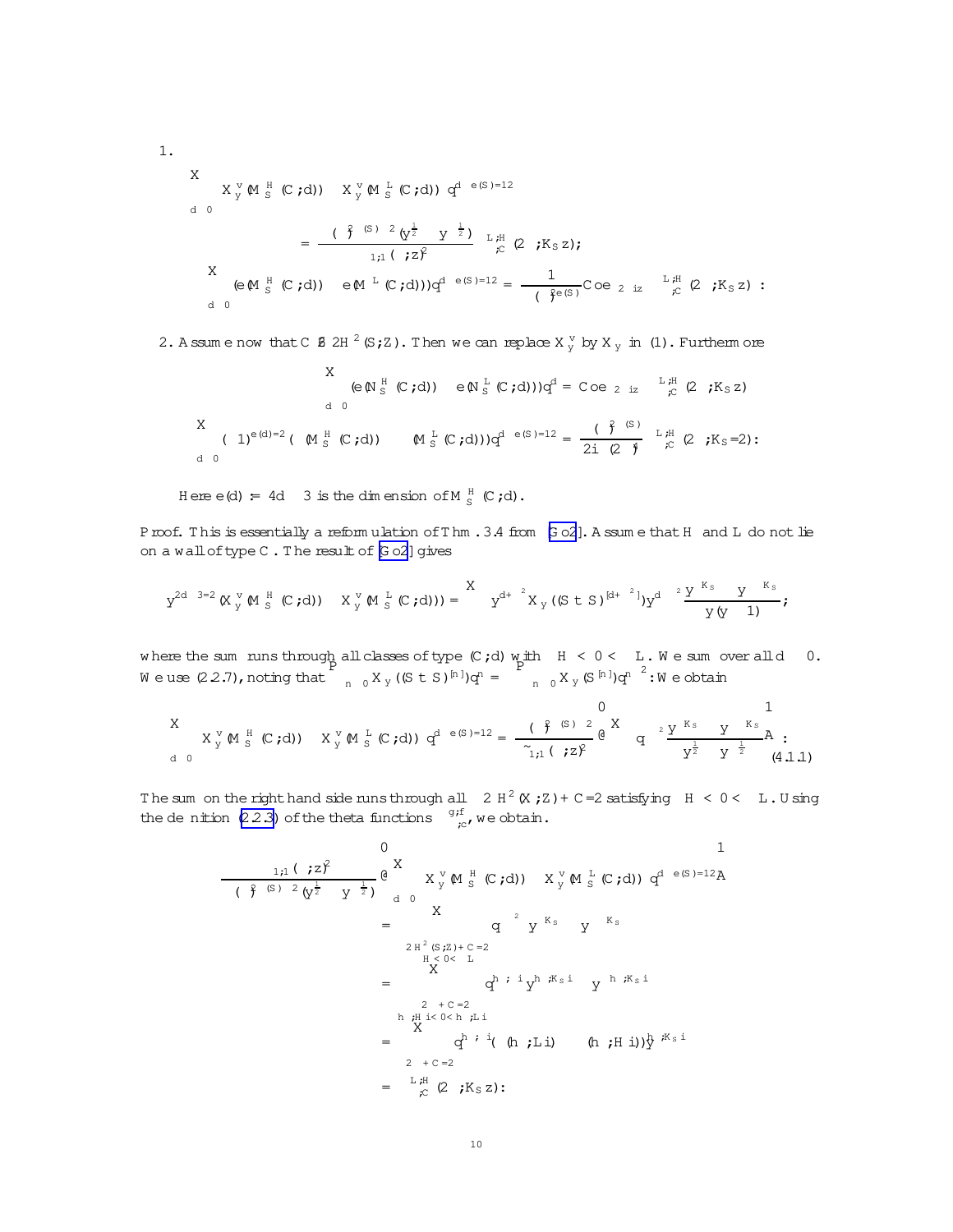<span id="page-10-0"></span>Specializing  $(4.1.1)$  to the Euler num ber we obtain:

$$
X \in M_S^H(C; d) \quad \text{eM } \frac{L}{S}(C; d) \quad q^{d} \in (S) = 12 = \frac{1}{\left(\frac{e}{f}e^{(S)}\right)} \quad \text{eM } \frac{X}{H} \quad \text{2 } K_S q \quad \text{A}
$$
\n
$$
= \frac{1}{\left(\frac{e}{f}e^{(S)}\right)} \quad \text{eM } \quad \text{2} K_S \text{ id} \quad \text{2} K_S \text{ id} \quad \text{2} K_S q \quad \text{2} K_S q \quad \text{2} K_S q \quad \text{2} K_S q \quad \text{2} K_S q \quad \text{2} K_S q \quad \text{2} K_S q \quad \text{2} K_S q \quad \text{2} K_S q \quad \text{2} K_S q \quad \text{2} K_S q \quad \text{2} K_S q \quad \text{2} K_S q \quad \text{2} K_S q \quad \text{2} K_S q \quad \text{2} K_S q \quad \text{2} K_S q \quad \text{2} K_S q \quad \text{2} K_S q \quad \text{2} K_S q \quad \text{2} K_S q \quad \text{2} K_S q \quad \text{2} K_S q \quad \text{2} K_S q \quad \text{2} K_S q \quad \text{2} K_S q \quad \text{2} K_S q \quad \text{2} K_S q \quad \text{2} K_S q \quad \text{2} K_S q \quad \text{2} K_S q \quad \text{2} K_S q \quad \text{2} K_S q \quad \text{2} K_S q \quad \text{2} K_S q \quad \text{2} K_S q \quad \text{2} K_S q \quad \text{2} K_S q \quad \text{2} K_S q \quad \text{2} K_S q \quad \text{2} K_S q \quad \text{2} K_S q \quad \text{2} K_S q \quad \text{2} K_S q \quad \text{2} K_S q \quad \text{2} K_S q \quad \text{2} K_S q \quad \text{2} K_S q \quad \text{2} K_S q \quad \text{2} K_S q \quad \text{2} K_S q \quad \text{2} K_S q \quad \text{2} K_S q \quad \text{2} K_S q \quad \text{2} K_S q \quad \text{2} K_S q \quad \text{2} K_S q \quad \text{2} K_S q \quad \text{2} K_S q \
$$

The last line follow s directly from  $(2.2.3)$ .

Assume now that C  $\beta$  2H  $^2$  (S;Z). Then M  $_{\text{S}}^{\text{H}}$  (C;d) = M  $_{\text{S}}^{\text{H}}$  (C;d)<sub>s</sub> and M  $_{\text{S}}^{\text{L}}$  (C;d) = M  $_{\text{S}}^{\text{L}}$  (C;d)<sub>s</sub> are sm ooth, and we can replace  $X y W_S^H(C; d)$  by  $X y M_S^H(C; d)$  and  $X y W_S^H(C; d)$  by  $X y M_S^L(C; d)$ . Furtherm ore we get by Prop. 3.1 X

$$
\begin{array}{lll}\n\text{A} & \text{if } (\mathcal{C} \mathbf{A}) & \text{if } (\mathcal{C} \mathbf{A}) & \text{if } (\mathcal{C} \mathbf{A}) & \text{if } (\mathcal{C} \mathbf{A})\n\end{array}
$$

Finally we obtain from  $(4.1.1)$ 

X (1) 
$$
e^{(d)=2}
$$
 (M  $\frac{H}{S}$  (C,d))  $(M \frac{L}{S}$  (C,d))) $q^{d} e^{(S)=12}$   
\n
$$
= \frac{(\frac{2}{f})^{(S)}}{(2 \frac{4}{f})} \frac{d}{q} \qquad\nq^{2} \frac{(1)^{K_S} (1)^{K_S}}{(1)^{1-2} (1)^{1-2}}
$$
\n
$$
= \frac{(\frac{2}{f})^{(S)}}{2i (2 \frac{4}{f})} \frac{d}{q} \qquad\nq^{k} i (1)^{h \cancel{K_S} i} (1)^{h \cancel{K_S} i} A
$$
\n
$$
= \frac{(\frac{2}{f})^{(S)}}{2i (2 \frac{4}{f})} \qquad\nL \cancel{H} \ (\frac{2}{f}) \ (\frac{2}{f}) \ (\frac{1}{f})^{h \cancel{K_S} i} (2 \cancel{K_S} = 2)
$$

A s the signature can only be nonzero if e(d) is even, we can replace (1)  $e^{(d)=2}$  by (1) $e^{(d)=2}$ .  $\Box$ 

42. Extension of the invariants. A class F 2 H  $^2$  (X ; Z ) is called nefifits intersection with every e ective curve is nonnegative. The realcone  $\overline{C}_{S:\mathbb{R}}$  of nefclasses is the closure of the am ple cone. Let

 $(\mathbb{C}_{\mathsf{S}})$  be the set of prim itive classes in  $(\overline{\mathbb{C}}_{\mathsf{S},\mathbb{R}} \cap \mathbb{C}_{\mathsf{S},\mathbb{R}}) \setminus H^2(\mathsf{S},\mathsf{Z})$ , and put  $\overline{\mathbb{C}}_{\mathsf{S}} = \mathbb{C}_{\mathsf{S}}$  [  $(\mathbb{C}_{\mathsf{S}})$ . Let

 $S_S$  = F 2 (C<sub>S</sub>) F<sup>2</sup> = 0 :

An upper index G will indicate that we allow only classes H with H K<sub>S</sub> 0. We now extend the generating functions for the  $_{-y}$ -genera, Euler num bers and signatures of the M  $_{\rm S}^{\rm H}$  (C ; d) to the w hole  $of \overline{C}_S$ .

Denition 4.2. Let C 2 H  $^2$  (S;Z).

- 1. Let F 2  $(\mathcal{C}_S^G)$ , and assume that CF is odd. Then, for each d, the class F lies in the closure ofa unique chamber  $C_S^G$  of type  $(C, d)$ . We put  $M_S^F$   $(C, d) = M_S^H$   $(C, d)$  for  $H \nvert 2$ .
- 2. Let C 2 H <sup>2</sup> (S;Z), and let H 2  $C_S^G$ , not lying on a wall of type C. Let F 2  $\overline{C}_S$ . If F 2  $(C_S)$ , we assume that  $K_S F \triangleq 0$  or  $FC$  is odd. We put

$$
X_{C}^{S,F} = \begin{matrix} 0 & 1 \\ & X_{Y}^{S} \in \mathbb{R} \\ & \alpha & 0 \end{matrix} \times X_{Y}^{V} \otimes (S, \mathcal{A})q^{d-e(S)-12}A + \begin{matrix} H_{F}^{F} (2 \ ; K_{S} z) \frac{(\hat{\gamma}^{S})^{S-2} (y^{\frac{1}{2}} \quad y^{-\frac{1}{2}})}{1 \cdot \mu ( \ ; z)^{2}} : \end{matrix}
$$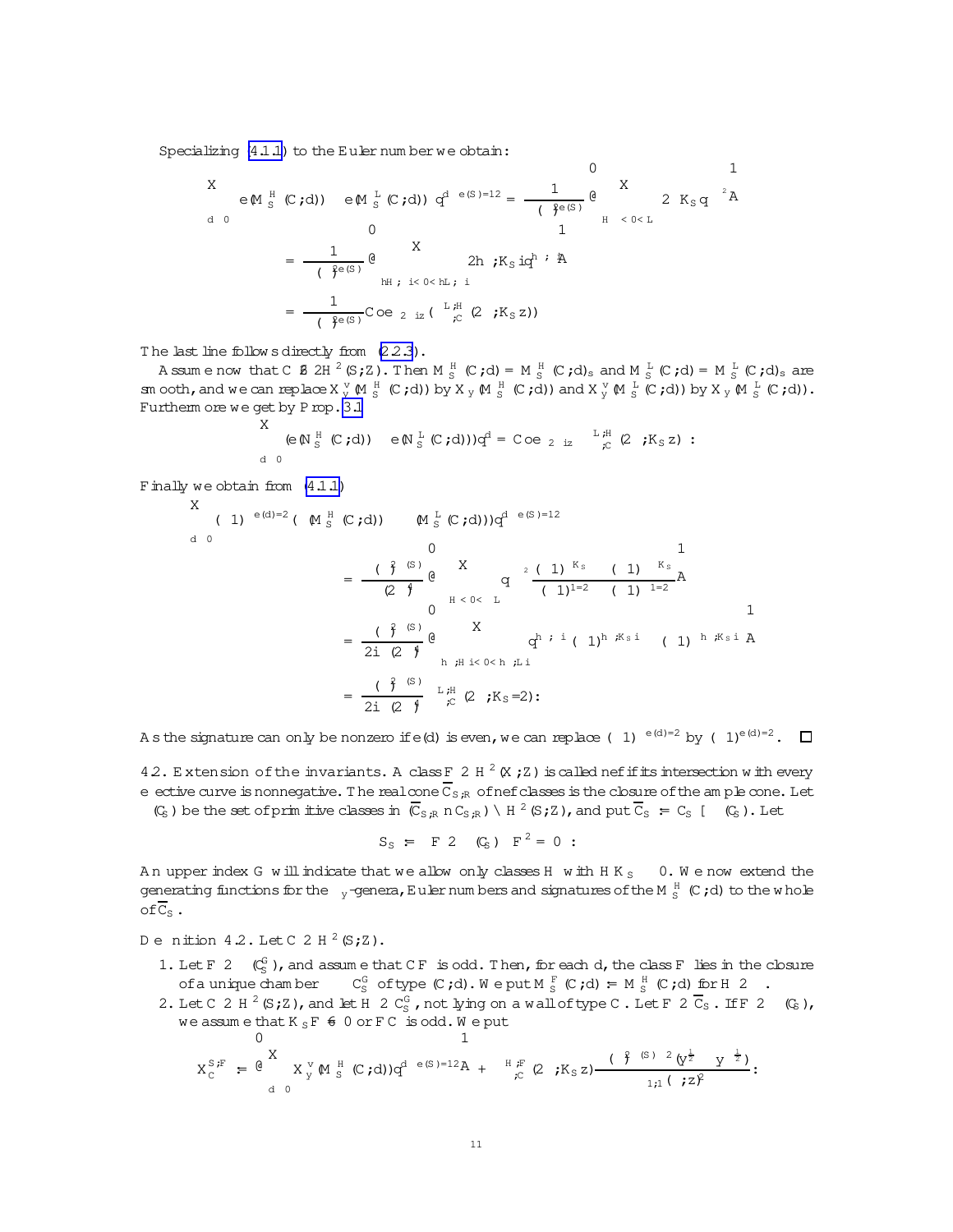<span id="page-11-0"></span>If C  $\beta$  2H  $^2$  (S; Z) we can replace  $X_v^V$   $M_S^H$  (C; d)) by  $X_v$   $M_S^H$  (C; d)). We also put

$$
(\mathbb{E}_{\mathcal{C}}^{S,F})_0 = \begin{array}{cc} X & \text{if } (C, d) \text{ and } C \text{ is a } \\ \text{if } (C, d) \text{ is a } \text{if } (C, d) \text{ is a } \end{array}
$$

Finally we put  $\int_{C}^{S/F}$  = 0 if C<sup>2</sup> 0 m odulo 2, and otherwise

$$
S^{\,s}_{\,c} = \begin{array}{ccccc} S & S & S & S \\ S & S & S & S \end{array} \begin{array}{ccc} \text{(1)}^{\mathsf{e}(d)=2} & \text{(1)}^{\mathsf{e}(d)=2} & \text{(1)}^{\mathsf{e}(d)} & S & S & S \end{array}
$$

The cocycle condition

 $\begin{array}{ccccc}\n\mathbb{F}\, \mathcal{G} & + & \mathbb{G}\, \mathcal{H} & = & \mathbb{F}\, \mathcal{H} \\
\mathcal{L} & & \mathbb{C} & & \mathbb{R}\n\end{array} \qquad \quad \mathbb{R}\, \mathbb{G} \mathbb{n} \quad .3.4 \text{ from } \text{ [G--Z]})$  $(4.2.1)$ 

and Thm . 4.1 im ply that the denitions of  $X_c^{S,F}$ ,  $(\mathbb{E}_c^{S,F})_0$ ,  $\mathbb{E}_c^{S,F}$  and  $\mathbb{E}_c^{S,F}$  are independent of H .

R em ark 4.3. The de nitions above are m otivated as follows. D enote by  $X_S^F(C; d)$ ,  $E_S^F(C; d)$  and  $S_S^F$  (C;d) the coe cients of q<sup>d e(S)=12</sup> in  $X_C^{S,F}$ ,  $E_C^{S,F}$  and  $\overline{S}^F$ . Then

- 1. If F 2  $C_S^G$  does not lie on a wall of type  $(C, d)$ , then by Thm . 4.1  $X_S^F$   $(C, d) = X_y M_S^F$   $(C, d)$ ,<br>  $E_S^F$   $(C, d) = e M_S^F$   $(C, d)$ ) and  $S_S^F$   $(C, d) = (1)^{e(d)-2} M_S^F$   $(C, d)$ . If C 0 m odub 2, then the m oduli space  $M_S^F$  (C;d) will sometimes be singular. We dened  $(M_S^F$  (C;d)) = 0, which is reasonable, as  $M_S^F(C; d)$  has odd complex dimension.
- 2. If L 2 C<sub>S</sub> ful lls K<sub>S</sub>L > 0, then M<sub>S</sub><sup>L</sup></sub> (C;d) is not necessarily sm ooth, and the wallcrossing form ulas of Thm . 4.1 need not be true. We extend the generating function by form ally requiring that T hm . 4.1 holds. We have seen above that this gives a consistent denition of the generating functions. I believe that there exists a geometric denition of the X<sub>y</sub>  $\mathbb{M} \stackrel{L}{\scriptscriptstyle\sim}$  (C;d)) given by this generating function.
- 3. If F 2 C<sub>S</sub> lies on a nite number of walls of type  $(C, d)$ , then  $X_S^F(C, d)$  is the average of the X<sub>y</sub>  $\mathbb{M} \stackrel{G}{\subset} (\mathcal{C}, d)$  over all the chambers of type  $(\mathcal{C}, d)$  which contain F in their closure (and simularly for  $E_S^F$  (C;d) and  $S_S^F$  (C;d)).
- 4. If F 2 S<sub>S</sub> and CF is even, then F usually lies on in nitely many walls of type  $(C, d)$  and in the closure of in nitely m any chambers. We can view  $X \frac{F}{S}$  (C;d) as a renorm alized average over all these chambers. Note that in this case  $X_S^F$  (C;d) need not be a Laurent polynom ial in y and  $E_S^F$  (C;d), and  $S_S^F$  (C;d) need not be integers.

R em ark 4.4. Note that we did not de ne  $X_C^{S,F}$  for F 2  $S_S$  in case  $K_S F = 0$  and F C even. The point is that in this case  ${}^{H}{}_{,C}^{F}$  (2,  ${}_{,K_S Z}$ ) is not well-de ned:  ${}^{H}{}_{,C}^{F}$  (2, i) has a pole along  $F$ . If S is the blow up of P<sub>2</sub> in 9 points and F = K<sub>S</sub>, it is easy to see that H  $\otimes$   $_K^L$  (C;d)) is constant for L near F, and one can therefore de ne X  $_{\rm V}$  (M  $_{\rm s}^{\rm F}$  (C;d)) = X  $_{\rm V}$  (M  $_{\rm s}^{\rm I}$  (C;d)). This case has been studied by Yoshioka [Y 4] in order to check predictions from [M -N -V -W ].

In future, whenever we dealw ith  $X_c^{S,F}$ ,  $E_c^{S,F}$  for F 2  $S_S$ , we in plicitely assume that  $K_S F$   $\neq 0$  or CF is odd.

Corollary 4.5. Let  $F$ ,  $G$  in  $\overline{C}_S$ , then

$$
X_C^{S,F} \t X_C^{S,G} = \left(y^{\frac{1}{2}} \t y^{\frac{1}{2}}\right) \frac{\left(\frac{\vartheta}{J} \right)^{(S)/2}}{\frac{1}{J!(1 + 2)^2}} e_F^{F}(2 ; K_S z);
$$
  
\n
$$
E_C^{S,F} \t D_0 \t E_C^{S,G} = \frac{1}{\left(\frac{\vartheta}{J}(S)\right)} C_0 e_{2 i z}^{G,F}(2 ; K_S z);
$$
  
\n
$$
E_C^{S,F} \t E_C^{S,G} = \frac{1}{\left(\frac{\vartheta}{J}(S)\right)} C_0 e_{2 i z}^{G,F}(2 ; K_S z);
$$
  
\n
$$
S_F^{S,F} \t S_G = \frac{\left(\frac{\vartheta}{J}(S)\right)}{2i (2 + 2)^2} G_F^{F}(2 ; K_S = 2);
$$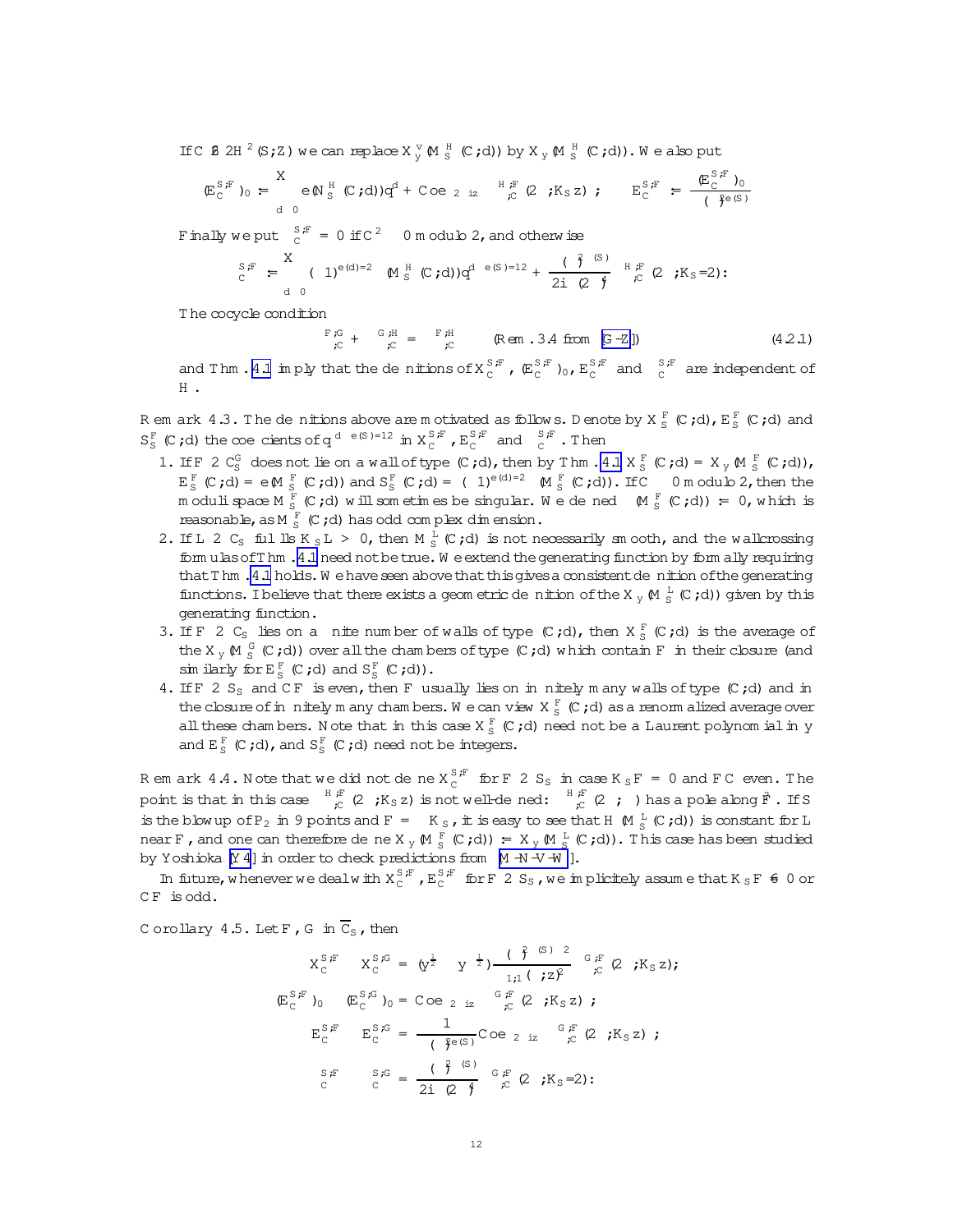<span id="page-12-0"></span>4.3. B irational properties. Let  $\dot{\mathcal{P}}$  be the blow up of S in a point, and let E be the exceptional divisor. We identify  $H^2(S;Z)$  with  $E^2$   $H^2(\mathcal{D};Z)$ .

Corollary 4.6. (B bwup formulas) Assume C  $\beta$  2H  $^2$  (S; Z), then for all F 2  $\overline{C}_S$  we have

1.  $X_C^{\oint E} = \frac{0.0 (2 \cdot z)}{2} X_C^{S,F}$ ;  $X_{C+E}^{\oint E} = \frac{1.0 (2 \cdot z)}{2} X_C^{S,F}$ ; 2.  $\frac{\dot{\mathcal{B}}}{c} = \frac{1}{(2)} \int_{c}^{S/F}$ ;  $\frac{\dot{\mathcal{B}}}{c} = 0$ ; 3. If  $F 2 C_S$  or  $F 2 (C_S)$  and  $F C$  is odd, then

$$
E_C^{\oint E} = \frac{Q}{\left(\oint E_C^S F\right)} E_{C}^F + E_{C+E}^{\oint E} = \frac{C_{10}(Q)}{\left(\oint E_C^S F\right)} E_{C}^F.
$$

Proof. If C **8** 2H <sup>2</sup> (S; Z ) and F 2 C<sub>S</sub><sup>G</sup> does not lie on a wall of type (C), or if F 2 (C<sub>S</sub><sup>G</sup>), and C F is odd, then by [Be] all the cohom ology of M  $_S^F$  (C;d), M  $_{\frac{1}{2}}^F$  (C;d) and of M  $_{\frac{1}{8}}^F$  (C + E; Therefore in this case the result follows from the blow up form ulas from  $[L - Q 1]$ ,  $[L - Q 2]$ . A liternatively one can use P rop. 3.1. In order to check the result for general F, we have to check that the blow up formula is compatible with our extension. Let  $=$   $\frac{1}{2}$  (S;Z) and  $\frac{1}{2}$  =  $\frac{1}{2}$  ( $\frac{1}{2}$ ) with the negative of the intersection form s. By denition the compatibility of  $X_{c}^{S,F}$  with the blow up formulas amounts to the easy formulas

$$
\begin{array}{ccccc}\nG \underset{\mathbf{p}}{\mathbb{F}} & (\mathbf{p} \times \mathbf{K}_{\mathbf{p}} \mathbf{z}) = & 0_{\mathbf{p}0} (\mathbf{p} \times \mathbf{z}) & \underset{\mathbf{p} \in \mathbf{F}}{\mathbb{G}} (\mathbf{p} \times \mathbf{K}_{\mathbf{S}} \mathbf{z}) & \underset{\mathbf{p} \in \mathbf{F}}{\mathbb{G}} \mathbb{F} & (\mathbf{p} \times \mathbf{K}_{\mathbf{p}} \mathbf{z}) = & \underset{\mathbf{p} \in \mathbf{F}}{\mathbb{G}} \mathbb{F} & (\mathbf{p} \times \mathbf{K}_{\mathbf{p}} \mathbf{z}) = & \underset{\mathbf{p} \in \mathbf{F}}{\mathbb{G}} & (\mathbf{p} \times \mathbf{K}_{\mathbf{p}} \mathbf{z}) & \underset{\mathbf{p} \in \mathbf{F}}{\mathbb{G}} & (\mathbf{p} \times \mathbf{K}_{\mathbf{p}} \mathbf{z}) & \underset{\mathbf{p} \in \mathbf{F}}{\mathbb{G}} & (\mathbf{p} \times \mathbf{K}_{\mathbf{p}} \mathbf{z}) & \underset{\mathbf{p} \in \mathbf{F}}{\mathbb{G}} & (\mathbf{p} \times \mathbf{K}_{\mathbf{p}} \mathbf{z}) & \underset{\mathbf{p} \in \mathbf{F}}{\mathbb{G}} & (\mathbf{p} \times \mathbf{K}_{\mathbf{p}} \mathbf{z}) & \underset{\mathbf{p} \in \mathbf{F}}{\mathbb{G}} & (\mathbf{p} \times \mathbf{K}_{\mathbf{p}} \mathbf{z}) & \underset{\mathbf{p} \in \mathbf{F}}{\mathbb{G}} & (\mathbf{p} \times \mathbf{K}_{\mathbf{p}} \mathbf{z}) & \underset{\mathbf{p} \in \mathbf{F}}{\mathbb{G}} & (\mathbf{p} \times \mathbf{K}_{\mathbf{p}} \mathbf{z}) & \underset{\mathbf{p} \in \mathbf{F}}{\mathbb{G}} & (\mathbf{p} \times \mathbf{K}_{\mathbf{p}} \mathbf{z}) & \underset{\mathbf{p} \in \mathbf{F}}{\mathbb{G}} & (\mathbf{p} \times \mathbf{K}_{\mathbf{p}} \mathbf{z}) & \underset{\
$$

The result for the signatures follows by

$$
\frac{0.0 (2 \t i 1)}{3} = \frac{0.0 (2 \t i 1)}{3} = \frac{1}{3} = \frac{1}{3} = \frac{1}{3} = \frac{1}{3} = \frac{1}{3} = \frac{1}{3} = \frac{1}{3} = \frac{1}{3} = \frac{1}{3} = \frac{1}{3} = \frac{1}{3} = \frac{1}{3} = \frac{1}{3} = \frac{1}{3} = \frac{1}{3} = \frac{1}{3} = \frac{1}{3} = \frac{1}{3} = \frac{1}{3} = \frac{1}{3} = \frac{1}{3} = \frac{1}{3} = \frac{1}{3} = \frac{1}{3} = \frac{1}{3} = \frac{1}{3} = \frac{1}{3} = \frac{1}{3} = \frac{1}{3} = \frac{1}{3} = \frac{1}{3} = \frac{1}{3} = \frac{1}{3} = \frac{1}{3} = \frac{1}{3} = \frac{1}{3} = \frac{1}{3} = \frac{1}{3} = \frac{1}{3} = \frac{1}{3} = \frac{1}{3} = \frac{1}{3} = \frac{1}{3} = \frac{1}{3} = \frac{1}{3} = \frac{1}{3} = \frac{1}{3} = \frac{1}{3} = \frac{1}{3} = \frac{1}{3} = \frac{1}{3} = \frac{1}{3} = \frac{1}{3} = \frac{1}{3} = \frac{1}{3} = \frac{1}{3} = \frac{1}{3} = \frac{1}{3} = \frac{1}{3} = \frac{1}{3} = \frac{1}{3} = \frac{1}{3} = \frac{1}{3} = \frac{1}{3} = \frac{1}{3} = \frac{1}{3} = \frac{1}{3} = \frac{1}{3} = \frac{1}{3} = \frac{1}{3} = \frac{1}{3} = \frac{1}{3} = \frac{1}{3} = \frac{1}{3} = \frac{1}{3} = \frac{1}{3} = \frac{1}{3} = \frac{1}{3} = \frac{1}{3} = \frac{1}{3} = \frac{1}{3} = \frac{1}{3} = \frac{1}{3} = \frac{1}{3} = \frac{1}{3} = \frac{1}{3} = \frac{1}{3} = \frac{1}{3} = \frac{1}{3} = \frac{1}{3} = \frac{1
$$

#### $Im m$  ediately from  $(2)$  we get:

Corollary 4.7. Assumethat : S! X is the blow up of a rational surface X in nitely m any points. Let C 2 H <sup>2</sup> (S; Z) n (H <sup>2</sup> (X; Z)). Let F 2 ( $\overline{C}_X^G$ ) not on a wall of type (C; d). If F 2 ( $\overline{C}_X^G$ ), assume that CF is odd. Then  $M_S^F(C; d) = 0$ .

Cor. 4.5 expresses the dierences  $X_c^{S,F}$   $X_c^{S,G}$  in term s of the theta functions  $F_{c}^{G}$ . We now want to show that in case C  $8$  H  $^2$  (S; Z) we can for suitable G also express  $X_c^{S,F}$ ,  $E_c^{S,F}$  and  $C_c^{S,F}$  in term s of  $\Gamma_{c}^{F,G}$ . We use the following easy fact (see e.g. [Q 1], [H -L]).

Lem m a 4.8. Let :  $X$  !  $P_1$  a rational ruled surface. Let S be obtained from X by successively blowing up a num ber of points. Let G be pullback of the class of a bre of . Let C 2  $H^2(S;Z)$  with CG odd. Then  $M_S^G$  (C;d) = ; for all d.

P roposition 4.9. Let F 2  $\overline{C}_S$ . A ssume C Ø 2H  $^2$  (S; Z). There exists a blowup  $\hat{S}$  of S in n points and a G 2  $S_e^G$  such that  $X_c^{g,G} = 0$ . Let  $E_1$ ;:::;  $E_n$  be the classes of the exceptional divisors, and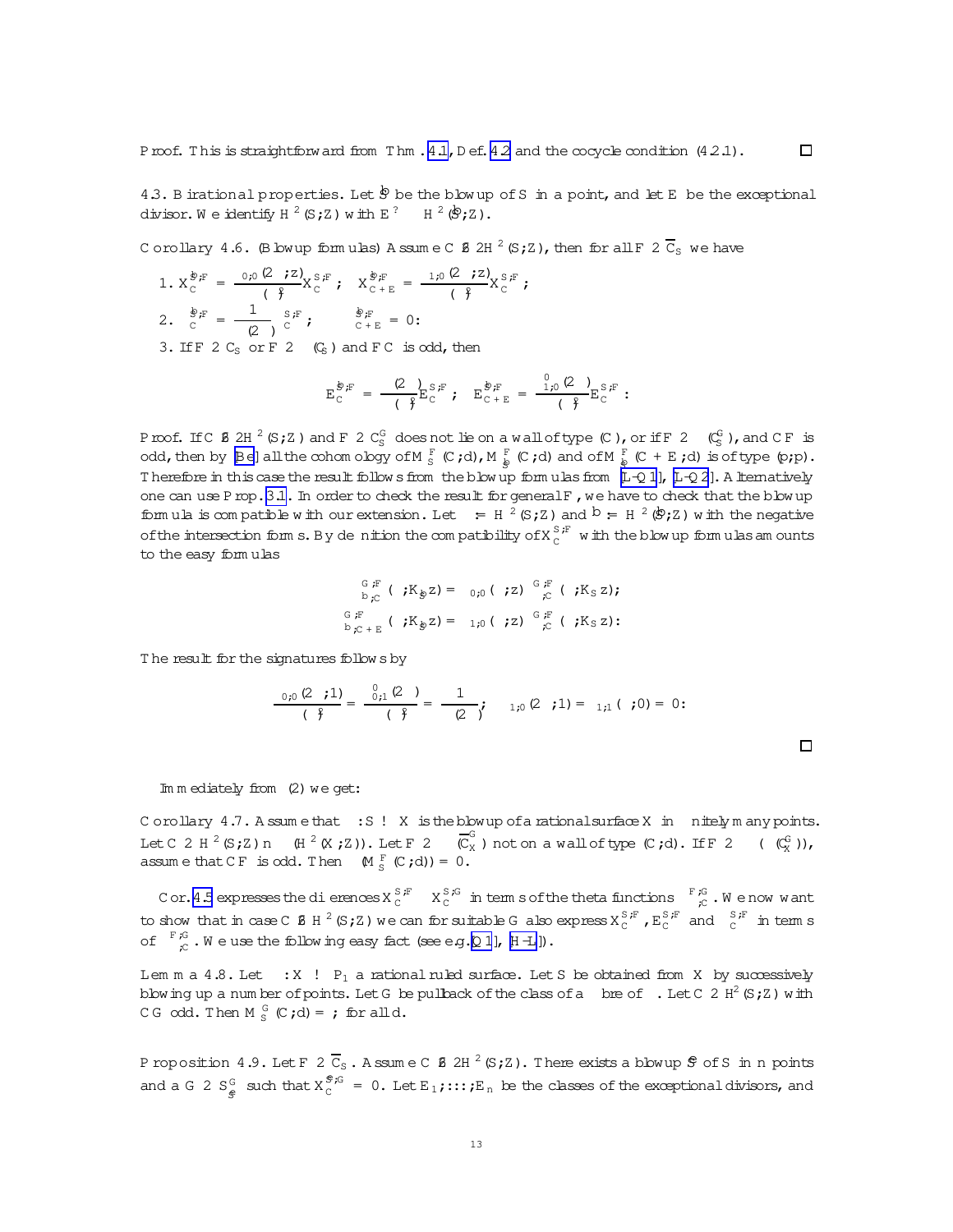<span id="page-13-0"></span>write  $e = \mathbb{E}_{1}$ :::: $E_n$ i. Then

$$
X_{C}^{S,F} = \frac{(\iint \beta^{(S)} 2}{1;1 (\cdot z \beta_{0,0} (2 \cdot z)^{n})} e_{C}^{F} (2 \cdot K_{g} z);
$$
  
\n
$$
E_{C}^{S,F} = \frac{Coe_{2 \text{ iz}} e_{C}^{F} (2 \cdot K_{g} z)}{1} ;
$$
  
\n
$$
E_{C}^{S,F} = \frac{(\iint \beta^{(S)} 2) e_{C}^{F} (2 \cdot K_{g} z)}{1} ;
$$
  
\n
$$
E_{C}^{S,F} = \frac{(\iint \beta^{(S)} e_{C}^{F} (2 \cdot K_{g} z)}{1} ;
$$

Proof. Any rational surface S can be blown up in such a way that \$ is a blow up of a ruled surface X, and CG is odd for G the pullback of the bre. Then by Lem.  $4.8 M \frac{G}{S}$  (C;d) = ; for all d, and therefore  $X_c^{\mathcal{F},G} = 0$ . The formulas are then a straightforw ard application of Thm . 4.1 and the blow up fomula Cor. 4.6.  $\Box$ 

C orollary 4.10.  $X_c^{S,H}$  is invariant under deform ations of the triple (S;H;C).

Let  $p_1$ ;  $p_2$ ;  $p_3$  be three non-collinear points in  $P_2$ . Let  $L_1$ ;  $L_2$ ;  $L_3$  be the lines through pairs of the  $p_i$  w ith  $p_i$ ;  $p_i$  2  $L_k$  for distinct indices i; j; k. Let X be the blow up of  $P_2$  in  $p_1$ ;  $p_2$ ;  $p_3$ , let  $E_1$ ;  $E_2$ ;  $E_3$  be the exceptional divisors and  $\overline{E}_1$ ;  $\overline{E}_2$ ;  $\overline{E}_3$  the strict transform s of  $L_1$ ;  $L_2$ ;  $L_3$ . They can be blown down to points  $\overline{p}_1$ ;  $\overline{p}_2$ ;  $\overline{p}_3$  to obtain another projective plane  $P_2$ . Let H and H be the hyperplane classes on P<sub>2</sub> and P<sub>2</sub>. Let S be the blow up of X in additional points  $p_4$ ; :::;  $p_r$  with exceptional divisors  $E_4$ ;:::; $E_r$ . We denote the pullbacks of H and H by the same letters. Then  $H = 2H$   $E_1$   $E_2$   $E_3$ ,  $\overline{E}_i$  = H  $E_j$   $E_j$  for i; j; k distinct in f1; 2; 3g. We can view S both as a blow up of P<sub>2</sub> in p<sub>1</sub>; :::; p<sub>r</sub> and as a blow up of  $\overline{P}_2$  in  $\overline{p}_1$ ;  $\overline{p}_2$ ;  $\overline{p}_3$ ;  $p_4$ ; :::;  $p_r$ . The change of view point am ounts to a C rem ona transform on H  $^2$  (S; Z) sending dH  $\frac{r}{r}$  a<sub>i</sub>E<sub>i</sub> to

$$
(2d \quad a_1 \quad a_2 \quad a_3)H \quad (d \quad a_2 \quad a_3)E_1 \quad (d \quad a_1 \quad a_3)E_2 \quad (d \quad a_1 \quad a_2)E_3 \quad a_1E_1:
$$

vr

This show s:

C orollary 4.11. Let C 2 H  $^2$  (S; Z) and F 2  $\overline{C}_s$ . Let G be the group generated by the C rem ona transforms and the permutations of  $E_1$ ;:::; $E_r$ . Then for all g 2 G we have  $X_c^{S,F} = X_{g(c)}^{S,g(F)}$ , and, if F 2 C<sub>S</sub>, or F 2 (C<sub>S</sub>) with F C is odd, then M  $_5^F$  (C;d) = M  $_5^{g(F)}$  (g(C);d) for all d.

# 5. Transformation properties on the boundary

Vafa and W itten [V -W ] m ade predictions for the m odular behaviour of generating functions of the Euler numbers of moduli spaces of sheaves on algebraic surfaces. Up to eventual quasimodularity their generating function  $Z_c$  (which can be essentially identi ed with  $E_c^{F, S}$ ) should full l the equations

$$
Z_C^S
$$
 (+ 1) =  $Z_C^S$ ;  $Z_C^S$  ( 1= ) =  $2^{b_2(S)=2}$  =  $\frac{e(S)=2X}{i}$  ( 1)<sup>D C</sup>  $Z_D^S$  : (5.0.1)

Here is a root of unity, and D runs through a system of representatives of  $H^2(S;Z)$  m odulo  $2H^2(S;Z)$ .

We want to show that for F 2 S<sub>S</sub> a similar transform ation behaviour holds for  $X_c^{S,F}$ . Formulas  $\sin$  ilar to those of  $(5.0.1)$  for the Euler numbers then follow as a corollary. In addition we also get the m odular behaviour for the signatures. For the purpose of this section we will for F 2  $\overline{C}_S$  de ne

$$
X_0^{S,F} = \frac{(\gamma^2)}{1,0 \ (2,7^2)} X_E^{\frac{1}{2}F}; \qquad E_0^{S,F} = \frac{(\gamma^2)}{1,0 \ (2,7^2)} E_E^{\frac{1}{2}F};
$$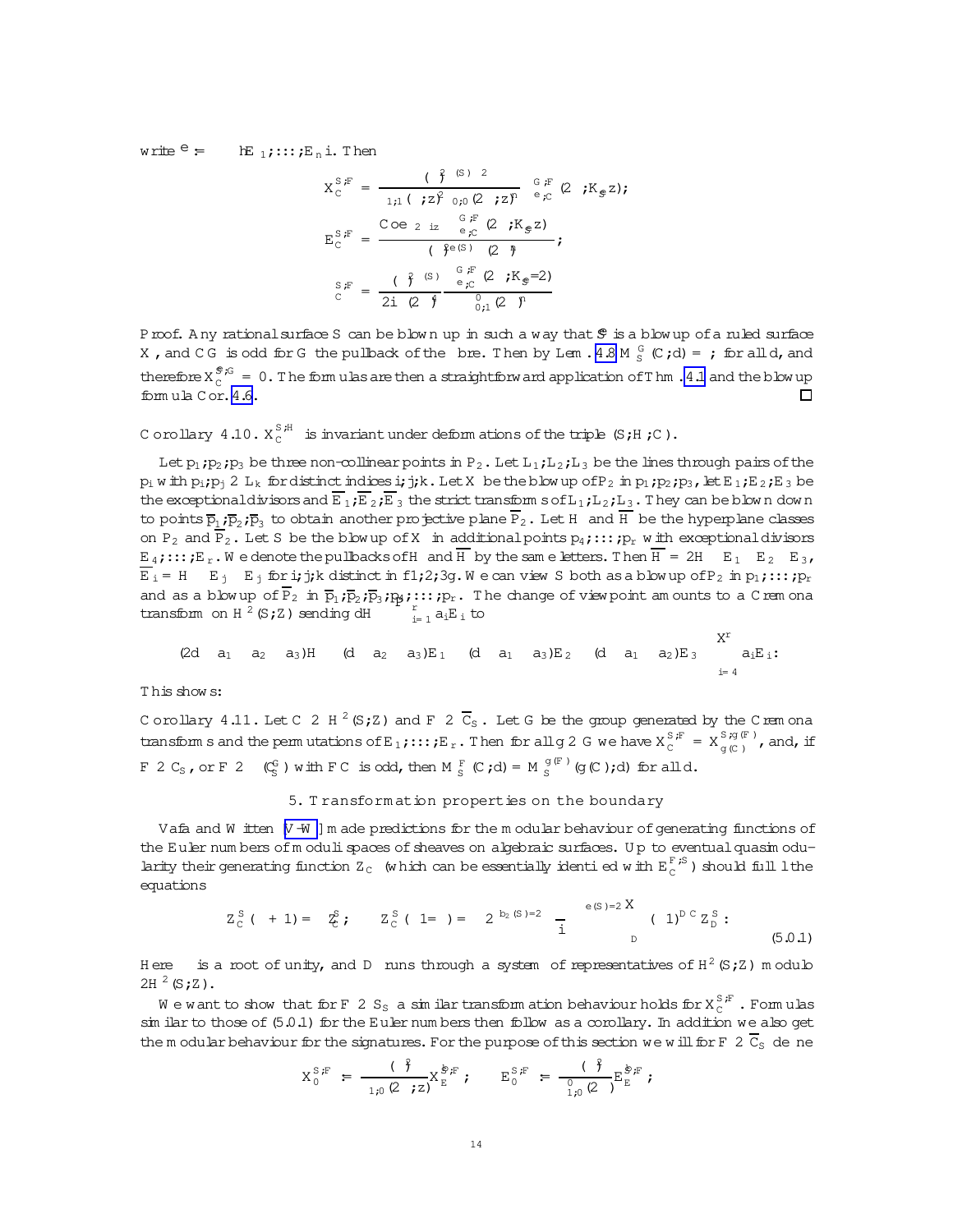where  $\dot{\mathcal{S}}$  is the blow up of S in a point, and E is the class of the exceptional divisor, i.e. we form ally use the blow up formulas Cor. 4.6 (which do not apply). This is similar to the approach for the Donaldson invariants. We put

$$
Y_{C}^{S,F} ( ;z) = \frac{X_{C}^{F,S}}{Y^{1=2} Y^{1=2}} ;
$$
  
\n
$$
F_{C}^{S,F} ( ) = E_{C}^{S,F} ( ) \frac{K_{S}^{2}G_{2} ( )}{2 ( } C^{O}C_{Z}^{1} z)^{-1} { }_{C}^{G,F} ( 2 ;K_{S} z) ;
$$

N ote that in case CF odd we just have  $F_c^{S,F}$  ( ) =  $E_c^{S,F}$  ( ), because  $G_c^{S,F}$  (2 ; K<sub>S</sub> z) is holomorphic at  $z = 0$ .

Theorem 5.1. For all C 2 H  $^2$  (S; Z) and all F 2 S<sub>S</sub> with F K<sub>S</sub>  $\neq$  0 we have

1.  $Y_{\rm C}^{S,F}$  transform s according to the rules

$$
Y_{C}^{S,F} ( + 1;z) = ( 1) ^{e(S) = 6} C^{2} = 2Y_{C}^{S,F} ( ;z);
$$
\n
$$
Y_{C}^{S,F} ( 1 = ;z = ) = \begin{array}{cc} \frac{2}{1} & \exp(-i(K_{S}^{2} = 2 + 2)z^{2} = )\\ 0 & \end{array}
$$
\n
$$
Q \qquad ( 1)^{C D} Y_{D}^{S,F} ( ;z)^{A} :
$$
\n
$$
D 2 H^{2}(S;z) = 2H^{2}(S;z)
$$

2.  $F_c^{S,F}$  transform s according to

$$
F_C^{S,F} ( + 1) = ( 1) ^{e(S) = 6} C^{2=2} F_C^{S,F} ( )
$$
  
\n
$$
F_C^{S,F} ( 1 = ) = - \frac{1}{1} 2^{b_2(S) = 2}
$$
  
\n
$$
D 2 H^2 (S,Z) = 2H^2 (S,Z)
$$
  
\n( 1)<sup>C D</sup> F\_D^{S,F} ( ):

3. A ssum e C<sup>2</sup> is odd. Then  $\frac{(\hat{\beta})}{(2 - \beta)^{(S)}}$   $\stackrel{S.F}{C}$  is a modular function on (2).

R em ark 5.2. By the fact that  $G_2$  ( ) + 1=  $(8 = 1)$ ) transform slike a modular form of weight 2, we could also de ne

$$
F_C^{S,F} ( ) = E_C^{S,F} ( ) + \frac{K_S^2}{16 - ( ) ( \partial_{\mathcal{F}}^{(S)} Coe_{(2)iz)^{-1}}} \mathbb{C} e_{(2)iz)^{-1}}^{G,F} (2 ; K_S z);
$$

and get the same transform ation behaviour in 2.

Proof. (1) Let F; G 2 S<sub>S</sub>. We rst want to show that (1) holds if we replace  $Y_C^{S,F}$  and  $Y_D^{S,F}$  by  $Y_C^{S,F}$   $Y_C^{S,G}$  and  $Y_D^{S,F}$   $Y_D^{S,G}$ . By Cor. 4.5 we have

$$
Y_C^{S,F} \t Y_C^{S,G} = \frac{(\beta^{S})^2}{1\pi(\beta^{S})^2} \Big|_{\substack{G,F \\ \mathcal{F}}} (2 \beta^{S}) :
$$

By  $(2.1.2)$  and  $(2.1.6)$ , we know that

$$
\frac{(1+1)^2 (s)^2}{1;1 (1+i z)^2} = (1) e(s) = 6 \frac{(1+1) (1+1) z^2}{1;1 (1+i z)^2};
$$
  

$$
\frac{(1-1+1) (1+1) z^2}{1;1 (1+i z)^2} = \frac{1+1} {1} (1+1) z^2
$$
  

$$
\frac{1}{1;1 (1+i z)^2} = \frac{1+1} {1} (1+1) z^2
$$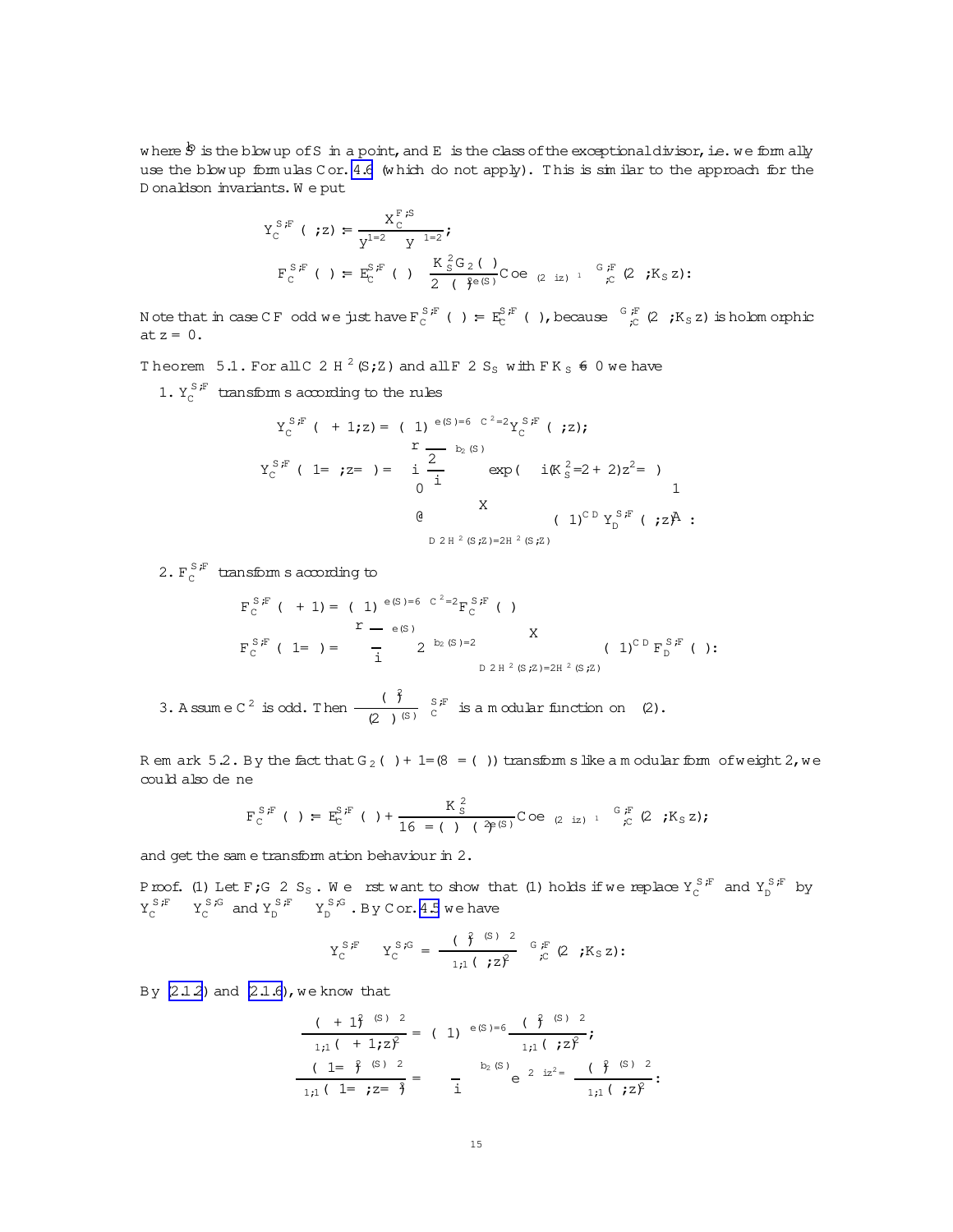Furtherm ore, putting  $T$  ( ;z) =  $\frac{G}{C}$  (2 ;K<sub>S</sub> z) we get by (22.6)

T ( + 1;z) = ( 1) 
$$
C^{2}=2T
$$
 ( ;z);  
\nT ( 1= ;z= ) =  $\int_{C}^{G} \int_{C}^{F} (2 = jK_{S}z= )$   
\n= i  $\frac{1}{2i}$  exp ( iK<sub>S</sub><sup>2</sup>z<sup>2</sup>=2 )  $\int_{C}^{G}F$  ( =2;K<sub>S</sub>z=2+C=2):

Putting this together, we obtain

$$
(\Upsilon_{C}^{S,F} - \Upsilon_{C}^{S,G})(1 = ; z = ) = \frac{r}{i} \frac{2}{i} \text{ exp} (i \text{ if } \Upsilon_{S}^{2} = 2 + 2)z^{2} = )^{G,F} (-2; K_{S} z = 2 + C = 2);
$$

Finally we have

$$
{}^{G, F} ( =2; K_S z = 2 + C = 2 ) = \n\begin{array}{ccc}\nX & (h; G \text{ i}) & (h; F \text{ i}) \frac{h}{2} i^{-1} (1)^C y^{hK_S} i^{-1} = 2 \\
X & = & (1)^D C \n\end{array}
$$
\n
$$
= \n\begin{array}{ccc}\nX & (h; G \text{ i}) & (h; F \text{ i}) \frac{h}{2} i^{\frac{h}{2} K_S} i^{-1} \\
Y & = & (1)^D C \n\end{array}
$$
\n
$$
= \n\begin{array}{ccc}\nY & (h; G \text{ i}) & (h; F \text{ i}) \frac{h}{2} i^{\frac{h}{2} K_S} i^{-1} \\
Y & = & (1)^D C \n\end{array}
$$
\n
$$
= \n\begin{array}{ccc}\nY & (h; G \text{ i}) & (h; F \text{ i}) \frac{h}{2} i^{\frac{h}{2} K_S} i^{-1} \\
Y & = & (52.1)\n\end{array}
$$

This shows (1) for  $Y_C^{S,F}$   $Y_C^{S,G}$ . It is therefore enough to show (1)  $Y_C^{S,F}$  for all  $S,C$  and one particular F 2 S<sub>S</sub>. Let  $\mathbf{B}$ ! S be the blow up in a point with exceptional divisor E. By the blow up formulas C or. 4.6 and the denition of  $\text{X}^{\text{S,F}}_{0}$  we get

$$
Y_C^{\circledast, F} \ (\ ;z) = \frac{0; 0 \ (2 \ ;z)}{(\ \ \ } Y_C^{\circledast, F} \ ( \ ;z); \quad Y_C^{\circledast, F} \ ( \ ;z) = \frac{1; 0 \ (2 \ ;z)}{(\ \ \ } Y_C^{\circledast, F} \ ( \ ;z);
$$

and therefore

$$
Y_C^{\frac{1}{S}F} \t+1; z) = (1)^{1=6} \frac{0; 0 \tZ \t; z}{\left(\tfrac{2}{J}\right)} Y_C^{\frac{S}{S}F} \t+1; z);
$$
  

$$
Y_C^{\frac{1}{S}F} \t+1; z) = (1)^{1=2} \tfrac{1-6}{(1+0) \tZ} \tfrac{1; 0 \tZ \t; z}{\left(\tfrac{2}{J}\right)} Y_C^{\frac{S}{S}F} \t+1; z);
$$

By the transform ation behaviour of  $_{0;0}$ ,  $_{1;0}$  (see [C] Sect. V .8.) and we also see

$$
Y_C^{\frac{1}{S},F} (1 = ;z = ) = \frac{1}{2} \exp ((i=2)z^2 = )\frac{0;0(1=2;z=2)}{(\frac{2}{7})^2} Y_C^{S,F} (1 = ;z = );
$$
  

$$
Y_{C+E}^{\frac{1}{S},F} (1 = ;z = ) = \frac{1}{2} \exp ((i=2)z^2 = )\frac{0;1(1=2;z=2)}{(\frac{2}{7})^2} Y_C^{S,F} (1 = ;z = ):
$$

U sing the elem entary identities

$$
_{0 \; ;0} \; (\;\; =\! 2 \; ;z = 2) = \;\;_{0 \; ;0} \; (2 \;\; ;z) + \;\;_{1 \; ;0} \; (2 \;\; ;z) \; ; \quad \ \, _{0 \; ;1} \; (\;\; =\! 2 \; ;z = 2) = \;\;_{0 \; ;0} \; (2 \;\; ;z) \quad \ \, _{1 \; ;0} \; (2 \;\; ;z)
$$

it follows that (1) holds for  $Y_C^{S,F}$  for all C 2 H <sup>2</sup> (S;Z) if and only if it holds for  $Y_C^{\frac{S}{F},F}$  $\frac{s}{c}$  for all  $\overline{\text{C}}$  2 H  $^2$  ( $\stackrel{\text{6}}{\text{e}}$  ; Z). A s any two rational surfaces can be connected by a sequence of blow ups and blow downs, it is enough to check the result for  $S = P_1$   $P_1$  and F the class of a bre of the rst projection. Let G be the class of a bre of the second projection. By Lem . [4.8](#page-12-0) we have  $Y_S^{S,F} = Y_{F+G}^{S,F} = 0$ . D enote by  $\mathtt{\dot{P}}_2$  the blow up of P $_2$  in a point with exceptionaldivisor E  $_1$  . Let H  $\,$  2 H  $^2$   $(\!\mathtt{\dot{P}}_2\texttt{;z})$  be the class of a hyperplane. Let  $\mathbf{p}_2$  !  $\mathbf{P}_2$  be the blow up in a point with exceptionaldivisor E<sub>2</sub>. There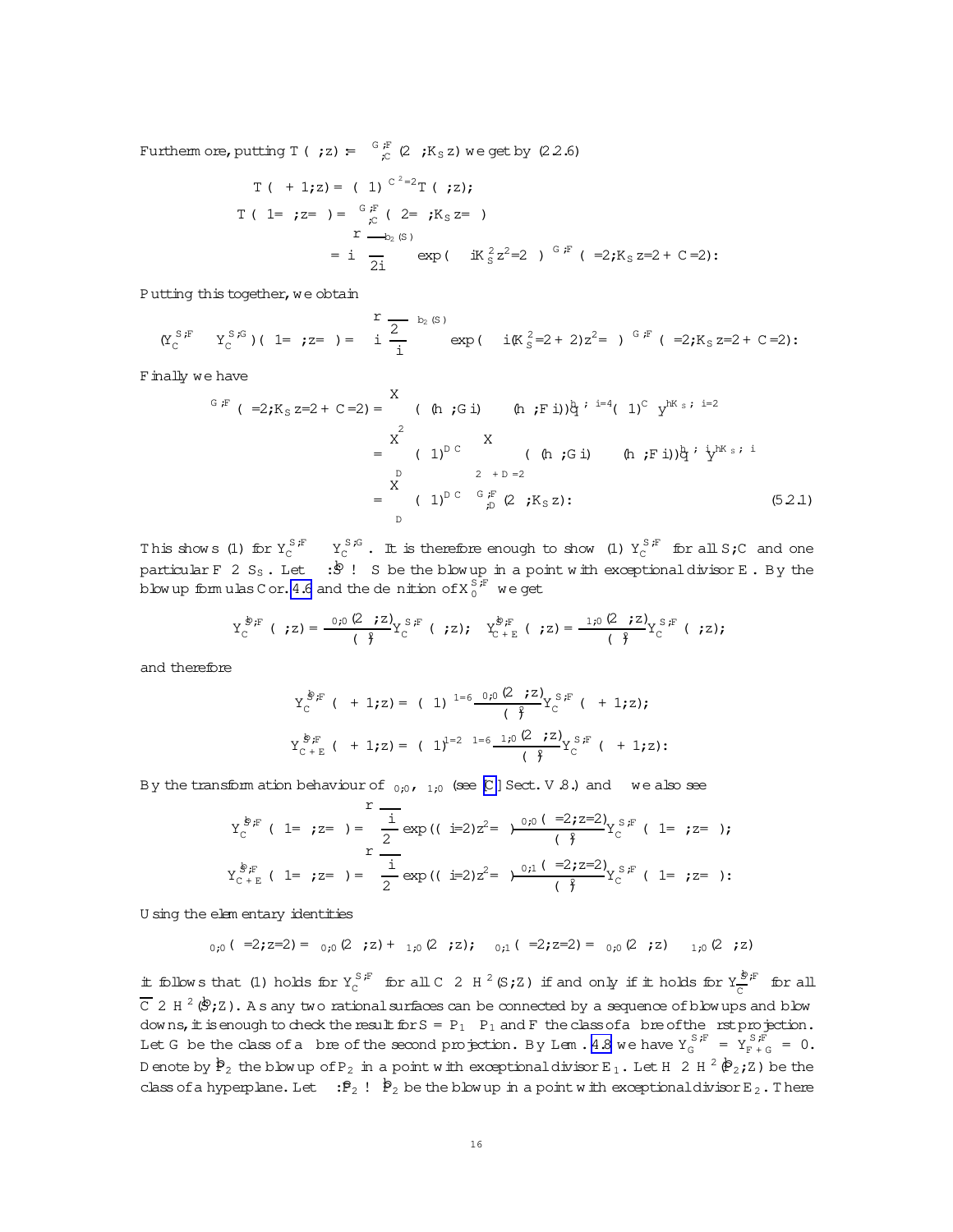<span id="page-16-0"></span>exists a blowup :  $P_2$  !  $P_1$   $P_1$  with exceptional divisor E such that  $(H E_1) = (F)$  and  $E =$  (F)  $E_2$ . By Cor. 4.6 and our de nition of  $Y_0^{S,F}$  we get that

$$
Y_{F}^{S,F} = \frac{(\check{f})}{0.0 (2 \check{f}z)} Y_{F}^{\mathbf{p}_{2} \check{f}}(F) = Y_{H}^{\mathbf{p}_{2} \sharp H} E_{1} \check{f}
$$

$$
Y_{0}^{S,F} = \frac{(\hat{f})}{1.0 (2 \check{f}z)} Y_{E}^{\mathbf{p}_{2} \sharp H} (F) = Y_{H}^{\mathbf{p}_{2} \sharp H} E_{1}.
$$

By  $F^2 = G^2 = 0$ ,  $F G = 1$ , (1) follows.

(2) By an argum ent that is very similar to that at the end of the proof of  $(1)$ , it is enough to show the formula for the dierence  $F_c^{S,F} = F_c^{S,G}$ , for F;G 2 S<sub>S</sub>. The transform at ion behaviour  $F_C^{S,F}$  ( + 1) = ( 1)  $e^{(S) = 6C^2 = 2}F_C^{S,F}$  ( ) follows in mediately from the corresponding transform at ion behaviour of  $Y_c^{S,F}$ . By the transform ation behaviour of  $G_F^{F}(2; K_S Z)$ , the transform ation properties (2.1.1) of G<sub>2</sub> and (5.2.1), we see that U<sub>C</sub> (; z) =  $\exp(2\frac{2K_S^2G_2}{s^2}C_1)^2$ )  $\frac{G_F^T}{s^2}$  (2; K<sub>S</sub>z), transform s according to

$$
U_{C} (1 = ; z = ) = i \frac{r}{2i} U_{D} ( ; z):
$$
  
D 2 H<sup>2</sup> (S; Z)=2H<sup>2</sup> (S; Z)

By de nition

$$
(\mathbb{F}_{\mathbb{C}}^{S \cdot \mathbb{F}} \qquad \mathbb{F}_{\mathbb{C}}^{S \cdot \mathbb{G}})(\ ) = \frac{1}{(\mathfrak{f}^{\mathsf{e}(S)})} \mathbb{C} \circ \mathsf{e}_{2 \text{ is}} \mathbb{U}_{\mathbb{C}} (\ ; z);
$$

and  $(2)$  follows.

(3) Let  $\stackrel{6}{\sim}$  be the blow up of S in a point. By the blow up formula Cor. 4.6, we see that the statem ents for  $(S;F;C)$  and  $(\mathcal{B};F;C)$  are equivalent. Therefore, by P rop. 4.9, we can assume that there exists a G 2  $S_{\rm s}^{\rm G}$  such that  $X_{\rm s}^{\rm S, G} = 0$  and

$$
{}_{\text{C}}^{\text{S,F}}\left( \quad \right)=\frac{\left( \quad \stackrel{\circ}{f} \quad {}^{\text{(S)}}\right)}{2\text{i} \quad \left( \quad \stackrel{\circ}{f} \quad {}^{\text{G}}\right)} \quad {}_{\text{C}}^{\text{F}}\left( \text{2}\quad \text{;K}_{\text{S}}=2\right).
$$

By  $G - Z$ ], Thm  $3.13.1$ ) the function

is a m odular function on  $\alpha$ . Therefore, by Rem . 22,  $\gamma$  G (2 + 1) is a m odular function on (2). By  $(2.2.6)$ , we have

$$
{}_{\mathcal{E}}^{3} {}_{\mathcal{E}}^{F} (2 + 1;C = 2) = (1) {3C^{2} = 4 + C K_S = 2 G_{\mathcal{E}}^{F} (2;K_S = 2);
$$

and by Rem . 2.2 we see that

$$
\frac{(2 + 1)^{(S)}}{f(2 + 1)} = \frac{(\hat{f}^{(S)+2})}{(2)^{(S)+4}}:
$$

The result follows.

#### 6. The signature and the Donaldson invariants

Let again S be a rational algebraic surface, let  $H$  2  $C_S$ , and let E be a di erentiable complex vector bundle on S, with Chem classes  $(C, c_2)$ . Let  $d = c_2$   $C^2 = 4$  and  $e = 4d$  3. Let  $A_e(S)$  be the set of polynomials of weight e in  $H_2(S;Q)$   $H_0(S;Q)$ , where a 2  $H_2(S;C)$  has weight 1, and the class p 2 H<sub>0</sub>(S; Z) of a point has weight 2. The D onaldson invariants corresponding to E, the Fubini-Study m etric associated to H, and the hom ology orientation determ ined by the connected component of L 2 H  $^2$  (S;R) L<sup>2</sup> > 0 containing H are a linearm ap  $_{C,e}^{S,H}$  : A<sub>e</sub> (S)! Q. Let

$$
S_{C}^{H} = \sum_{e=0}^{X} S_{P}^{H} : A(S) = \sum_{e=0}^{M} A_{e}(S) : Q:
$$

 $\Box$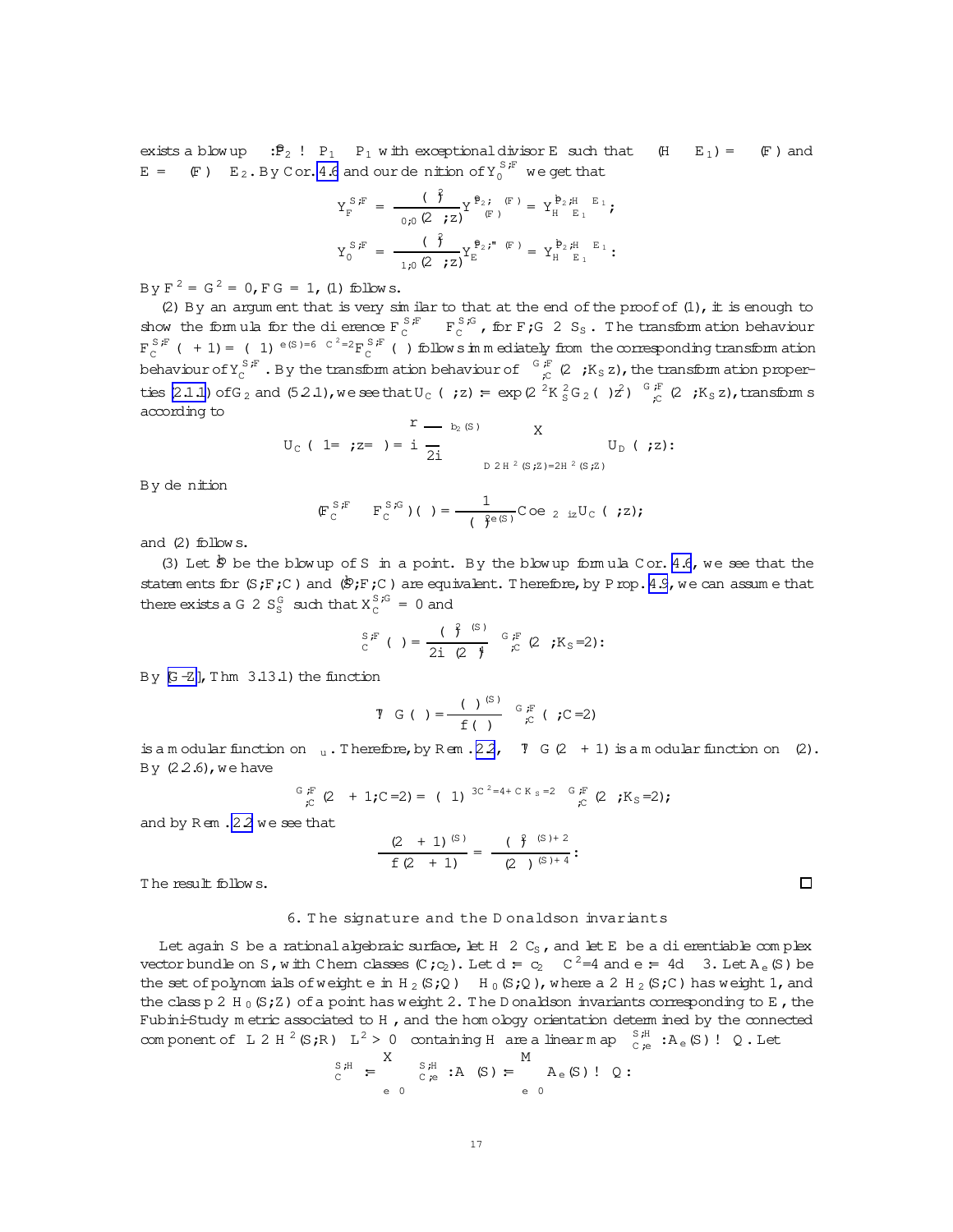<span id="page-17-0"></span>In  $K \rightarrow M$  ] it is shown (m ore generally for simply connected 4-m anifolds S w ith  $b_1 = 1$ , where now H is the period point of a R ism annian metric on S), that  $\frac{S,H}{C,e}$  depends only on the chamber of type (C;d) of H, and that  $\int_{C}^{S,H}$  $\frac{S}{C}$  ,  $\frac{L}{C}$  can be expressed as a sum of wall crossing term s  $\frac{S}{C}$  for nunning through the classes of type  $(C, d)$  with  $H < 0 < L$ . K otschick and M organ m ake a conjecture about the structure of the  $S_{\cdot \alpha}$ .

C on jecture 6.1.  $K \oplus 1$   $S_{\infty}(x^e)$  is a polynomial in  $x, x^2$  whose  $\infty$  cients depend only on  $x^2$ , e and the hom otopy type of S.

U sing this conjecture the di erence  $\int_{C_{\mathcal{B}}}^{S,H}$  $_{C,e}^{S,L}$  was in [Go3] and [G-Z] expressed in term s of m odular form s and theta functions. In a series of (in part forthcom ing) papers  $[FL1]$ ,  $[FL3]$ ,  $[FL3]$ , F-L4] Feehan and Leness work towards a proof of conjecture 6.1. In F-L1] some necessary gluing results are proven.

We will in this section assume C on jecture 6.1. and show that for any class H  $2\bar{C}_{s}$  the generating function for the signatures  $M_S^H(C; d)$  is also (with respect to a dierent developm ent parameter) the generating function for the D onaldson invariants  $C_c^{S,H}(\phi^r)$ , evaluated on the powers of the point class p. The reason for this result is that both D onaldson invariants and the signatures of the moduli spaces vanish in certain chambers, the chamber structures for D onaldson invariants and signatures are the same, and the walkrossing term s for D onaldson invariants and signatures are related.

Theorem 6.2. A ssum e C on ecture 6.1. Let H 2  $\overline{C}_S$ . Then

$$
S_{\text{c}}^{\text{S,H}}\left(p^{r}\right)=\left(1\right)^{\left(\text{C K }_{\text{S}}+1\right)=2}\text{Coe }\frac{h}{\pi\left(\frac{y^{r+1}}{r^{r+1}}\right)}\frac{4\left(\frac{\hat{y}}{r}\right)}{\left(2\right)^{\left(\text{S}\right)}}\overset{S,H}{\text{c}}^{\frac{1}{1}};
$$

Here Coe  $\frac{1}{\alpha}$  ( $\frac{1}{\alpha}$  ) is the coe cient of  $\frac{1}{\alpha}$  ( $\frac{1}{\alpha}$  in the Laurent developm ent of V () in powers of  $\overline{u}$  (). In particular, if H 2  $C_S^G$  does not lie on a wall of type C or F 2  $(C_S)$  with CF odd, then

X (1)<sup>e(d)=2</sup> M <sup>H</sup><sub>S</sub> (C,d) 
$$
q^{d} e^{(S)-12} = (1)^{(C K_S+1)=2} \frac{(2)^{(S)}}{4} e^{X}
$$
  $\int_{C}^{S,H} (p^{r}) \overline{u} (-f^{+1}A)$ 

P roof. We note that the result is trivially true if  $C^2$  is even. We assume that  $C^2$  is odd.

Case 1: A ssum e that S is the blow up of a ruled surface and that CG is odd for G the pullback of the class of the bre of the ruling. Then we get by Prop. 4.9

$$
{}_{\text{C}}^{S,H} = \frac{({\color{black} \hat{\zeta}}^{G})^{S}}{2i({\color{black} \hat{\zeta}}^{H}} {}_{\text{C}}^{G,H} (2 ; K_{S}=2))
$$

On the other hand we get by [G-Z] Cor. 4.3 and Lem. 5.1

$$
{}_{C}^{X,H} \varphi^{r} = \text{Coe}_{u (r^{r+1})} (1)^{\frac{3}{4}C^{2}} \frac{2 (1)^{(S)}}{f (1)} \stackrel{G,H}{\sim} (C=2):
$$

We make the transformation  $\left(2 + 1. \text{By } (2.2.6) \text{ we get}\right)$ 

$$
\begin{array}{ccccccccc}\n^{G} \; \mu & & & & \\
\hline\n\mu & & & & \\
\hline\n\mu & & & & \\
\hline\n\mu & & & & \\
\hline\n\mu & & & & \\
\hline\n\mu & & & & \\
\hline\n\mu & & & & \\
\hline\n\mu & & & & \\
\hline\n\mu & & & & \\
\hline\n\mu & & & & \\
\hline\n\mu & & & & \\
\hline\n\mu & & & & \\
\hline\n\mu & & & & \\
\hline\n\mu & & & & \\
\hline\n\mu & & & & \\
\hline\n\mu & & & & \\
\hline\n\mu & & & & \\
\hline\n\mu & & & & \\
\hline\n\mu & & & & \\
\hline\n\mu & & & & \\
\hline\n\mu & & & & & \\
\hline\n\mu & & & & & \\
\hline\n\mu & & & & & \\
\hline\n\mu & & & & & \\
\hline\n\mu & & & & & \\
\hline\n\mu & & & & & \\
\hline\n\mu & & & & & \\
\hline\n\mu & & & & & \\
\hline\n\mu & & & & & \\
\hline\n\mu & & & & & \\
\hline\n\mu & & & & & & \\
\hline\n\mu & & & & & & \\
\hline\n\mu & & & & & & \\
\hline\n\mu & & & & & & \\
\hline\n\mu & & & & & & \\
\hline\n\mu & & & & & & \\
\hline\n\mu & & & & & & \\
\hline\n\mu & & & & & & \\
\hline\n\mu & & & & & & \\
\hline\n\mu & & & & & & & \\
\hline\n\mu & & & & & & & \\
\hline\n\mu & & & & & & & \\
\hline\n\mu & & & & & & & \\
\hline\n\mu & & & & & & & \\
\hline\n\mu & & & & & & & \\
\hline\n\mu & & & & & & & & \\
\hline\n\mu & & & & & & & & \\
\hline\n\mu & & & & & & & & \\
\hline\n\mu & & & & & & & & \\
\hline\n\mu & & & & & & & & \\
\hline\n\mu & & & & & & & & \\
\hline\n\mu & & & & & & & & \\
\hline\n\mu & & & & & & & & \\
\hline\n\mu & & & & & & & & \\
\hline\n\mu & & & & & & & & \\
\hline\n\mu & & & & & & & & \\
\hline\n\mu & & & & & & & & \\
\hline\n\mu & & & & & & & & \\
\hline\n\mu & & & & & & &
$$

U sing also Rem . 2.2, we get

$$
S_{c}^{3\#} \text{ (p}^{r}) = (1)^{CK_{s}=2} \text{Coe }_{\overline{u}(1)^{r+1}} \frac{2 (\hat{f}^{8}(S)+2)}{(2)(S)+4} \text{ H g}^{G}(2; K_{S}=2)
$$
  
= (1)<sup>(CK\_{s}+1)=2</sup>Coe  $\overline{u}(1)^{r+1} \frac{4 (\hat{f}^{8})}{(2)(S)} S^{H}.$ 

This show s the rst part. To show the second part, we need to see that the sm allest power of  $\overline{u}$  () that occurs in the development of  $\frac{4}{(2)^{(s)}} \int_{C}^{S_{\text{r}}H}$  is  $\overline{u}$  ( ). We see that  $\overline{u}$  ( ) is  $\frac{1}{q}$  multiplied with a power series in q. In case  $C^2$  1 m odulo 4 it follows from the denition that  $\int_{C}^{S,H}$  is q  $e^{(S)-12+3=4}$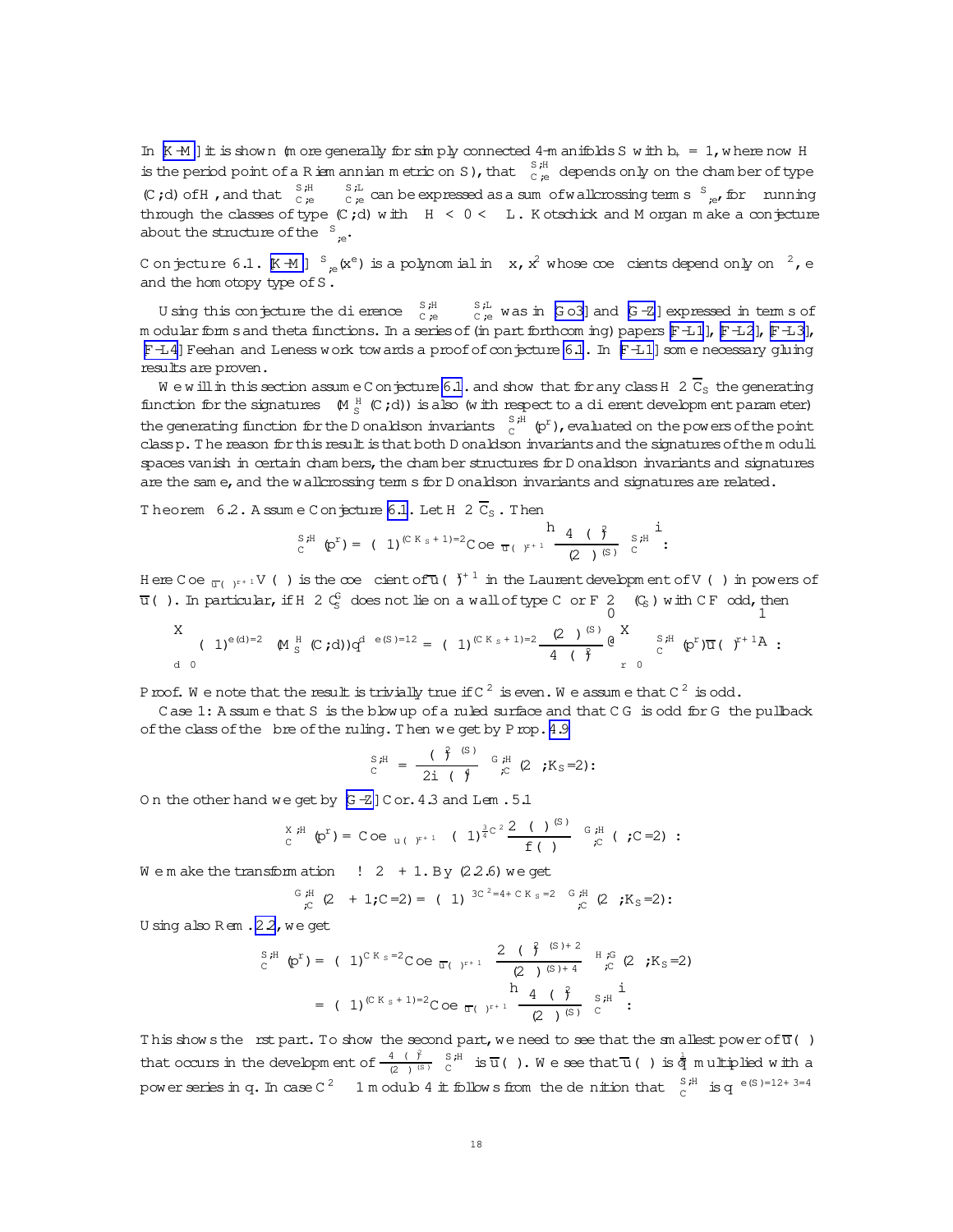multiplied with a power series in q. If C  $^2$   $\,$  3 m odulo 4, the fact that M  $_{\rm H}^{\rm S}$  (C ; d) is only nonempty if the expected dimension 4d 3 is nonnegative in plies that is  $q^{e(S)=12+5=4}$  multiplied with a power series in q. This show s the second part.

General case: Let  $\hat{S}$  be the blow up of S in n points, so that case 1 applies to  $\hat{S}$ . Then by the blow up form ulas for the D onaldson invariants [F-S] and by C or. 4.6

$$
S_{\text{c}}^{\text{S,H}}\left(\mathbf{p}^{\text{r}}\right) = \begin{array}{cc} S_{\text{r}}\text{H} & \mathbf{p}^{\text{r}} \\ C & \end{array};\n\qquad\n\begin{array}{cc} S_{\text{r}}\text{H} & = \frac{1}{\sqrt{2}} & S_{\text{r}}\text{H} \\ C & \end{array}:
$$

The result follows.

Corollary 6.3. If F 2 S<sub>S</sub>, CF is odd and (S) > 8, then  $M_S^F(C, d) = 0$ . Proof. This follows in mediately from  $[G - Z]$  Cor. 5.5.

R em ark 6.4. Thm . 62 and the results for the K 3 surface suggest that there should be a general form ula relating the D onalson invariants and the signatures of the m oduli spaces M  $_{\rm g}^{\rm H}$  (C;d) for all sin ply connected algebraic surfaces S even if  $p_g(S) > 0$ . In general the moduli spaces M  $^H_S$  (C;d) will be very singular, and one rst has to nd a suitable de nition of the signature. The simplest formula that ts the known data seem s to be the following:

w here

$$
w\left(\begin{array}{ccc} 8 \\ \frac{1}{2} & \frac{2\overline{u}(1)+1}{2\overline{u}(1)} \\ \vdots \\ \frac{1}{2} & 1+2\overline{u}(1) \end{array}\right) (0s) + \frac{2\overline{u}(1)+1}{2\overline{u}(1)} (0s) \qquad \text{if } 3 (0s) \quad C^2 \quad 2 \mod 4;
$$

The formula has the following features:

- 1. It gives the correct result for rational surfaces and for K 3-surfaces.
- 2. It is compatible with the blow-up formulas of F-S | for the D onaldson invariants and with those of Prop. 3.1 for the signatures.
- 3. It is compatible with taking the disjoint union of algebraic surfaces.

The formula for the rational surfaces is just Thm  $.62$ , and the compatibility with the blowup formulas is obvious. We check the formula for the K 3 surfaces. We know by  $[G + 1]$  that, for generic polarization H and suitable C 2 H  $^2$  (X ; Z), the modulispace M  $_X^H$  (C; d) has the same H odge numbers as X<sup>[2d 3]</sup>. Let L and M be two such classes in H<sup>2</sup> (X; Z), satisfying L<sup>2</sup> 2 m odulo 4 and M<sup>2</sup> 0 modulo 4. U sing (2.2.7), this gives

For the D onaldson invariants we have the following results: X full Is the simple type condition and  $S_{\Gamma}^{S,H}$  = (1)<sup>c<sup>2</sup>=2</sup> for all C 2 H<sup>2</sup> (S<sub>i</sub>,Z) (see e.g. [KrM]). Therefore we get  $\int_{\Gamma}^{X,H}$  (p<sup>2r</sup>) = 2<sup>2r</sup> and  $C \atop X \neq 0$   $\uparrow$   $C$ <br> $D^2$   $\uparrow$   $D^2$   $\uparrow$   $D^2$   $\downarrow$   $D^2$   $\downarrow$   $D^2$   $\downarrow$   $D^2$   $\downarrow$   $D^2$   $\downarrow$   $D^2$   $\downarrow$   $D^2$   $\downarrow$   $D^2$   $\downarrow$   $D^2$   $\downarrow$   $D^2$   $\downarrow$   $D^2$   $\downarrow$   $D^2$   $\downarrow$   $D^2$   $\downarrow$   $D^2$   $\downarrow$   $D^2$ 

$$
\begin{array}{cccc}\nX & \text{if} & \text{if } \mathbb{Q}^r & \text{if } \mathbb{Q}^r & \text{if } \mathbb{Q}^r\text{ is the } \mathbb{Q}^r\text{ is the } \mathbb{Q}^r\text{ is the } \mathbb{Q}^r\text{ is the } \mathbb{Q}^r\text{ is the } \mathbb{Q}^r\text{ is the } \mathbb{Q}^r\text{ is the } \mathbb{Q}^r\text{ is the } \mathbb{Q}^r\text{ is the } \mathbb{Q}^r\text{ is the } \mathbb{Q}^r\text{ is the } \mathbb{Q}^r\text{ is the } \mathbb{Q}^r\text{ is the } \mathbb{Q}^r\text{ is the } \mathbb{Q}^r\text{ is the } \mathbb{Q}^r\text{ is the } \mathbb{Q}^r\text{ is the } \mathbb{Q}^r\text{ is the } \mathbb{Q}^r\text{ is the } \mathbb{Q}^r\text{ is the } \mathbb{Q}^r\text{ is the } \mathbb{Q}^r\text{ is the } \mathbb{Q}^r\text{ is the } \mathbb{Q}^r\text{ is the } \mathbb{Q}^r\text{ is the } \mathbb{Q}^r\text{ is the } \mathbb{Q}^r\text{ is the } \mathbb{Q}^r\text{ is the } \mathbb{Q}^r\text{ is the } \mathbb{Q}^r\text{ is the } \mathbb{Q}^r\text{ is the } \mathbb{Q}^r\text{ is the } \mathbb{Q}^r\text{ is the } \mathbb{Q}^r\text{ is the } \mathbb{Q}^r\text{ is the } \mathbb{Q}^r\text{ is the } \mathbb{Q}^r\text{ is the } \mathbb{Q}^r\text{ is the } \mathbb{Q}^r\text{ is the } \mathbb{Q}^r\text{ is the } \mathbb{Q}^r\text{ is the } \mathbb{Q}^r\text{ is the } \mathbb{Q}^r\text{ is the } \mathbb{Q}^r\text{ is the } \mathbb{Q}^r\text{ is the } \mathbb{Q}^r\text{ is the } \mathbb{Q}^r\text{ is the } \mathbb{Q}^r\text{ is the } \mathbb{Q}^r\text{ is the } \mathbb{Q}^r\text{ is the } \mathbb{Q}^r\text{
$$

The last identity is an elementary exercise in modular forms (e.g. one multiplies both sides with a suitable m odular form on  $(2)$  such that they both become m odular form s on  $(2)$  and compares

 $\Box$ 

 $\Box$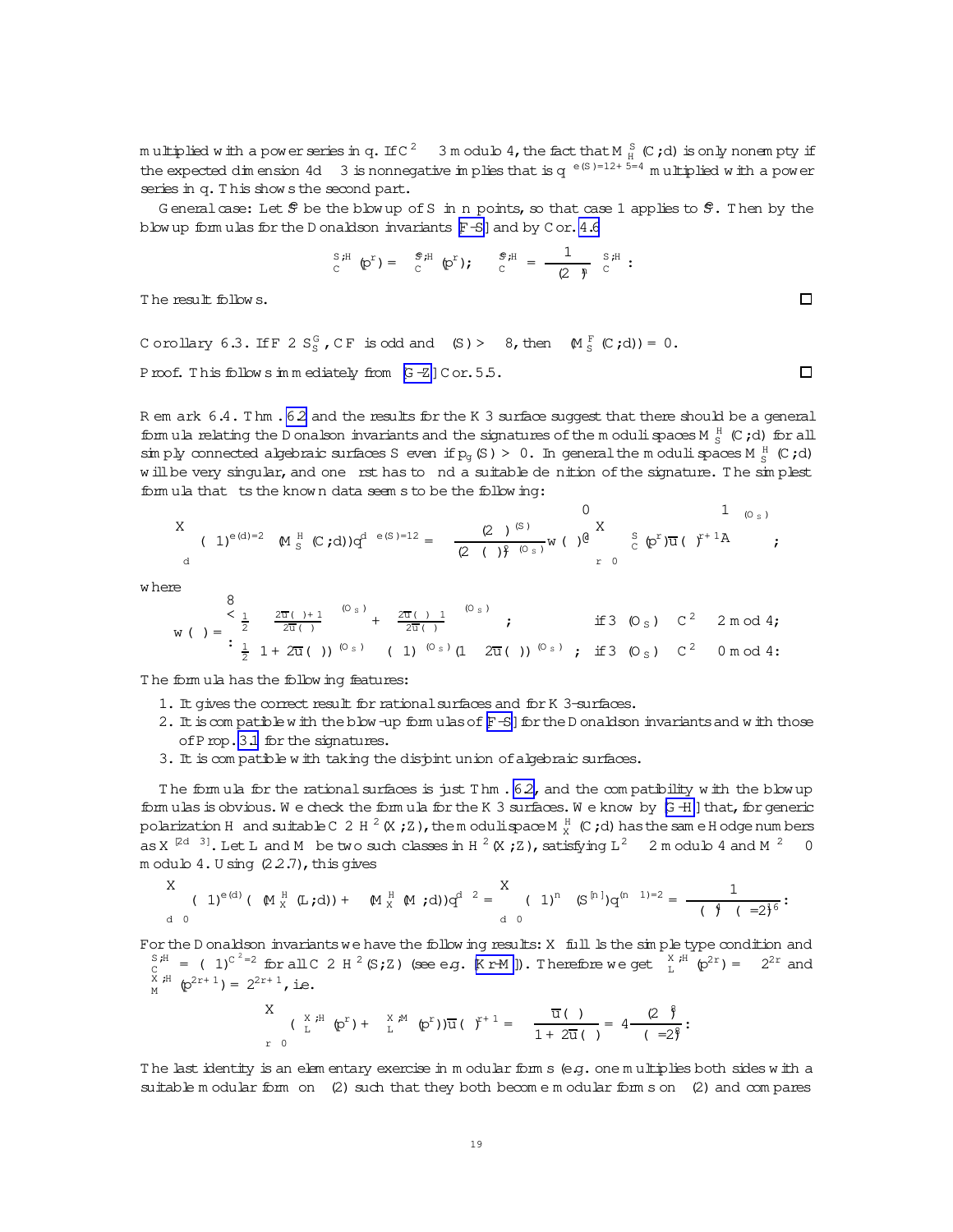the rst few coe cients). Putting this together, we obtain

The result follows by collecting the odd powers of  $\overline{u}$  ( ) (for L) and the even powers of  $\overline{u}$  ( ) (for M).

R em ark 6.5. Note that  $\overline{u}$  () is the modular function on (2) that occurrs in a natural way in physics ( $\mathbb N$  ], there it is called u). In  $\mathbb M$  -W ] the D onaldson invariants of 4-m anifolds with b = 1 were (using physics argum ents) related to  $(\beta$  orcherds type  $(\beta)$  integrals over the "u-plane"  $H = (2)$ . This suggests that also m any results of this paper could be reform ulated in term s of such integrals.

For the Euler number we can prove a weaker statem ent along the same lines. We can relate the generating functions for the dierence of the Euler numbers for two polarizations H; L to the di erence of certain D onaldson invariants between H and L. Let  $k_S$  be the P oincare dual of K  $_S$ .

P roposition  $6.6$ . Let H, L 2  $C_S$  not on a wall of type 0. Then

$$
E_0^{S,H} \t E_0^{S,L} = \frac{i (2 \oint}{2 (2) (S) + 2} (\oint_{r}^{S})^{\frac{1}{2}} e^{X} \int_{r}^{S,H} (k_S p^r) \t S^{L} (k_S p^r) u (2 f^{+1} A :
$$

Proof. The proof is similar to the case of the signature. By Corollary 4.5 we have

$$
E_0^{S,H} \t E_0^{S,L} = \frac{1}{(\xi^{\theta(S)})} \text{Coe}_{2 \text{ iz}} \t L_H^{H} (2 \xi K_S z) \t i
$$

A s H ;L 2 C<sub>s</sub>, we see that C oe <sub>2 iz</sub>  $\frac{h}{L}$ ;<sup>H</sup> (2 ;K<sub>s</sub>z) starts in degree 1=2 in q. U sing this, we get from  $[G - Z]$ , C or 4.3

$$
X = \int_{0}^{S,H} (k_{S} p^{r}) \frac{S^{rL}}{0} (k_{S} p^{r}) u(2)^{r+1}
$$
  
=  $C \circ e_{2}$  is  $\frac{2 (2)^{(S)}}{f(2)^{r}} \bigg|_{0}^{H,H} (2)^{r} K_{S} z$   
=  $\frac{2i (2)^{(S)+2} (3^{e(S)}}{2^{\frac{S}{2}}} (E_{0}^{S,H} - E_{0}^{S,H})$ 

R em ark 6.7. This result can be reformulated as follows. The expression

 $\cap$ 

is independent of H  $2 \text{ Cs}$ .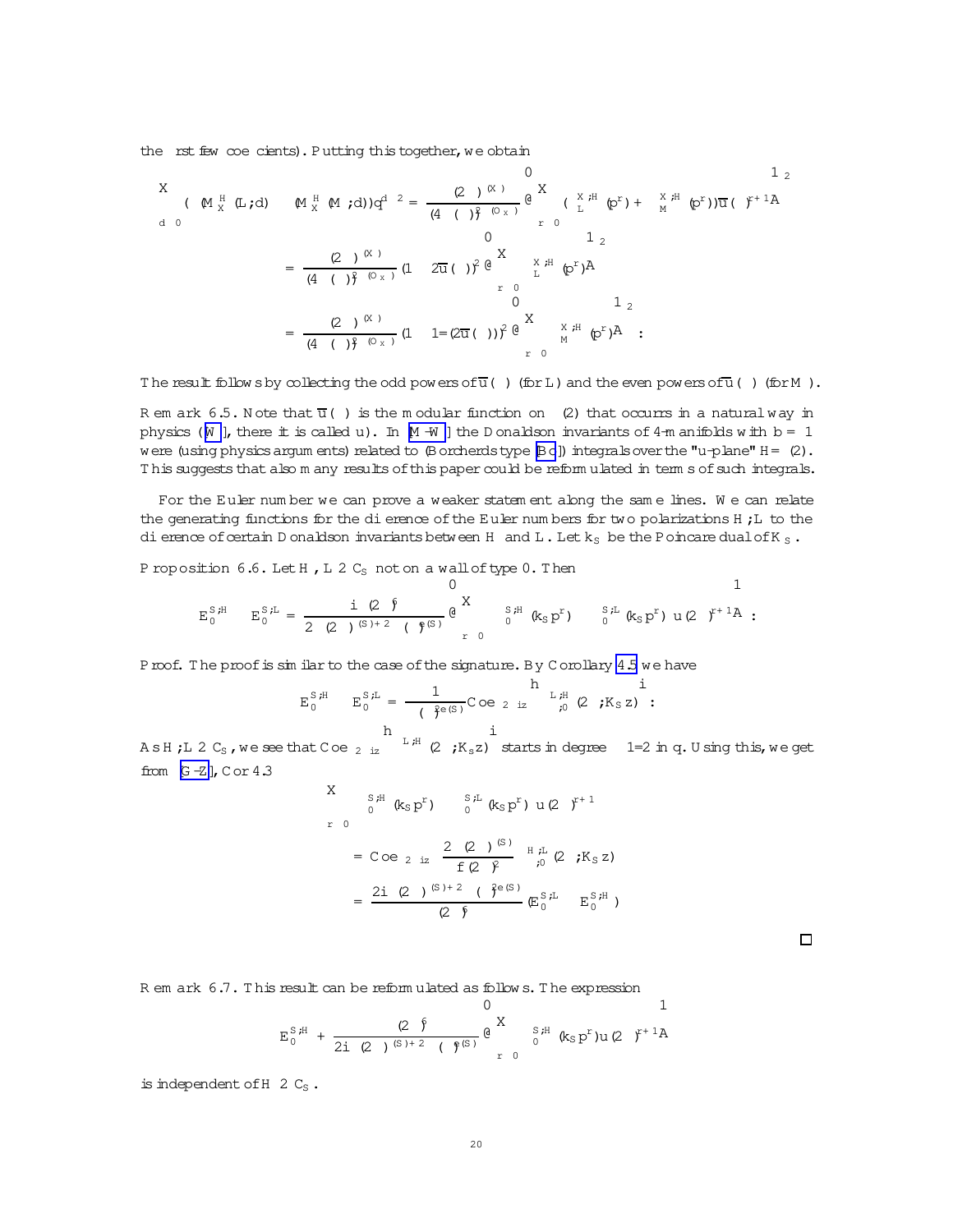### 7. E xam ples

<span id="page-20-0"></span>7.1. R ational ruled surfaces. Let S be a rational ruled surface. Let F be the class of a bre of the ruling, and let G be a section with G<sup>2</sup> 0. By Lem . 4.8 we know that  $X_C^{S,F} = 0$  if C F = 1. We will compute  $X_F^{S,F}$  and  $E_F^{S,F}$  . Furtherm ore we set M  $_S^{F+}$  (F;d) = M  $_S^{F+}$  G (F;d) for > 0 su ciently sm all, so that there is no wall of type  $(F; d)$  between F and  $F + G$ .

$$
\begin{array}{ll}\n\text{Proposition 7.1.} & 1. \, X_F^{S,F} = \frac{y^{\frac{1}{2}} \, y^{\frac{1}{2}} \, (1)}{1,1 \, (1,2)^2 \, 1,1 \, (1,2)^2} \\
& 2. \, X_y \, \mathbb{M}^{F^+}_{S} \, \mathbb{F} \, \text{d}) \, \text{d}^{\text{d} \frac{1}{3}} = \frac{y^{\frac{1}{2}} \, y^{\frac{1}{2}} \, (1,1 \, (1,2)^2)}{(1,1 \, (1,2)^2 \, 1,1 \, (1,2)^2 \, y^{\frac{1}{2}} \, y^{\frac{1}{2}} \, \text{d}^2)} \\
& 3. \, E_F^{S,F} = \frac{2G_2 \, (1)}{(8,1 \, 1 \, 1,1 \, 1,1 \, 1,1 \, 1,1 \, 1,1 \, 1,1 \, 1,1 \, 1,1 \, 1,1 \, 1,1 \, 1,1 \, 1,1 \, 1,1 \, 1,1 \, 1,1 \, 1,1 \, 1,1 \, 1,1 \, 1,1 \, 1,1 \, 1,1 \, 1,1 \, 1,1 \, 1,1 \, 1,1 \, 1,1 \, 1,1 \, 1,1 \, 1,1 \, 1,1 \, 1,1 \, 1,1 \, 1,1 \, 1,1 \, 1,1 \, 1,1 \, 1,1 \, 1,1 \, 1,1 \, 1,1 \, 1,1 \, 1,1 \, 1,1 \, 1,1 \, 1,1 \, 1,1 \, 1,1 \, 1,1 \, 1,1 \, 1,1 \, 1,1 \, 1,1 \, 1,1 \, 1,1 \, 1,1 \, 1,1 \, 1,1 \, 1,1 \, 1,1 \, 1,1 \, 1,1 \, 1,1 \, 1,1 \, 1,1 \, 1,1 \, 1,1 \, 1,1 \, 1,1 \, 1,1 \, 1,1 \, 1,1 \, 1,1 \, 1,1 \, 1,1 \, 1,1 \, 1,1 \, 1,1 \, 1,1 \, 1,1 \, 1,
$$

Proof. Let  $F_1$ ;  $F_2$  be the bres of the two projections of  $P_1$  P<sub>1</sub> to  $P_1$ . By a sequence of blow ups and blow downs  $(S;F)$  can be obtained from  $(P_1 \ P_1;F_1)$ , w here in each blow up F is replaced by its total transform. By the blow up form ula C or. [4.6](#page-12-0) we get  $X_F^{S,F} = X_{F_1}^{P_1 \ P_1/F_1}$ . We can therefore assume that  $S = P_1$   $P_1$  and  $F = F_1$ ,  $G = F_2$ . By Cor. 4.8 we get  $X_F^{S,G} = 0$  and

$$
X_{F}^{S,F} = \frac{y^{\frac{1}{2}}}{(\frac{9}{2}1,1)(\frac{1}{2}Z)^{2}} \xrightarrow{G, F} (2; 2F z \quad 2G z):
$$

By  $(2.2.5)$  we have

$$
G_{iF}^{G,F}(2 ; x) = (2^{3}) \frac{1;1 \; (i \; h(F - G); i)}{1;1 \; (i \; hG; i)} (i \; hF; i) = \frac{(2^{3}) \cdot 0;1 \; (2 ; h(F - G); x i)}{0;1 \; (2 ; hG; x i) 1;1 \; (2 ; hF; x i)};
$$

T hus

$$
{}^G\, \, {}^F_{\!F}\, \, \left(2 \quad ; \quad 2F \; z \quad \ 2G \; z\right) = \frac{\left(2 \quad \ \ \mathring{\gamma} \, \, {}^0_{\! \ 0 \, ;1} \; \left(2 \quad ; \right) \right)}{ {}^0\, \! ;1 \; \left(2 \quad ; \, 2z\right) \, \! \! :1 \, ;1 \; \left(2 \quad ; \, 2z\right)} \, ;
$$

By  $(2.1.7)$  we get

$$
X_{F}^{S,F} = \frac{y^{\frac{1}{2}} y^{\frac{1}{2}} (y \cdot \frac{1}{2})}{1,1} \cdot \frac{y^{\frac{1}{2}} (y \cdot \frac{1}{2})}{1,1}.
$$

To get the  $\left\lfloor \frac{1}{y} \right\rfloor$  -genus of M  $\frac{F}{S}^+$  (F;d), we note that

$$
\begin{array}{ccc}\nX & & & & \\
X & & & & \\
d & 0 & & & \\
\end{array}
$$

and by formula  $(3.9.1)$  from  $[G -Z]$ 

$$
\frac{G F}{F} \; ( ; 2F z \; 2G z) \; \lim_{\substack{I \to 0 \\ I}} \frac{G F}{F} + G \; ( ; 2F z \; 2G z) = \frac{1}{Y Y} :
$$

To nally obtain the form ulas for the Euler num bers we use the form ula

$$
\frac{(\hat{\beta})}{1,1(\hat{z})} = \frac{1}{2 \text{ iz}} \exp \frac{2}{k!} G_k(\cdot) (2 \text{ i})^k; \text{ (see [21]);}
$$
  
and  $C \circ e_{2} \frac{1}{2} \frac{1}{y - y^{-1}} = \frac{1}{12}$ :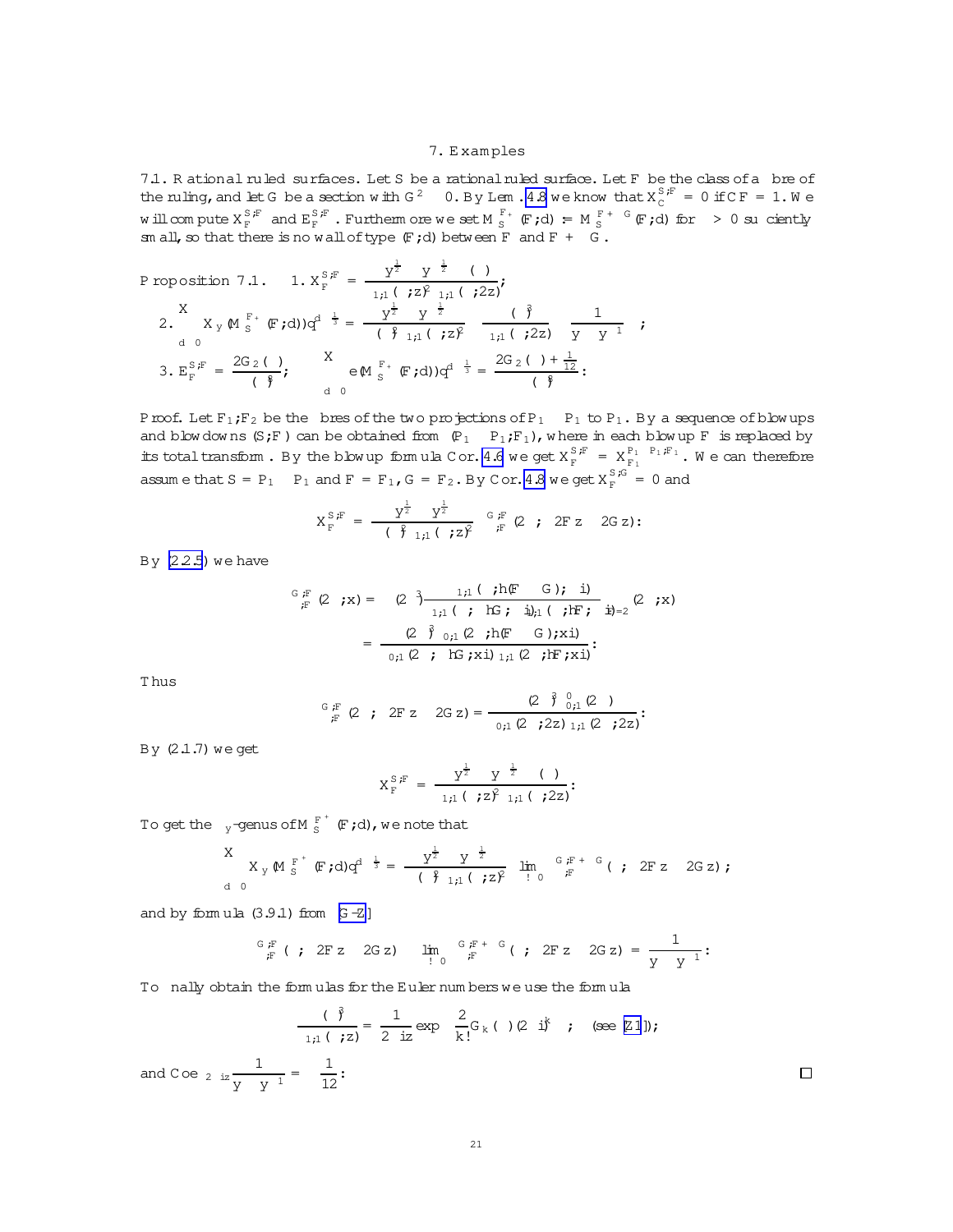<span id="page-21-0"></span>72. The rational elliptic surface. Let  $m_{p}$  2  $Z_{0}$ . Let S be the blow up of P<sub>2</sub> in 4m + 5 points,  $\frac{4m + 5}{m + 2}$  E<sub>i</sub> is nef, e.g. F is the bre of a bration of S and assume that  $F = (m + 2)H$   $m E_1$ over  $P_1$ , such that the genus of the generic bre is m.

Theorem 7.2. If m is odd, then

1. 
$$
X_H^{S,F} + X_{E_1}^{S,F} = \frac{1,1 \text{ } (\text{ } m \text{ } z)}{1,1 \text{ } (\text{ } z)^2,1 \text{ } (\text{ } -2, z) \text{ } 0,1 \text{ } (\text{ } \text{ } m \text{ } 1) \text{ } z) \text{ } (\text{ } -\frac{4\eta + 3}{5})}
$$
  
\n2.  $E_H^{S,F} + E_{E_1}^{S,F} = \frac{m}{(\text{ } -2\eta^{m+8})}$   
\n3.  $\frac{S_F}{H} + \frac{S_F}{E_1} = \frac{1}{(\text{ } -2\eta^{m+4})}$ :

If  $m$  is even, then

1.  $X_{H+E_2}^{S,F} + X_{E_1+E_2}^{S,F} = \frac{1,1 \, (\text{ m z})}{1,1 \, (\text{ s z})^2,1 \, (\text{ s z})^2,1 \, (\text{ s z})^2,1 \, (\text{ s z})^2,1 \, (\text{ s z})^2,1 \, (\text{ s z})^2,1 \, (\text{ s z})^2,1 \, (\text{ s z})^2,1 \, (\text{ s z})^2,1 \, (\text{ s z})^2,1 \, (\text{ s z})^2,1 \, (\text{ s z})^2,1 \, (\text{ s z})^2,1 \, (\text{ s z})^2,1 \, (\text{$ 2.  $E_{H+E_2}^{S,F} + E_{E_1+E_2}^{S,F} = \frac{m}{(2)^{4m+8}}$ 3.  ${}_{H+E_2}^{S,F} = {}_{E_1+E_2}^{S,F} = 0$ :

Proof. We mostly dealwith the case  $m = 2l$  1 odd. The proof in the case m even is analogous. Let = H<sup>2</sup> (S; Z) with the negative of the intersection form. Let G = H E<sub>1</sub>. Then by Lem. 4.8 and Cor. 4.5

$$
X_{H}^{S,F} + X_{E_{1}}^{S,F} = \frac{Y^{\frac{1}{2}} Y^{\frac{1}{2}}}{\left(\frac{1}{2}6H^{2} I_{11} \right) \left(\frac{1}{2}Z\right)^{2}} G_{H}^{F} (2 ; K_{S} Z) + G_{H}^{E_{1}} (2 ; K_{S} Z) :
$$

Let  $[G, F]$  be the lattice generated by G and F, and let  $[G, F]$ <sup>2</sup> be its orthogonal complement in . We write  $\in$  [G;F] [G;F]<sup>?</sup>. By hF;F i = hG;G i = 0, hF;G i = 2, hE<sub>1</sub>;F i = 1 21,  $E_1:G_i = 1, E_i:F_i = 1, E_i:G_i = 0$  we see that has index 4 in , and that  $0, E_i, E_i$ ,  $E_2 + E_1$  form a system of representatives of modulo. Therefore we get by (2.2.5):

$$
\begin{aligned}\n\tilde{\mathbf{F}}_{\hat{\mu}} + \quad & \mathbf{G}_{\hat{E}_1} = \quad \mathbf{G}_{\hat{F}} \quad \mathbf{b} + \mathbf{b}_1 + \mathbf{b}_2 + \mathbf{b}_1 + \mathbf{E}_2 \quad \mathbf{b}_1 = 2 + \mathbf{b}_1 = 2 \\
& = \quad \mathbf{G}_{\hat{F}} \quad \mathbf{b} + \mathbf{b}_1 + \mathbf{b}_2 + \mathbf{b}_1 + \mathbf{b}_2 \quad \mathbf{b} + \mathbf{b}_2 = \mathbf{b}_1 \, \mathbf{F} \\
& = \quad \mathbf{G}_{\hat{F}} \quad \mathbf{b} + \mathbf{b}_1 + \mathbf{b}_2 + \mathbf{b}_1 + \mathbf{b}_2 \quad \mathbf{b} + \mathbf{b}_2 = \mathbf{b}_1 \, \mathbf{F}.\n\end{aligned}
$$

Let  $D_{81} = (a_{1}, \ldots, a_{81}) 2 2^{81}$   $B_{\frac{1}{2}1}$  a<sub>i</sub> even. Then the map ':  $D_{81}$  ! [G; F]<sup>?</sup> de ned by  $(a_1; \ldots; a_{81})$   $\overline{y}$   $\begin{bmatrix} a_1; \ldots; a_{81} \end{bmatrix}$   $\overline{y}$   $\begin{bmatrix} a_1; \ldots; a_{81} \end{bmatrix}$   $\overline{y}$   $\begin{bmatrix} a_1; \ldots; a_{81} \end{bmatrix}$   $\overline{y}$   $\begin{bmatrix} a_1; \ldots; a_{81} \end{bmatrix}$   $\overline{y}$   $\begin{bmatrix} a_1; \ldots; a_{81} \end{bmatrix}$ known (and easy to check) that

$$
D_{81} ( ; (x_1; \ldots; x_{81})) = \frac{1}{2} \int_{i=1}^{x^{\beta 1}} 0,0 ( ; x_1) + \int_{i=1}^{x^{\beta 1}} 0,1 ( ; x_1) :
$$

So we get by  $(2.2.4)$ 

$$
G \, F \, (\gamma x) = \frac{(2 \hat{\gamma}_{1,1} (2 \gamma) F - G \gamma x i)}{1 \cdot 1 (2 \gamma) F \gamma x i 1 \cdot 1 (2 \gamma) h G \gamma x i}
$$
\n
$$
\frac{1}{2} \sum_{i=2}^{3k+1} 0 \cdot 0 ( \gamma) F_{i} G = 2 \gamma x i + 0 \cdot 1 ( \gamma) F_{i} G = 2 \gamma x i
$$

If  $H$  (;x) is a function  $H$  (c)! C satisfying  $H$  (;x) =  $_{a,b}$  (n;  $\frac{1}{L}$ ;xi) $H_1$  (;x) for some L 2  $_0$ , then, for W  $2$ ,

H 
$$
\mathbf{j}_\mathbf{N}
$$
 ( $\mathbf{X}$ ) =  $_{\mathbf{a} + 2\mathbf{M}}$ ,  $\mathbf{L} = \mathbf{n} \mathbf{i}$ ,  $\mathbf{b}$  ( $\mathbf{r}$ )H  $\mathbf{I}$   $\mathbf{J}$  ( $\mathbf{X}$ ) :

We have hH; Fi =  $(21 + 1)$ , HH; Gi = 1 and hH; E<sub>i</sub> i = 0 for i 2; hE<sub>1</sub>; Fi =  $(21 \ 1)$ ,  $E_1; G_i = 1$  and  $E_1; E_i = 0$  for  $i = 2$ ;  $E_2; F_i = 1$ ,  $E_2; G_i = 0$  and  $E_2; E_2 = 1$ ,  $E_2; E_i = 0$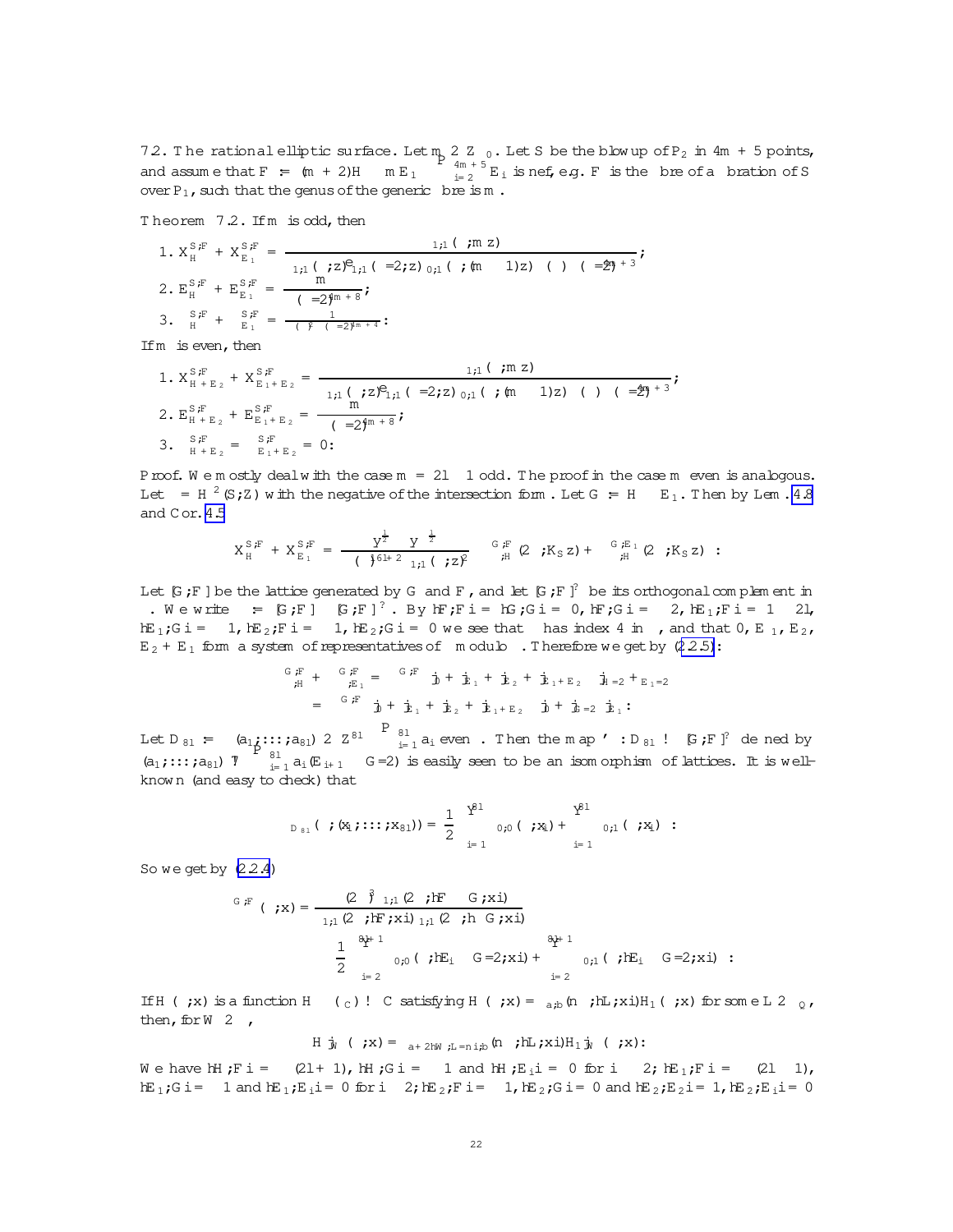for  $i$  3. We also use repeatedly  $(2.1.8)$ . U sing this we obtain the following: Put

Then we get

$$
{}^{G \, F} \, \dot{y} \, (\, \, ;x) = A \, (\, \, ;x) \, (\, \, ;x); \quad {}^{G \, F} \, \dot{y}_{1} \, (\, \, ;x) = B \, (\, \, ;x) \, (\, \, ;x);
$$
\n
$$
{}^{G \, F} \, \dot{y}_{2} \, (\, \, ;x) = C \, (\, \, ;x) \, (\, \, ;x) \, (\, \, ;x); \quad {}^{G \, F} \, \dot{y}_{1+E_{2}} \, (\, \, ;x) = D \, (\, \, ;x) \, (\, \, ;x);
$$
\n
$$
{}^{G \, F} \, \dot{y}_{1+E_{2}} \, (\, \, ;x) = C \, (\, \, ;x) \, (\, \, ;x) \, (\, \, ;x) \, (\, \, ;x) \, (\, \, ;x) = C \, (\, \, ;x) \, (\, \, ;x);
$$
\n
$$
{}^{G \, F} \, \dot{y}_{1-E_{2}} \, (\, \, ;x) = C \, (\, \, ;x) \, (\, \, ;x) \, (\, \, ;x) \, (\, \, ;x) = C \, (\, \, ;x) \, (\, \, ;x) \, (\, \, ;x) = C \, (\, \, ;x) \, (\, \, ;x) \, (\, \, ;x) = C \, (\, \, ;x) \, (\, \, ;x) \, (\, \, ;x) = C \, (\, \, ;x) \, (\, \, ;x) \, (\, \, ;x) = C \, (\, \, ;x) \, (\, \, ;x) \, (\, \, ;x) = C \, (\, \, ;x) \, (\, \, ;x) \, (\, \, ;x) = C \, (\, \, ;x) \, (\, \, ;x) \, (\, \, ;x) = C \, (\, \, ;x) \, (\, \, ;x) = C \, (\, \, ;x) \, (\, \, ;x) = C \, (\, \, ;x) \, (\, \, ;x) = C \, (\, \, ;x) \, (\, \, ;x) = C \, (\, \, ;x) \, (\, \, ;x) = C \, (\, \, ;x) \, (\, \, ;x) = C \, (\, \, ;x) \, (\, \, ;x) = C \, (\, \, ;x) \, (\, \, ;x) = C \, (\, \, ;x)
$$

By  $hK_S$ ; E<sub>i</sub> G=2i = 0 and  $hE_1$ ; E<sub>i</sub> G=2i = 1=2 for i 2, we see that

$$
\dot{\mathbf{E}}_{1=2} \left( \begin{array}{cc} jK_{S} z \end{array} \right) = \left( \begin{array}{cc} \binom{0}{1=2} , \binom{0}{1=2} + \binom{0}{1=2} , \binom{0}{1=2} \end{array} \right) = 2 ;
$$
\n
$$
\dot{\mathbf{E}}_{1=2} \left( \begin{array}{cc} jK_{S} z \end{array} \right) = \left( \begin{array}{cc} \binom{0}{3=2} , \binom{0}{1=2} + \binom{0}{3=2} , \binom{0}{1=2} \end{array} \right) = 2 ;
$$
\n
$$
\dot{\mathbf{E}}_{1=2} \left( \begin{array}{cc} jK_{S} z \end{array} \right) = \left( \begin{array}{cc} \binom{0}{1=2} , \binom{0}{1=2} + \binom{0}{1=2} , \binom{0}{1=2} + \binom{0}{1=2} \end{array} \right) = 2 ;
$$
\n
$$
\dot{\mathbf{E}}_{1=2} \left( \begin{array}{cc} jK_{S} z \end{array} \right) = \left( \begin{array}{cc} \binom{0}{3=2} , \binom{0}{1=2} + \binom{0}{3=2} + \binom{0}{1=2} + \binom{0}{1=2} + \binom{0}{1=2} + \binom{0}{1=2} + \binom{0}{1=2} + \binom{0}{1=2} + \binom{0}{1=2} + \binom{0}{1=2} + \binom{0}{1=2} + \binom{0}{1=2} + \binom{0}{1=2} + \binom{0}{1=2} + \binom{0}{1=2} + \binom{0}{1=2} + \binom{0}{1=2} + \binom{0}{1=2} + \binom{0}{1=2} + \binom{0}{1=2} + \binom{0}{1=2} + \binom{0}{1=2} + \binom{0}{1=2} + \binom{0}{1=2} + \binom{0}{1=2} + \binom{0}{1=2} + \binom{0}{1=2} + \binom{0}{1=2} + \binom{0}{1=2} + \binom{0}{1=2} + \binom{0}{1=2} + \binom{0}{1=2} + \bin
$$

Now we note that by  $(2.1.8)$  and  $(2.1.9)$ 

$$
\bigcup_{1=2,0}^{0} (1) = \bigcup_{3=2,0}^{0} (1) = \frac{(-2)^{2}}{(-4)^{2}}, \quad \bigcup_{1=2,1}^{0} (1) = \bigcup_{3=2,1}^{0} (1)
$$

Putting things together, we get that

$$
(\begin{array}{cc} {^G\!F}_{;E_1} ( \cdot ;K_S z) + \quad {^G\!F}_{;H} ( \cdot ;K_S z) = (A + B + C + D) \, j_{E_1 = 2} ( \cdot ;K_S z) \end{array} \frac{(-2)^{61}}{(-4)^{61}}:
$$

The orthogonalpro jections of  $0, E_1$  and  $E_2$  and  $E_1 + E_2$  to  $\mathbb F$ ; G ] are a system of representatives of  $\mathbb{F}$  =2;G =2] m odulo  $\mathbb{F}$ ;G]. Therefore

$$
(A + B + C + D) ( ; x) = {^{G}_{[E}F \atop [G = 2; F = 2]} ( ; x)
$$
  

$$
= {(-2)^{3} \atop 1;1} (-2; hF = 2; x \dot{x}) \atop 1;1} ( =2; h G = 2; x \dot{x})
$$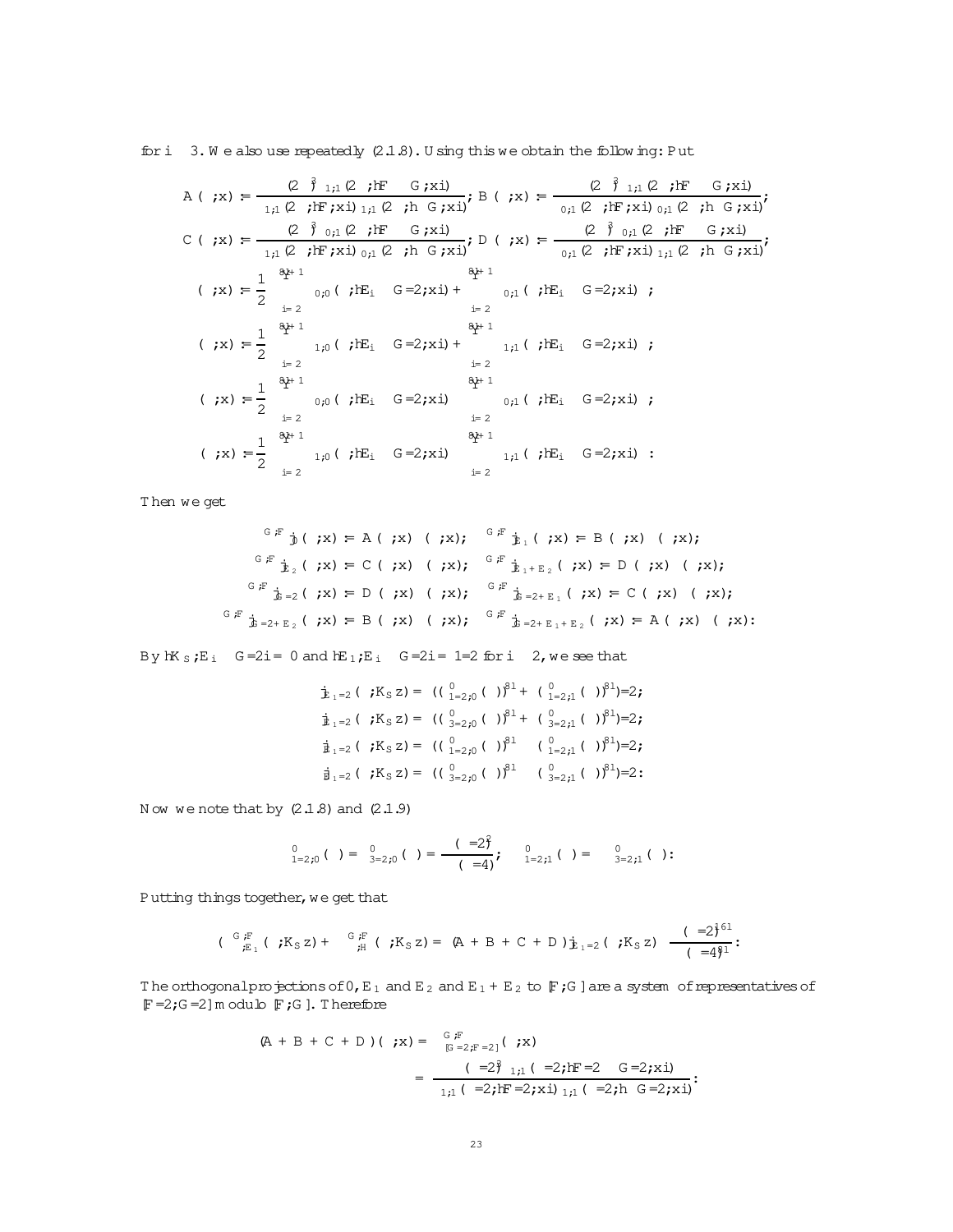<span id="page-23-0"></span>Finally by  $hE_1;F$  i= 1 2l,  $hE_1; G$  i= 1, we get

$$
{}_{[G \atop G=2;F=2]}\n \dot{E}_{1}=2 (2 ; K_{S} z) = \n \frac{(\n \hat{J}_{1;1} ( ; F=2 G=2;K_{S} iz) \n \n _{0;1} ( ; F=2;K_{S} iz) \n _{0;1} ( ; h G=2;K_{S} iz) \n \n = \n \frac{(\n \hat{J}_{1;1} ( ; (21 1)z) \n \n _{0;1} ( ; (2 21)z) \n _{0;1} ( ; z) \n \n}.
$$

Putting this together, we obtain

$$
X_{H}^{S,F} + X_{E_{1}}^{S,F} = \frac{\left(y^{\frac{1}{2}} \quad y^{\frac{1}{2}}\right) \quad (\quad \hat{y}_{1,1} \quad (\quad ; \quad (21 \quad 1)z)}{\left(\quad \hat{y}^{61+2} \quad 1,1 \quad ( \quad ; \quad (21 \quad 2)z\right) \quad 0,1 \quad ( \quad ; \quad (21 \quad 2)z\right)} \quad (-2)^{\frac{5}{4}}
$$
\n
$$
= \frac{1,1 \quad (\quad ; \quad (21 \quad 1)z)}{1,1 \quad ( \quad ; \quad (21 \quad 1)z \quad ( \quad (22 \quad 2)z) \quad ( \quad (23 \quad 2)z \quad ( \quad (24 \quad 2)z)} \quad (25 \quad 2)z \quad (26 \quad 2)z \quad (27 \quad 2)z \quad (28 \quad 2)z \quad (29 \quad 2)z \quad (20 \quad 2)z \quad (20 \quad 2)z \quad (20 \quad 2)z \quad (20 \quad 2)z \quad (21 \quad 2)z \quad (20 \quad 2)z \quad (21 \quad 2)z \quad (20 \quad 2)z \quad (21 \quad 2)z \quad (20 \quad 2)z \quad (21 \quad 2)z \quad (22 \quad 2)z \quad (20 \quad 2)z \quad (21 \quad 2)z \quad (22 \quad 2)z \quad (21 \quad 2)z \quad (22 \quad 2)z \quad (23 \quad 2)z \quad (24 \quad 2)z \quad (25 \quad 2)z \quad (26 \quad 2)z \quad (27 \quad 2)z \quad (28 \quad 2)z \quad (29 \quad 2)z \quad (20 \quad 2)z \quad (20 \quad 2)z \quad (20 \quad 2)z \quad (20 \quad 2)z \quad (20 \quad 2)z \quad (20 \quad 2)z \quad (20 \quad 2)z \quad (20 \quad 2)z \quad (20 \quad 2)z \quad (20 \quad 2)z \quad (20 \quad 2)z \quad (20 \quad 2)z \quad (20 \quad 2)z \quad (20 \quad 2)z \quad (20 \quad 2)z \quad (20 \quad 2)z \quad (20 \quad 2)
$$

In the last line we have used  $(2.1.7)$ . To get the form ula for  $E_H^{S,F} + E_{E_1}^{S,F}$ , take the limit z ! 0. It is im m ediate from (2.1.5) that  $\frac{1;1 \cdot (-7)(2l-1)z}{1;1 \cdot (7z)}$   $\dot{z}=0$  = 21 1 and  $e_{1;1}$  ( =2;0) = ( =2). Therefore

$$
E_H^{S,F} + E_{E_1}^{S,F} = \frac{2l}{(1-(1-\hat{z})^2)^{l+2} \, \frac{0}{0,1}(\cdot)} = \frac{2l}{(1-\hat{z})^2^{l+4}}:
$$

To get the formula for  $S_{H}^{S,F}$  +  $S_{E_{1}}^{S,F}$  we put z = i, to obtain

S;F <sup>H</sup> + S;F E <sup>1</sup> = 1 0 1;0( =2)<sup>0</sup> <sup>0</sup>;<sup>1</sup>( ) ( ) ( =2)<sup>8</sup><sup>l</sup> <sup>1</sup> = 1 ( )<sup>2</sup> ( =2)<sup>8</sup><sup>l</sup> :

In the case  $m = 21$  even, we again have that  $0, E_1, E_2, E_1 + E_2$  form a system of representatives of m odulo .So we get

$$
{}^G_{{\vec{r}}}\,{}^F_{{\vec{r}}+E_2}\, + \qquad {}^G_{{\vec{r}} E_1+E_2} = \qquad {}^G_{{\vec{r}} E}\, {}^F_{}\, \dot{J\!\!J} + \dot{J\!\!J\!\!J}_1 \, + \, \dot{J\!\!J\!\!J}_2 \, + \, \dot{J\!\!J\!\!J}_1 + E_2 \quad \dot{J\!\!J} + \, \dot{J\!\!J\!\!J} = 2 \, \dot{J\!\!J\!\!J}_1 + E_2 \, \dot{J\!\!J}
$$

 $\Box$ 

Essentially the sam e com putations as in the case m odd give the result.

Let now S be the blow up ofP<sup>2</sup> in 9 points. LetH be the pullback ofthe hyperplane class,and P <sup>9</sup> let  $E_1$ ;::; $E_9$  the classes of the exceptional divisors. Let  $F = 3H$  $E_{i=1}^{9} E_i$ . Then  $K_S = F$ . An interesting case is when S is a rational elliptic surface, and F is the class of a bre. In  $[M + N + V + W]$ the generating functions of the Euler num berse  $(M_S (C; d))$  are predicted in case CF is even. This prediction was proven in  $[Y 4]$ . As an im m ediate consequence of Thm . 7.2 we can com pute the H odge num bers of the M  $_{{\rm S}}^{\rm F}$  (C;d) in case F C is odd. For the Bettinum bers this result was already obtained (m ore generally for regular elliptic surfaces) in  $[Y \ 6]$ using com pletely dierentm ethods. By  $[Be]$  the result about the H odge num bers for S is an direct consequence.

Theorem 7.3. Let C 2 H  $^2$  (S;d) with C  $^2$  odd. Then M  $^F_S$  (C;d) has the same H odge numbers as  $S^{[2d-3=2]}$ . In particular the H odge num bers depend only on d, and we have

1. 
$$
X_y M_S^F(H; d) + X_y M_S^F(E_1; d) d^{d-1} = \frac{1}{e_{1,1} (-2, z) (-2)};
$$
  
\n2.  $e M_S^F(H; d) + e M_S^F(E_1; d) d^{d-1} = \frac{1}{(-2)^2};$   
\n3.  $M_S^F(H; d) (M_S^F(E_1; d) d^{d-1} = \frac{1}{(-2)^2};$   
\n4.0  
\n4.0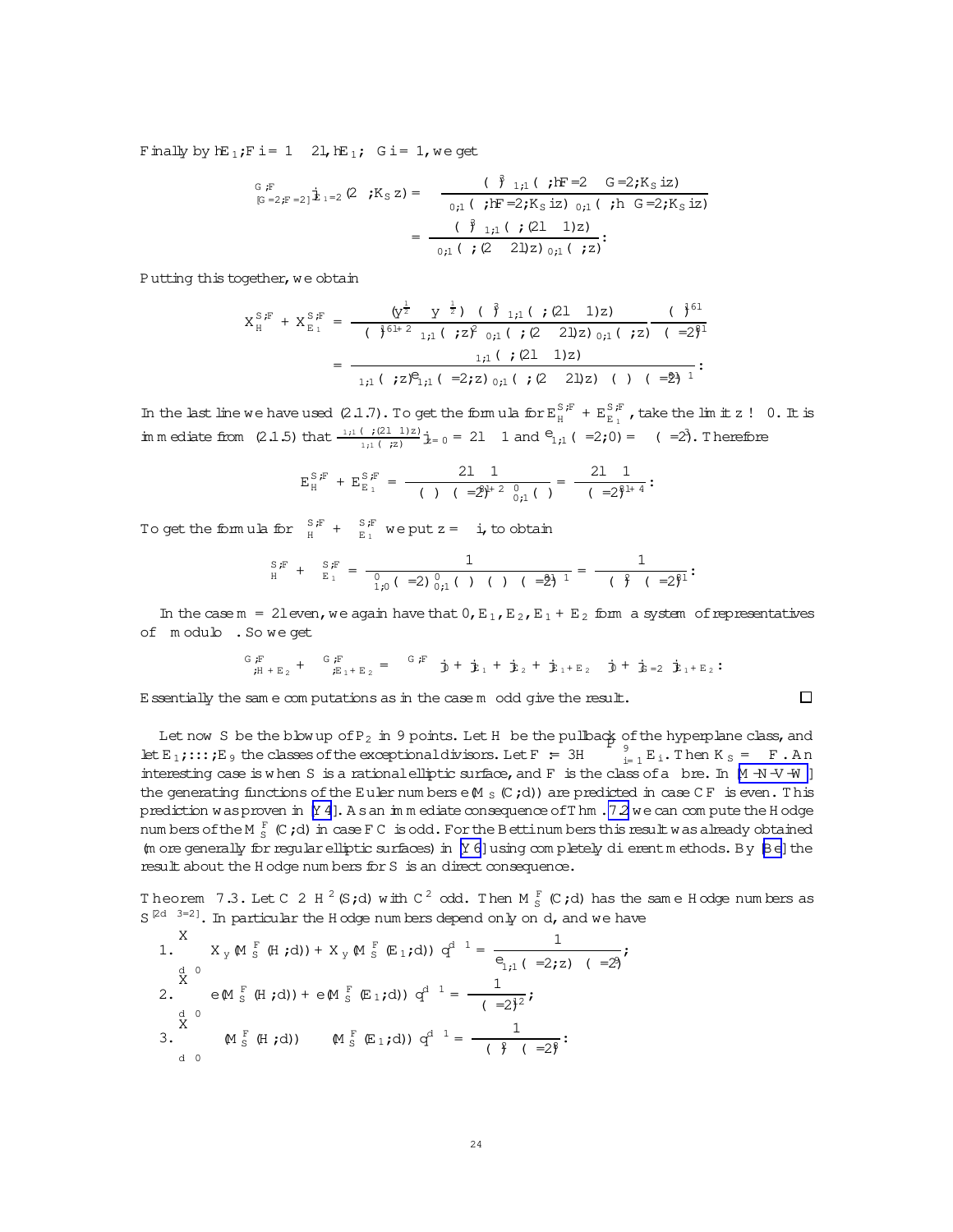<span id="page-24-0"></span>R em ark 7.4. 1. We can recover the H odge numbers of  $M_{s}^{F}$  (C;d):

$$
X_{y} \bowtie_{S}^{F} (\text{H } ; d))q^{d-1} = \frac{1}{e_{1;1} (-2; z) (-2)} + \frac{i}{e_{1;1} (( + 1) = 2; z) (( + 1) = 2)}
$$
  

$$
X_{y} \bowtie_{S}^{F} (\text{E } _{1}; d))q^{d-1} = \frac{1}{e_{1;1} (-2; z) (-2)} - \frac{i}{e_{1;1} (( + 1) = 2; z) (( + 1) = 2)}
$$

2. We can also use Thm . 6.2 to compute the generating functions for the signatures. From  $[6 - Z]$ section 5.3 we get  $\frac{S}{H}$  (1 + p=2) = 1, and by the sim ple type condition  $\frac{S}{H}$  (p<sup>r</sup>) is 2<sup>r</sup> if r even and 0 otherw ise. A fler some calculations this gives

$$
\begin{array}{c}\n\mathsf{M} \, \, \mathsf{S} \\
\mathsf{M} \, \, \mathsf{S} \, \, \, (\mathsf{H} \, \, ; \, \mathsf{d})\,)\,q^{d-1} = 12e_2\,(\mathsf{Q} \quad) \frac{(\mathsf{Q} \, \, \mathsf{S})}{(\, \, \, \mathsf{S}^2)}\,.\n\end{array}
$$

A sim ilar calculation using  $[G - Z]$  section 5.3 and Thm. 6.2 gives

$$
\begin{array}{cccc}\nX & & & \text{M}_{S}^{F} & \text{E}_{1};d) \text{)}\n\mathbf{q}^{d-1} = & 8 - \frac{(2 \cdot 3)^{6}}{(3 \cdot 6)!} : \\
\mathbf{q} & & & \text{M}_{S}^{F} & \text{E}_{1};d) \text{M}_{S}^{d-1} & & \text{M}_{S}^{F} & \text{M}_{S}^{F} & & \text{M}_{S}^{F} \\
\mathbf{q} & & & & \text{M}_{S}^{F} & \text{M}_{S}^{F} & \text{M}_{S}^{F} & & \text{M}_{S}^{F} & \text{M}_{S}^{F} & & \text{M}_{S}^{F} \\
\mathbf{q} & & & & \text{M}_{S}^{F} & \text{M}_{S}^{F} & \text{M}_{S}^{F} & & \text{M}_{S}^{F} & \text{M}_{S}^{F} & & \text{M}_{S}^{F} & & \text{M}_{S}^{F} \\
\mathbf{q} & & & & \text{M}_{S}^{F} & \text{M}_{S}^{F} & \text{M}_{S}^{F} & \text{M}_{S}^{F} & & \text{M}_{S}^{F} & \text{M}_{S}^{F} & & \text{M}_{S}^{F} & & \text{M}_{S}^{F} \\
\mathbf{q} & & & & \text{M}_{S}^{F} & \text{M}_{S}^{F} & \text{M}_{S}^{F} & \text{M}_{S}^{F} & & \text{M}_{S}^{F} & & \text{M}_{S}^{F} & & \text{M}_{S}^{F} & & \text{M}_{S}^{F} & & \text{M}_{S}^{F} \\
\mathbf{q} & & & & \text{M}_{S}^{F} & \text{M}_{S}^{F} & \text{M}_{S}^{F} & \text{M}_{S}^{F} & & \text{M}_{S}^{F} & & \text{M}_{S}^{F} & & \text{M}_{S}^{F} & & \text{M}_{S}^{F} \\
\mathbf{q} & & & & \text{M}_{S}^{F} & \text{M}_{S}^{F} & \text{M}_{S}^{F} & & \text{M}_{S}^{F} & & \text{M}_{S}^{F} & & \text{M}_{S}^{F} \\
\mathbf{q} & & & & \text{M}_{S}^{F} & \text{M}_{S}^{F} & \text{M}_{S}^{F} &
$$

It is an exercise in modular form s to show that

$$
12e_2(2) \frac{(2 \frac{6}{7})}{(\frac{2}{7})^2} + 8 \frac{(2 \frac{1}{7})^6}{(\frac{2}{7})^6} = \frac{1}{(\frac{2}{7})(\frac{2}{7})^2};
$$

and thus to recover part (3) of Thm. 7.3.

- 3. If X is a K 3 surface, L a prim it ive line bundle and H a generic ample line bundle on X, then it was shown in  $G$  + I ] that  $M_X^H$  (L;d) has the same H odge numbers as  $X^{[2d-3]}$ , and in [H] that M<sup>H</sup><sub>X</sub> (L;d) is deform ation equivalent to X<sup>[2d 3]</sup>. There should be a similar proof of Thm. 7.3 as that in [G H ]. Furtherm ore I expect that, in case C  $^2$  odd, M  $_5^F$  (C;d) is deform at ion equivalent to S  $[2d - 3=2]$ . M ore generally similar results also should hold for arbitrary rank.
- 4. In physics the polarized rational elliptic surface (S;F) is often called  $\frac{1}{2}K$  3. This is related to the fact that one can degenerate an elliptic K 3 surface to the union of 2 rational elliptic surfaces intersecting along a bre. The generating function of the  $\gamma$ -genera of the M $\frac{\mu}{X}$  (L;d) (L prim it ive and allow ing L<sup>2</sup> both congruent 0 m odulo 4 and congruent 2 m odulo 4) on the K 3 surface is just the square of the generating function on S. One could ask whether this result can also be shown by degenerating the moduli spaces  $M_{y}^{H}$  (L;d).

Proof. (of Thm. 7.3) We rst show that the M  $_5^F$  (C;d) depend only on d. Let G be the subgroup of Aut( $H^2(S;Z)$ ) generated by the Crem ona transform s and the permutations of  $E_1$ ;:::; E<sub>9</sub>. F is invariant under the operation of G, and therefore, by Cor. 4.11, M  $^F_S$  (C;d)  $'$  M  $^F_S$  (g(C);d) for all  $g 2 G. W$  e can assume that  $C = nH$  $\overline{F}_i$  a<sub>i</sub>E<sub>i</sub> with n;a<sub>1</sub>;:::;a, 2 f0;1g. Let m be the number of indices i 1 with  $a_i = 1$ . By renumbering  $E_1$ ::  $E_9$  we can assume that either C = H or  $C = E_1$ , in which case we are done, or  $(h, a_1, a_2, a_3)$  is one of  $(0, 1, 1, 1)$  or  $(1, 0, 1, 1)$ . The Crem ona transform replaces  $(h, a_1, a_2, a_3)$  by  $(1, 0, 0, 0)$ ,  $(0, 1, 0, 0)$ , and the result follows by induction on m. As K<sub>s</sub>F 0, the moduli spaces M<sub>S</sub><sup>F</sup> (C;d) are smooth, and by  $[Be]$  all their cohomology is of Hodge type  $(p;p)$ . Therefore the theorem follows from the case  $l = 1$  of Thm. 72.  $\Box$ 

### **References**

- Baranovsky, V., Moduli of sheaves on surfaces and action of the oscilator algebra, preprint Bal m ath AG /9811092.
- Beauville, A., Sur la cohomologie de certaines espaces de modules de bres vectoriels in: Geometry and Bel Analysis (Bombay, 1992), Tata Inst. Fund. Res., Bombay, 37{40 (1995)
- Bol. Borcherds, R., Automorphic forms with singularities on G rassmannians, Invent. M ath. 132, 491{562 (1998)
- Chandrasekharan, K. E lliptic functions, G rundlehren 281, Springer-Verlag, B erlin H eidelberg 1985  $\mathbb{C}$  1
- Cheah, J., On the cohom ology of H ilbert schem es of points, J. A lg. Geom . 5, 479{511 (1996)  $[Ch]$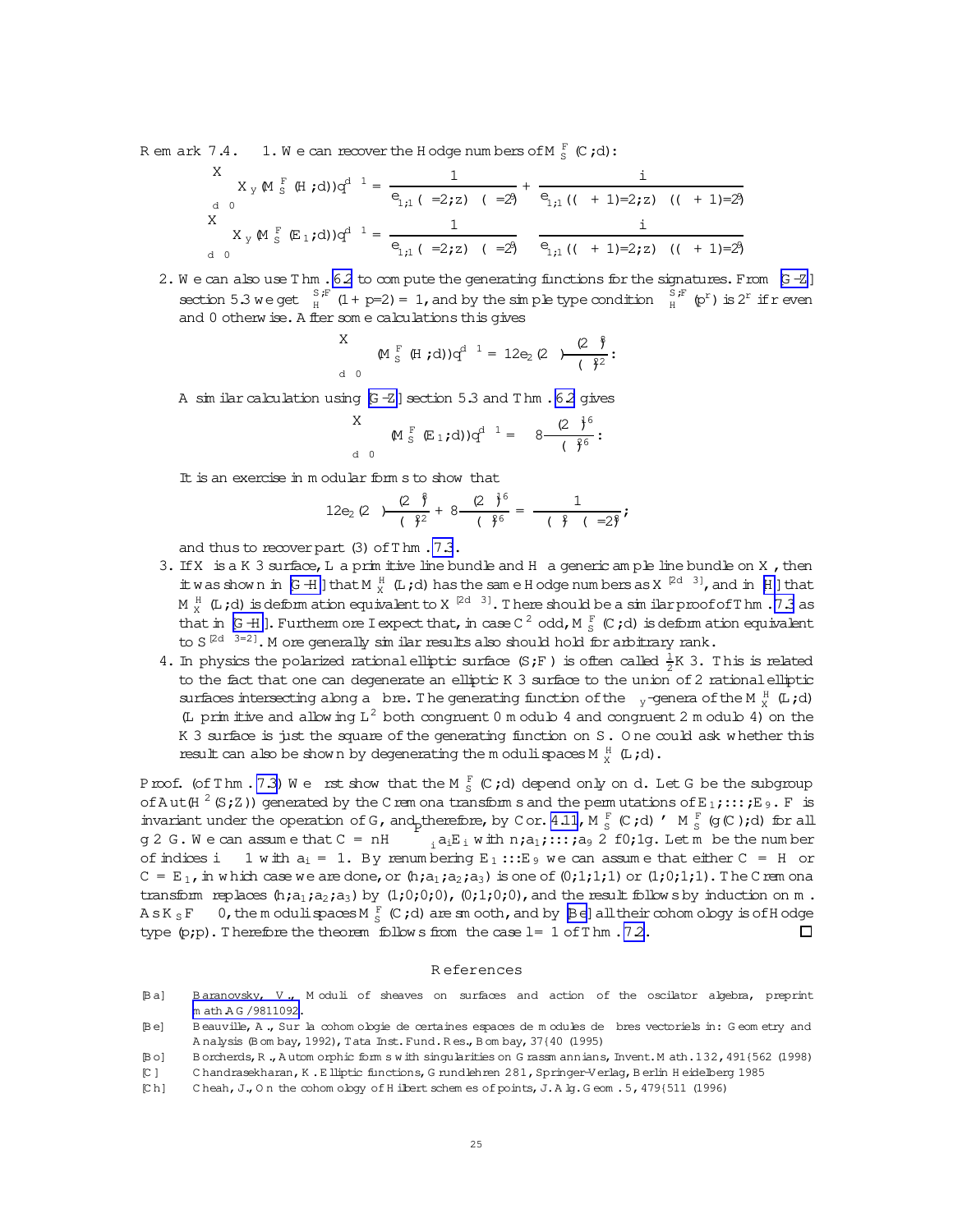- <span id="page-25-0"></span>D + K ] D anilov, V .I., K hovanskii, A G ., N ew ton P olyhedra and an algorithm for computing H odge-D eligne numbers, M ath. USSR Izvestiya 29, 279{298 (1987)
- Deligne, P., La conjecture de Weil I, Publ. Math. IHES 43, 273{307 (1974) Del
- E-G] Ellingsrud, G. and Gottsche, L., Variation of moduli spaces and Donaldson invariants under change of polarisation, J. reine angew . M ath. 467, 1{49 (1995)
- E llingsrud, G., Str m m e, SA., On the hom ology of the H ilbert schem e of points in the plane, Invent. M ath.  $E-S1$ 87, 343(352 (1987)
- F-S] Fintushel, R., Stem, R., The blowup formula for Donaldson invariants, Ann. Math. 143, 529{546 (1996)
- $F1$ Fogarty, J., A Igebraic fam ilies on an algebraic surface, Am. J.M ath. 90, 511(521 (1968)
- F-L1] Feehan, PM N., Leness, T.G., Donaldson invariants and wall-crossing maps, I: Continuity of gluing maps, preprint m ath DG /9812060
- F-L2] Feehan, PMN, Leness, TG, Donaldson invariants and wall-crossing maps, II: Surjectivity of gluing maps, in preparation
- F-L3] Feehan, PM N., Leness, T.G., Donaldson invariants and wall-crossing maps, III: Bubble-tree compactications and m anifolds-with-corners structures, in preparation
- F-L4] Feehan, PMN., Leness, T.G., Donaldson invariants and wall-crossing maps, IV: Intersection theory, in preparation
- $FQ$ ] Friedman, R., Q in, Z., Flips of moduli spaces and transition formulas for D onaldson polynomial invariants of rational surfaces, C om m un. in A nalysis and G eom etry 3, 11{83 (1995)
- [Go1] Gottsche, L., The Bettinum bers of the Hibert schem es of points on a sm ooth projective surface, Math. Ann. 286, 193(207 (1990)
- [Go2] Gottsche, L., Change of polarization and H odge numbers of moduli spaces of torsion free sheaves on surfaces, M ath. Zeitschr. 223, 247{260 (1996)
- G ottsche, L., M odular form s and D onaldson invariants for 4-m anifolds with  $b_+ = 1$ , J. Amer. M ath. Soc. [G o3] 9,826{843 (1996)
- [G +H] Gottsche, L., Huybrechts, D., Hodge numbers of moduli spaces of stable sheaves on K 3 surfaces, Intern. Joum. M ath. 7 No. 3, 359{372 (1996)
- [G-S] Gottsche, L., Soergel, W., Perverse sheaves and the cohom ology of Hilbert schem es of smooth algebraic surfaces, M ath. Ann. 296, 235-245 (1993)
- $G-Z$ ] Gottsche, L., Zagier, D., Jacobi form s and the structure of Donaldson invariants for 4-m anifolds with  $b_+=1$ , Sel. M ath. New . Ser. 4, 69(115 (1998)
- [i + B -J] H irzebruch, F., B erger, T., Jung, R., M anifolds and modular forms, A spects of M ath. E 20, V iehweg, B raunschweig/Wiesbaden, 1994
- $H<sub>1</sub>$ Huybrechts, D., Birational symplectic manifolds and their deformations, J.Di.Geom. 45, 488(513 (1997)
- [H-L] Huybrechts, D., Lehn, M., The Geometry of Moduli Spaces of Sheaves, A spects of Math. Vol. E 31, Braunschweig, Wiesbaden: Vieweg 1997
- [K-Z] Kaneko, M., Zagier, D., A generalized Jacobi theta function and quasim odular forms, In: R. Dijkgraaf, C. Faber, G. van der Geer (eds.) The moduli space of curves, pp. 165{172, Boston: Birkhauser 1995,
- $K \cdot M$  ] Kotschick, D., Morgan, J., SO (3)-invariants for 4-m anifolds with  $b^+ = 1$  II, J. Di. Geom. 39, 433{546}  $(1994)$
- [KrM] Kronheim er, P., Mrowka, T., Embedded surfaces and the structure of Donaldson's Polynom ial invariants, J. Di.Geom.33, 573-734 (1995)
- $\mathsf{m} \cdot \mathsf{1}$ Leness, T.G., Donaldson wall-crossing formulas via topology Forum Math. (1998) to appear, dg-ga/960316
- $L-01$ ] Li, W.P., O.m., Z., O.n. blowup formulae for the S-duality conjecture of Vafa and Witten, preprint m athAG /9805054
- [1-Q2] Li, W.P., Q in, Z., On blowup formulae for the S-duality conjecture of Vafa and Witten II: The universal functions, preprint m athAG /9805055, to appear in M ath R esearch letters
- M -N -V -W ] M inahan, J A ., Nem eschansky, D ., V afa, C ., W amer, N P ., E-Strings and N = 4 Topological Y ang-M ills Theories, hep-th/9802168
- M -W ] M oore, G., W itten, E., Integration over the u-plane in D onaldson theory, preprint hep-th/9709193
- $011$ Q in, Z., M oduli of stable sheaves on ruled surfaces and their P icard groups, J. reine angew. M ath. 433, 201(219 (1992)
- Q in, Z., Equivalence classes of polarizations and m oduli spaces of sheaves, J.D i. Geom. 37, 397{413 (1993)  $D<sub>21</sub>$
- [V -W ] Vafa, C., W itten, E., A Strong Coupling Test of S-D uality, Nucl. Phys. B 431 (1994)
- $W<sub>1</sub>$ W itten, E., M onopoles and four-manifolds, M ath research letters 1, 769{796 (1994)
- $[Y 1]$ Yoshioka, K., The Bettinum bers of the moduli space of stable sheaves of rank 2 on  $P_2$ , J. reine angew. M ath. 453, 193{220 (1994)
- Yoshioka, K., The Betti numbers of the moduli space of stable sheaves of rank 2 on a ruled surface, M ath. IY 21 Ann. 302, 519(540 (1995)
- $N<sub>31</sub>$ Yoshioka, K., Chamber structure of polarizations and the moduli space of stable sheaves on a ruled surface, Internat. J. M ath. 7, 411{431 (1996)